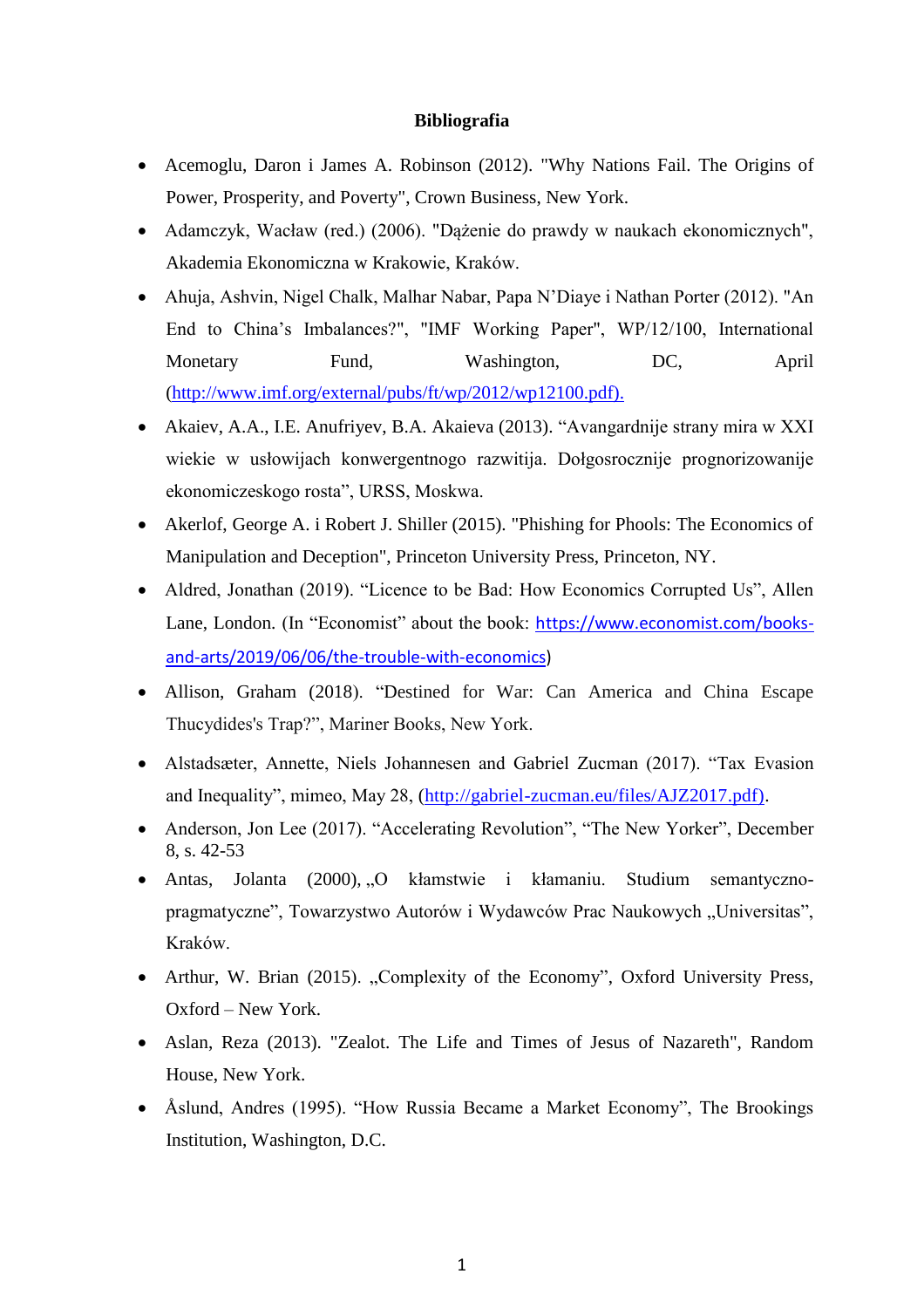- Atkinson, Robert D. i Stephen J. Ezell (2012). "Innovation Economics: The Race for Global Advantage", Yale University Press, New Haven, CT.
- Attali, Jaques (2010). "Zachód. 10 lat przed totalnym bankructwem?", Wydawnictwo Studio Emka, Warszawa.
- Attali, Jacques (1992). "1492", Czytelnik, Warszawa.
- Bacci, Massimo Livi (2006). "A Concise History of World Population"**,** Blackwell Publishing, Oxford, UK – Cambridge, Mass.
- Baldwin, Richard (2016). "The Great Convergence: Information Technology and the New Globalization", The Belknap Press of Harvard University Press, Cambridge, Massachusetts-London, England.
- Bałtowski, Maciej (2015). "Ewolucja ekonomii a nowy pragmatyzm Grzegorza W. Kołodki", "Ekonomista*",* nr 5, s. 576-593.
- Bałtowski, Maciej (red.). (2016). "Ekonomia przyszłości: wokół nowego pragmatyzmu Grzegorza W. Kołodko", Wydawnictwo Naukowe PWN, Warszawa.
- Bałtowski, Maciej (2017). "Evolution of economics and the new pragmatism of Grzegorz W. Kolodko", "TIGER Working Paper Series", No. 136, Kozminski University, Warsaw

[\(http://www.tiger.edu.pl/Baltowski\\_Evolution%20of%20economics%20and%20the%](http://www.tiger.edu.pl/Baltowski_Evolution%20of%20economics%20and%20the%20new%20pragmatism%20of%20Grzegorz%20W.%20Kolodko_III%202017.pdf) [20new%20pragmatism%20of%20Grzegorz%20W.%20Kolodko\\_III%202017.pdf\)](http://www.tiger.edu.pl/Baltowski_Evolution%20of%20economics%20and%20the%20new%20pragmatism%20of%20Grzegorz%20W.%20Kolodko_III%202017.pdf).

- Bałtowski, Maciej (2017). "Winni są także ekonomiści", "Rzeczpospolita", 27 lutego, s. B9.
- Bałtowski, Maciej i Kwiatkowski Grzegorz (2018). Przedsiębiorstwa państwowe we współczesnej gospodarce, Wydawnictwo Naukowe PWN, Warszawa.
- Basu, Parikshit K. (2002). "Financial Globalisation and National Economic Sustainability", "Global Economy Quarterly", vol. 3, no. 2, s. 145-162.
- Bauman, Zygmunt (2004)."Życie na przemiał", Wydawnictwo Literackie, Kraków.
- Bauman, Zygmunt (2007). "Szanse etyki w zglobalizowanym świecie", Wydawnictwo Znak, Kraków.
- Bąk, Monika (2006). "Europa Środkowa i Wschodnia wobec wyzwania transformacyjnego", Wydawnictwo Uniwersytetu Gdańskiego, Gdańsk.
- Bell, Daniel A. (2015). "The China Model: Political Meritocracy and the Limits of Democracy", Princeton University Press, Princeton, New Jersey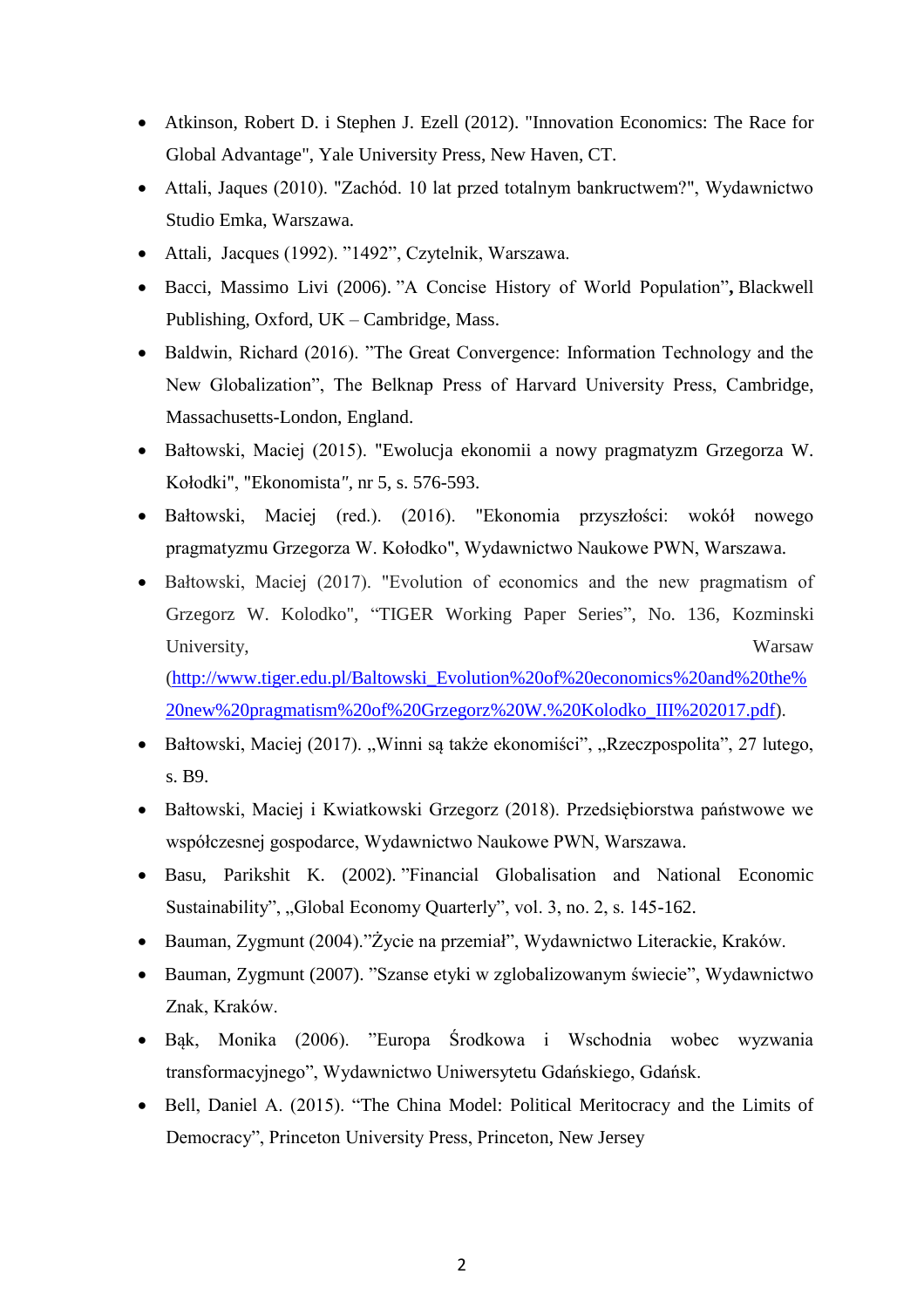- Berend Ivan T. (2009). "From the Soviet Bloc to the European Union. The Economic and Social Transformation of Central and Eastern Europe since 1973", Cambridge University Press, Cambridge, UK.
- Berend, Ivan T. (2003). "History Derailed: Central and Eastern Europe in the 'Long' 19th Century", University of California Press, Berkeley – Los Angeles.
- Berend, Ivan T. (2006)."An Economic History of Twentieth-Century Europe: Economic Regimes from Laissez-faire to Globalization", Cambridge University Press, Cambridge, U.K.
- Berend, Ivan T. (2011). "Od bloku sowieckiego do Unii Europejskiej. Transformacja ekonomiczna i społeczna Europy Środkowo-Wschodniej od 1973 roku", Wydawnictwo Uniwersytetu Jagiellońskiego, Kraków.
- Berg, Andrew G. i Jonathan D. Ostry (2011). "Inequality and Unsustainable Growth: Two Sides of the Same Coin?", "IMF Staff Discussion Note", SDN/11/08, International Monetary Fund, Washington, DC, April 8 [\(http://www.imf.org/external/pubs/ft/sdn/2011/sdn1108.pdf\).](http://www.imf.org/external/pubs/ft/sdn/2011/sdn1108.pdf))
- Berger, Ron, Chong Ju Cho i Ram Herstein (2013). "China's Social Market Economy: The Leverage of Economic Growth", ["International Journal of Asian Business and](https://www.igi-global.com/journal/international-journal-asian-business-information/1137)  [Information Management", V](https://www.igi-global.com/journal/international-journal-asian-business-information/1137)ol. 4, Issue 1, s. 21-30.
- Bernanke, Ben S. (2006)."Global Economic Integration: What's New and What's Not? ", The Federal Reserve Bank of Kansas City's Thirtieth Annual Economic Symposium, Jackson Hole, Wyoming, August 25, [\(www.federalreserve.gov/boarddocs/speeches/2006/20060825/default.htm\).](http://www.federalreserve.gov/boarddocs/speeches/2006/20060825/default.htm))
- Berthold, Rolf (2017). "About the  $19<sup>th</sup>$  National Congress of the CPC", "China Today", November, s. 30-31.
- Bhagwati, Jagdish (2004)."In Defense of Globalization", Oxford University Press, New York.
- "Biologia molekularna w internecie". Podręcznik, (2007) [\(http://zguw.ibb.waw.pl/~knbm/bmwi/podrek/pod\\_main.html\).](http://zguw.ibb.waw.pl/~knbm/bmwi/podrek/pod_main.html))
- Blanchard, Olivier (1997). "The Economics of Post-Communist Transition", Oxford University Press, New York.
- Blanchard, Olivier (2012). "Global Economy: Some Bad News and Some Hope", "iMFdirect. The International Monetary Fund's global economy forum", Washington,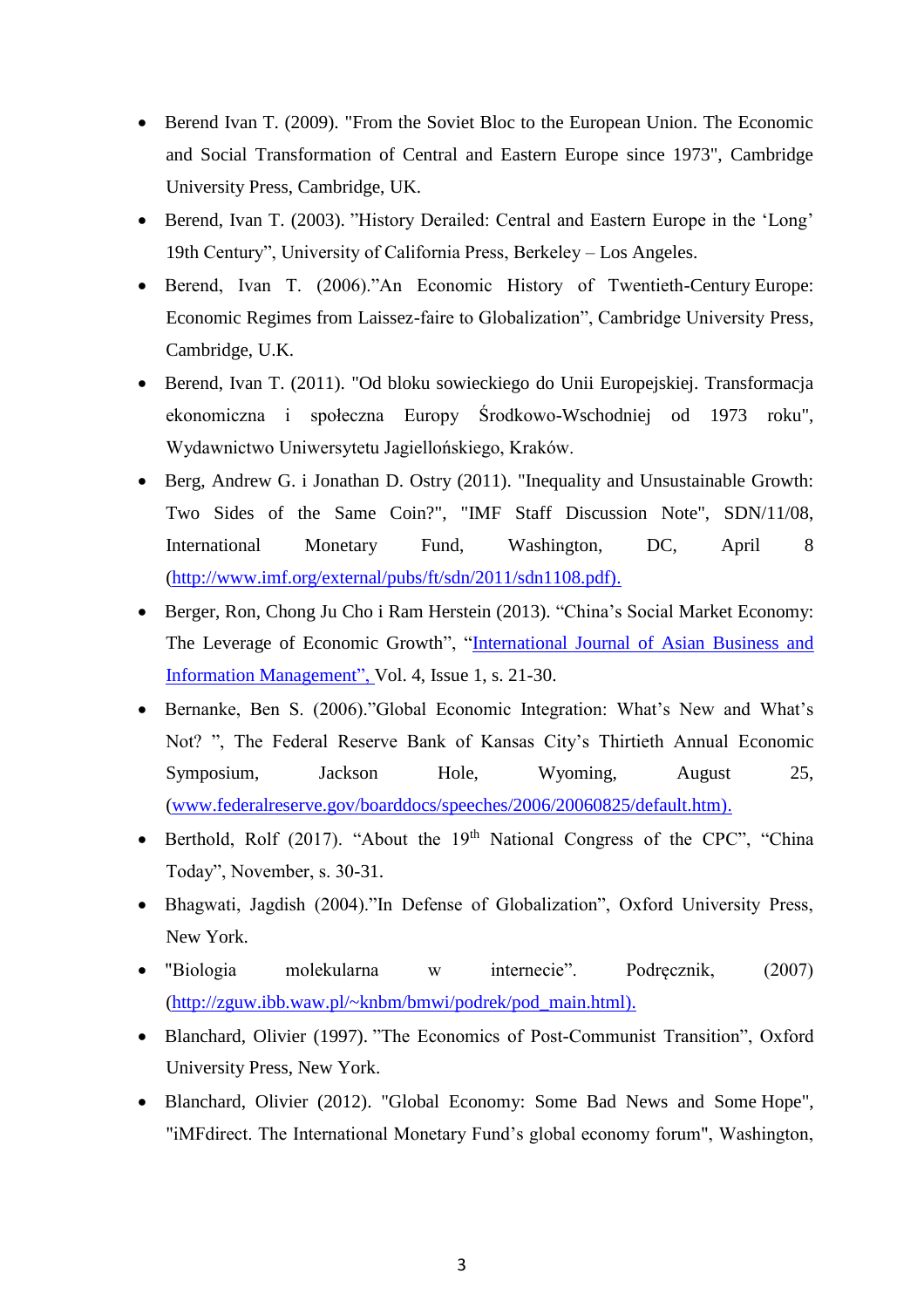DC, October 8, 2012 [\(http://blog-imfdirect.imf.org/2012/10/08/global-economy-some](http://blog-imfdirect.imf.org/2012/10/08/global-economy-some-bad-news-and-some-hope/))[bad-news-and-some-hope/\).](http://blog-imfdirect.imf.org/2012/10/08/global-economy-some-bad-news-and-some-hope/))

- Block*,* Fred*. (*1994) "The Roles of the State in the Economy*",* w: Smelser, Niel J. i Richard Swedberg (red.), "The Handbook of Economic Sociology", Princeton University Press, Princeton, New Jersey.
- Bok, Derek (2010). "The Politics of Happiness: What Government Can Learn from the New Research on Well Being", Princeton University Press, Princeton, NJ.
- Bolesta, Andrzej (2006). "Chiny w okresie transformacji. Reformy systemowe, polityka rozwojowa i państwowe przedsiębiorstwa", Wydawnictwo Akademickie Dialog, Warszawa.
- Bolt, Andrew (2017). "Turkey Threatens to Drown Europe in Muslisms", "Herald Sun", March 17 [\(http://www.heraldsun.com.au/blogs/andrew-bolt/turkey-threatens-to](http://www.heraldsun.com.au/blogs/andrew-bolt/turkey-threatens-to-drown-europe-in-muslims/news-story/909cba32fe5e8e1b029eac518fd3d71a)[drown-europe-in-muslims/news-story/909cba32fe5e8e1b029eac518fd3d71a\)](http://www.heraldsun.com.au/blogs/andrew-bolt/turkey-threatens-to-drown-europe-in-muslims/news-story/909cba32fe5e8e1b029eac518fd3d71a).
- Boston Consulting (2012). "The Connected World. The Internet Economy In the G-20. The 4.2 Trillion Growth Opportunity", Boston Consulting Group, Boston [\(https://www.bcgperspectives.com/Images/Internet\\_Economy\\_G20\\_tcm80-](https://www.bcgperspectives.com/Images/Internet_Economy_G20_tcm80-100409.pdf)) [100409.pdf\).](https://www.bcgperspectives.com/Images/Internet_Economy_G20_tcm80-100409.pdf))
- Boulainvilliers, Henri de (1727). "Historie de l'ancien gouvernement de la France avec XIV Lettres Historiques sur les Parlamanets ou Etats Generaux", Haga.
- Bowden, Elbert V. i Judith H. Bowden (2002)."Ekonomia. Nauka zdrowego rozsądku" (współautorzy części polskiej, s. 614-739: Mieczysław Kabaj, Tadeusz Kowalik, Adam Noga i Jerzy Wilkin), Fundacja Innowacja, Warszawa.
- Bratsberg ,Bernt, Knut Roed, Oddbjorn Raaum, Robin Naylor, Markus Jantti, Tor Eriksson, Eva Osterbacka i Anders Bjorklund (2006). "American Exceptionalism in a New Light", Institute for the Study of Labour, Bonn.
- Bratsberg ,Bernt, Knut Roed, Oddbjorn Raaum, Robin Naylor, Markus Jantti, Tor Eriksson, Eva Osterbacka i Anders Bjorklund (2006)."Non-linearities in Intergenerational Earnings Mobility", Royal Economics Society, London.
- Bremmer, Ian (2010). "The End of the Free Market: Who Wins the War Between States and Corporations?", Portfolio, New York.
- Brunnermeier, Markus K., Harold James and Jean-Pierre Landau (2016). "The Euro and the Battles of Ideas", Princeton University Press, Princeton and Oxford.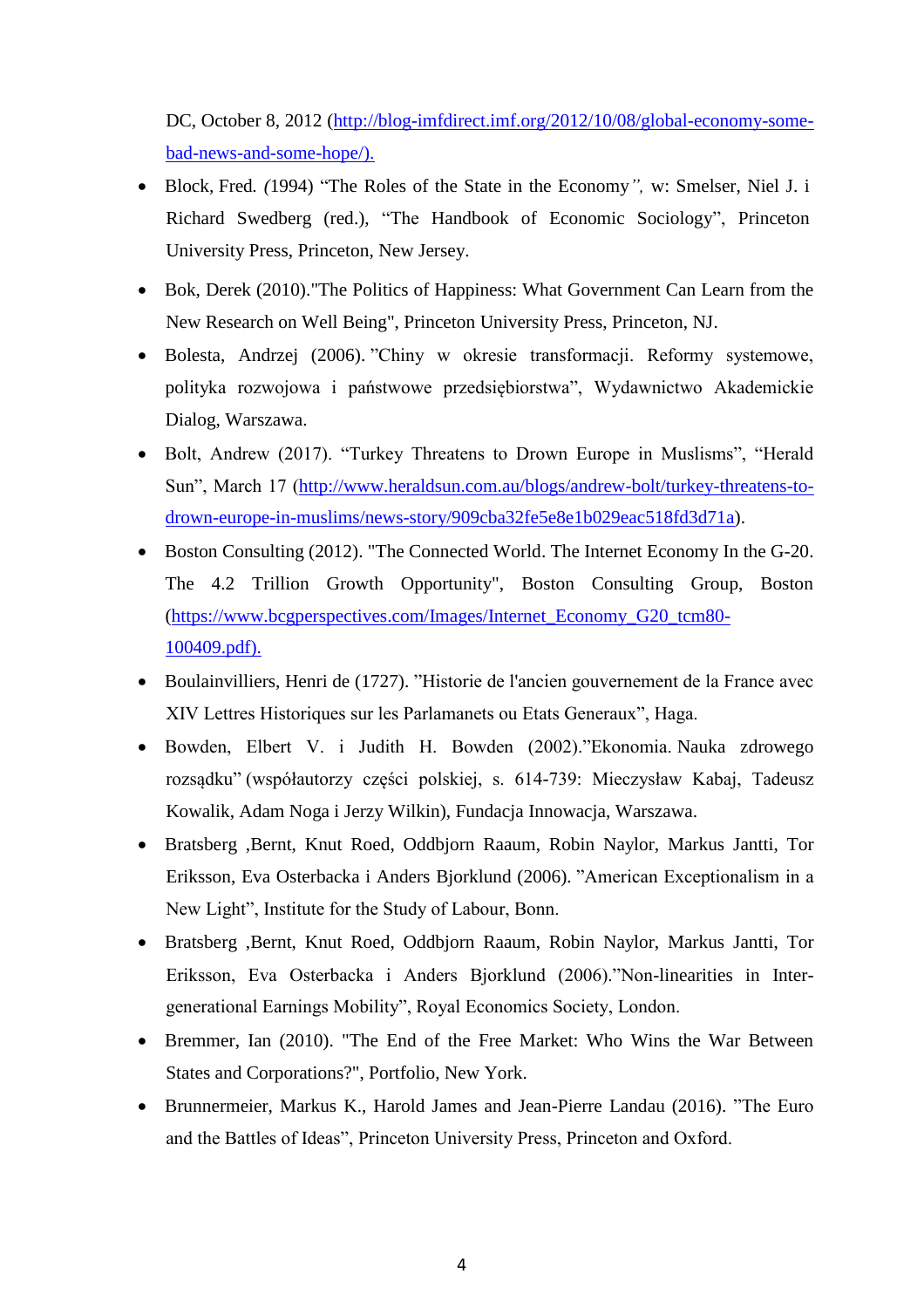- Brus, Włodzimierz i Kazimierz Łaski (1992). "Od Marksa do rynku", Wydawnictwo Naukowe PWN, Warszawa.
- Brzezinski, Zbigniew (2007). "Second Chance: Three Presidents and the Crisis of American Superpower", Basic Books, New York.
- Buck, Tobias (2007). "Unia jest 20 lat w tyle za USA", "Financial Times", 6 marca (edycja polska on-line).
- Buel, Samuel (2016). "Capital Offenses: Business Crime and Punishment in America's Corporate Age", W. W. Nortopn & Company, Inc., New York.
- Burrows, Mathew i Aleksander Dynkin (red.) (2016). "Global System on the Brink: Pathways Toward a New Normal", Magistr, Moscow.
- Burrows, Mathew i Aleksander Dynkin (red.) (2016). "Głobalnaja sistema na pierełomie. Puti k nowoj normalnosti", Magistr, Moskwa.
- Cable, Vincent (1999). "Globalization and Global Governance", Chatham House Papers, Royal Institute of International Affairs, London.
- Cassidy, John (2009). "How Markets Fail: The Logic of Economic Calamities", Farrar, Straus and Giroux, New York.
- Cassidy, John (2010). "What Good Is Wall Street?", "The New Yorker", November 29.
- Cassidy, John (2011). "Prophet Motive. The economies of the Arab world lag behind the West. Is Islam to blame?", "The New Yorker", February 28.
- Cha, Victor (2012). "The Impossible State. North Korea, Past and Future", Ecco HarperCollins Publishers, New York.
- Chang, Gordon G. (2001). "The Coming Collapse of China", Random House, New York
- Chang, Ha-Joon (2013). "23 rzeczy, których nie mówią ci o kapitalizmie", Wydawnictwo Krytyki Politycznej, Warszawa.
- Chang, Jung i John Halliday (2005). "Mao. The Unknown Story", Jonathan Cape, London.
- Charlesworth, H.K. (2003). "The Economics of Repressed Inflation", Routledge, Abigdon, Oxon.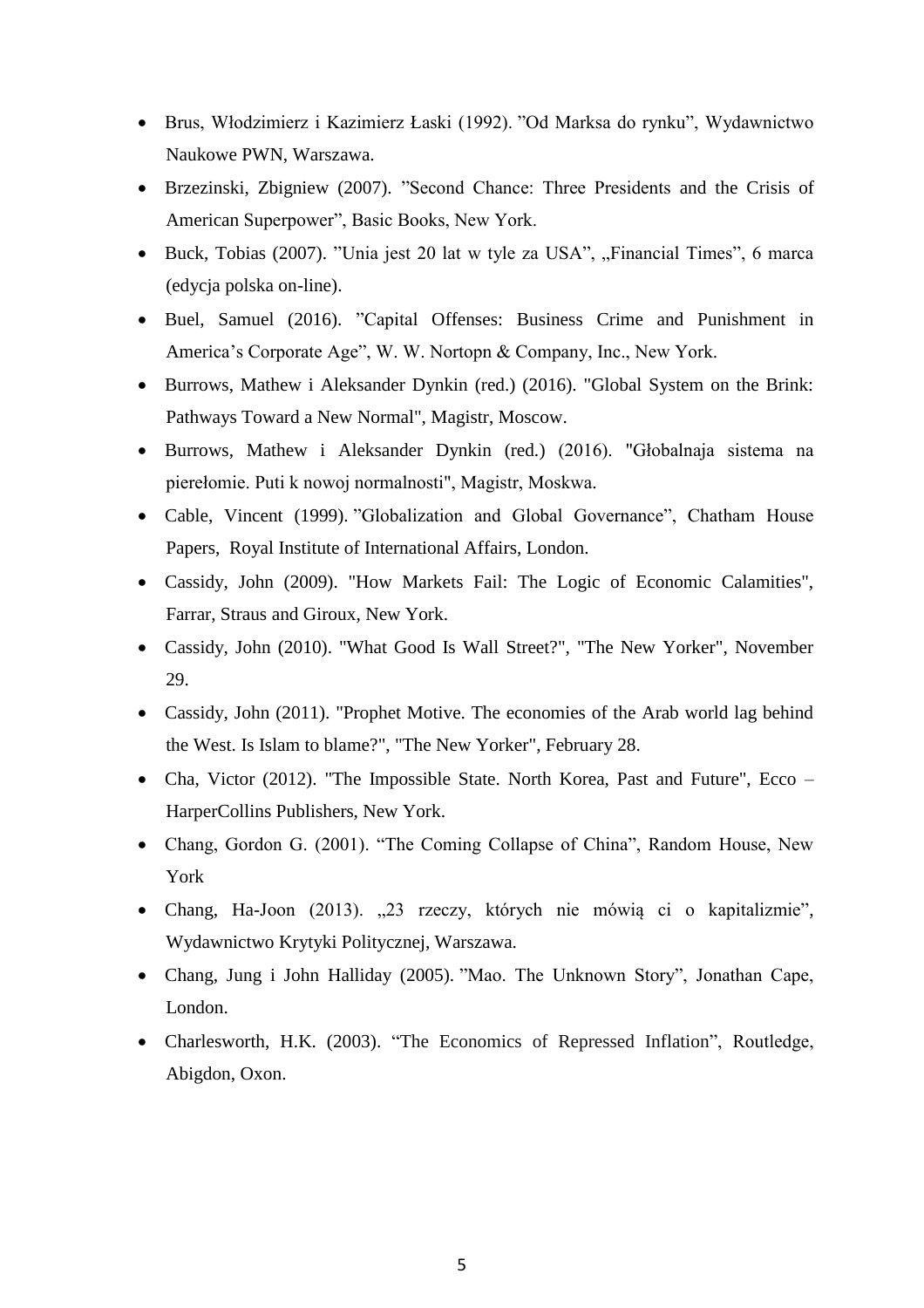- [Cheremukhin,](http://www.nber.org/people/anton_cheremukhin) Anton, [Mikhail Golosov,](http://www.nber.org/people/mikhail_golosov) [Sergei Guriev](http://www.nber.org/people/sergei_guriev) i [Aleh Tsyvinski](http://www.nber.org/people/aleh_tsyvinski) (2015). "The Economy of People's Republic of China from 1953", NBER Working Paper, No. 21397, July
- China Daily (2017a). "China's private sector regains strength on optimistic economic outlook", "China Daily", August 2, [\(http://www.chinadaily.com.cn/business/2017-](http://www.chinadaily.com.cn/business/2017-08/02/content_30328022.htm)) [08/02/content\\_30328022.htm\).](http://www.chinadaily.com.cn/business/2017-08/02/content_30328022.htm))
- China Daily (2017b). "Xi Jinping and His Era", "China Daily", November 18-19, s. 5-8
- Chołaj, Henryk (1998). "Transformacja systemowa w Polsce szkice teoretyczne", UMCS, Lublin.
- Chołaj, Henryk (2003)."Ekonomia polityczna globalizacji. Wprowadzenie", Fundacja Innowacja i Wyższa Szkoła Społeczno-Ekonomiczna, Warszawa.
- Chołaj, Henryk (2011). "Powrót olbrzyma w zglobalizowanym świecie", Oficyna Wydawnicza Szkoła Główna Handlowa w Warszawie, Warszawa.
- Chołaj, Henryk (2014). "Kapitalizm konfucjański. Chińskie reformy ekonomiczne a globalizacja", Poltext, Warszawa.
- Chołaj, Henryk (2014). "Chiny a świat. Współczesny chiński model ekonomiczny", Oficyna Wydawnicza Szkoła Główna Handlowa, Warszawa.
- Chołaj, Henryk (2016). "Chiński wariant społecznej gospodarki rynkowej", Wydawnictwo "Kto jest Kim", Warszawa.
- Christopher Andrew i Mitrokhin Vasili (2005), "The World Was Going Our Way. The KGB and the Battle for the Third World, Basic Books, New York.
- CIA (2004). "Mapping the Global Future. Report of the National Intelligence Council's 2020 Project. Based on consultations with nongovernmental experts around the world", National Intelligence Council (NIC), Washington, D.C., November [\(www.foia.cia.gov/2020/2020.pdf\).](http://www.foia.cia.gov/2020/2020.pdf))
- CIA (2007). "The World Factbook 2008, Central Intelligence Agency", Washington, D.C., [\(www.cia.gov/cia/publications/factbook/geos/xx.html#Econ\).](http://www.cia.gov/cia/publications/factbook/geos/xx.html#Econ))
- Cieślik, Jerzy (2015). "Przedsiębiorczość polityka rozwój", Wydawnictwo Akademickie Sedno, Warszawa.
- Cieślik, Jerzy (2016). "Entrepreneurship in Emerging Economies: Enhancing its Contribution to Socio-Economic Development", Palgrave MacMillan, Houndmills, Basingstoke, Hampshire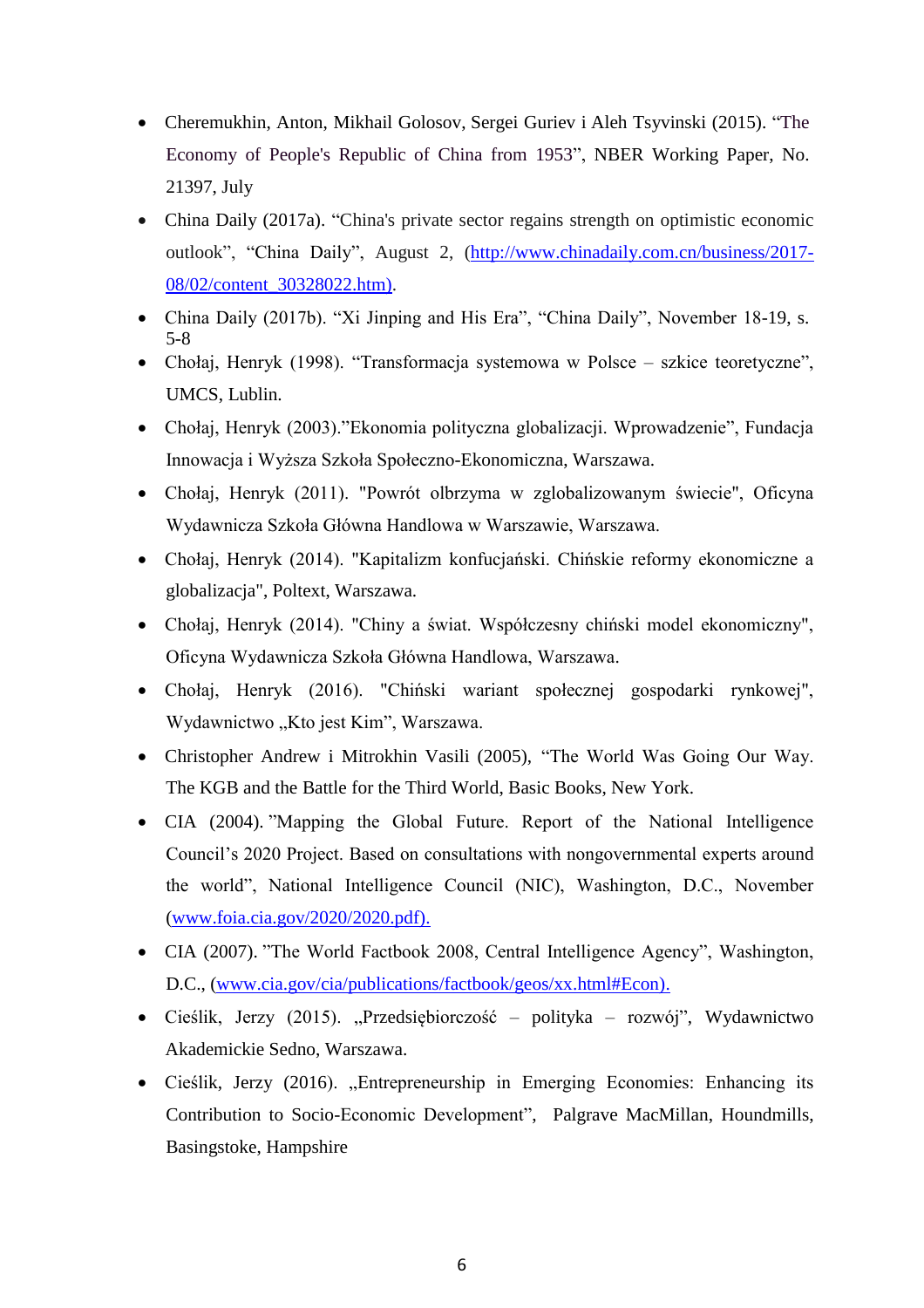- [Cline,](https://www.amazon.com/Eric-H.-Cline/e/B001HCVOR8/ref=dp_byline_cont_book_1) Eric H. (2015). "1177 B.C.: The Year Civilization Collapsed", Princeton University Press, Princeton.
- Coates, Joseph F. i Jennifer Jarratt (1989). "What Futurists Believe", World Future Society, Bethesda, Maryland.
- Collier, Paul (2007). "The Bottom Billion: Why the Poorest Countries Are Failing and What Can Be Done About It", Oxford University Press, Oxford – New York.
- Congdon, William J., Jeffrey R. King, Sendhil Mullainathan (2011). "Policy and Choice: Public Finance Through the Lens of Behavioral Economics", Brookings Institution Press, Washington, D.C.
- Cowley, Robert (2001)."What If? Eminent Historians Imagine What Might Have Been", Putnam, New York.
- Coyle, Diane (1997). "The Weightless World. Strategies for Managing the Digital Economy", Capstone, Oxford.
- Crace, Jim (2007)."The Pesthouse", Picador, London.
- Csaba, *László* (2009). "Crisis in Economics?", *Akadémiai Kiadó, Budapest*
- Czarny, Bogusław (2004). "Pozytywizm i falsyfikacjonizm a sądy wartościujące w ekonomii", Szkoła Główna Handlowa w Warszawie – Oficyna Wydawnicza, Warszawa.
- Czarny, Bogusław (2016). "Szkice o ekonomii w Polsce w latach 1949-1989 (ekonomia w państwie totalitarnym)", Oficyna Wydawnicza Szkoła Główna Handlowa w Warszawie, Warszawa.
- Dale, Gareth (2010). "Karl Polanyi. The Limits of the Market", Polity Press, Cambridge, UK.
- Dasgupta, Dipak, Marc Uzan i Dominic Wilson (red.) (2001)."Capital Flows Without Crisis? Reconciling Capital Mobility and Economic Stability" , Routledge, London – New York.
- Deloitte (2012). "Wpływ przyspieszonego rozwoju szerokopasmowego dostępu do Internetu na polską gospodarkę. Raport", Deloitte, Warszawa [\(http://www.deloitte.com/view/pl\\_PL/pl/branze/tmt/23becd31afd98310VgnVCM1000](http://www.deloitte.com/view/pl_PL/pl/branze/tmt/23becd31afd98310VgnVCM1000001956f00aRCRD.htm)) [001956f00aRCRD.htm\).](http://www.deloitte.com/view/pl_PL/pl/branze/tmt/23becd31afd98310VgnVCM1000001956f00aRCRD.htm))
- Dembinski, Paul H. (2011). "Finanse po zawale. Od euforii finansowej do gospodarczego ładu", Studio Emka, Warszawa.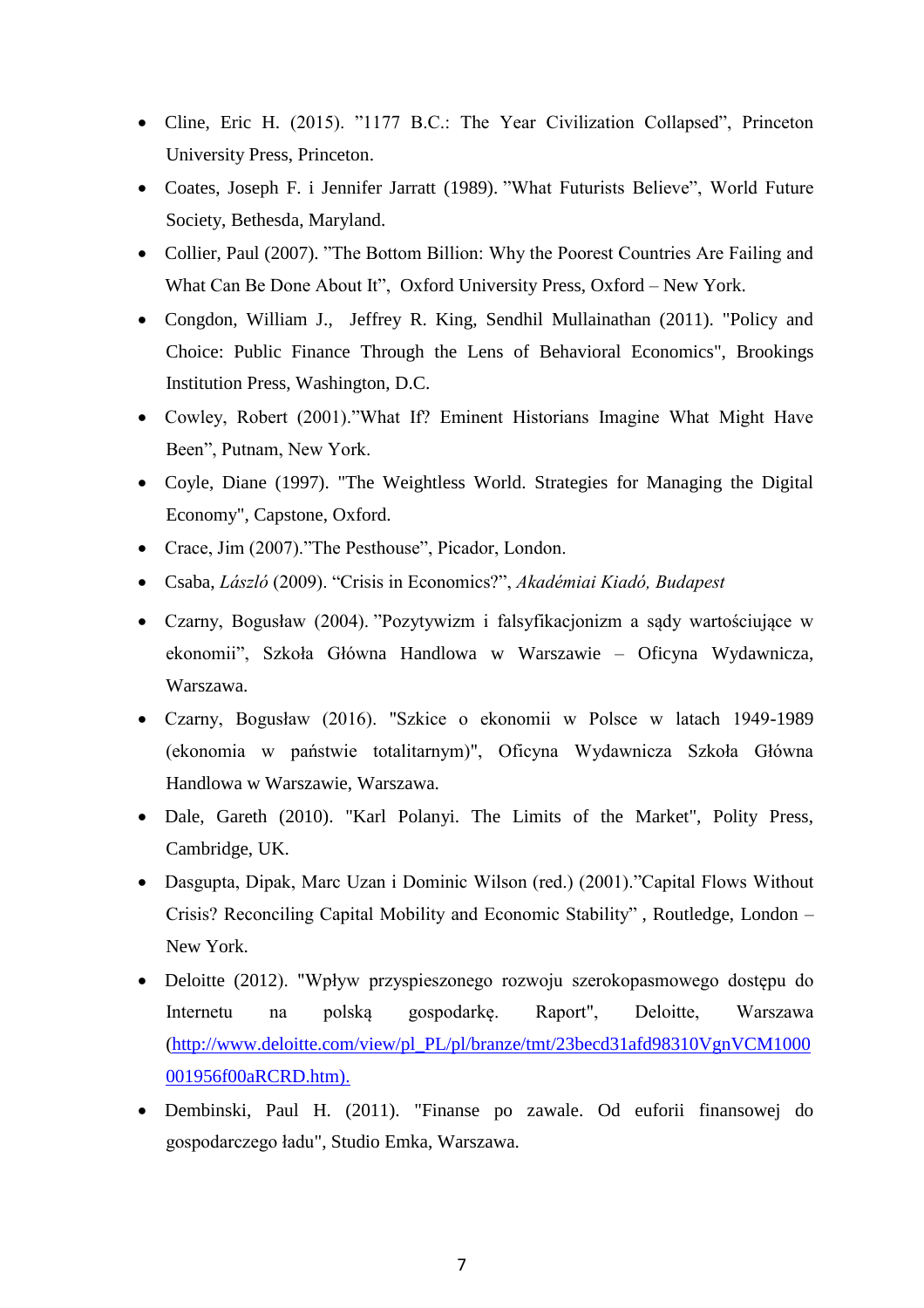- Diamond, Jared (2019). "Upheaval. Turning Points for nationas in Crisis", Litlle Brown, , New York – Boston – London.
- Dickens, Charles (2005)."Oliver Twist", Wydawnictwo Zielona Sowa, Warszawa
- Doliński, Dariusz (2001). "Cała prawda o kłamstwie", "Charaktery", styczeń.
- Durand, John D. (1974). "Historical Estimates of World Population: An Evaluation", University of Pennsylvania, Population Studies Center, Philadelphia [\(http://www.indianngos.com/issue/population/statistics/statistics9.htm\).](http://www.indianngos.com/issue/population/statistics/statistics9.htm))
- Eagleton, Terry (2011). "Why Marx Was Right", Yale University Press, New Haven & London.
- Easterly, William (2002). "The Elusive Quest for Growth. Economists' Adventures and Misadventures in the Tropics", MIT Press, Cambridge, Mass. – London.
- Easterly, William (2006). "White Man's Burden: Why the West's Efforts to Aid the Rest Have Done So Much Ill and So Little Good", The Penguin Press, New York.
- Economist (2004)."The challenger", "The Economist", December  $11<sup>th</sup>$ .
- Economist (2005)."Caught in the middle, as usual", "The Economist", November 12<sup>th</sup>.
- Economist  $(2007)$ ."A world of connections. A special report on telecoms", "The Economist", April 28<sup>th</sup>.
- Economist  $(2007)$ . Fit at 50? A special report on the European Union", "The Economist", March 17<sup>th</sup>.
- Economist (2007)."Latin America and the United States. Spring Break", "The Economist", March 3rd.
- Economist (2010a). "A special Report on managing information", "The Economist", March  $27<sup>th</sup>$ .
- Economist (2010b). "Parallel economies What the North and South Koreans can learn from the reunification of Germany", "The Economist", December 29<sup>th</sup>.
- Economist (2012a). "The visible hand", "The Economist", January  $21^{st}$ .
- Economist (2012b). "Bombing Iran", "The Economist", February  $25<sup>th</sup>$ .
- Economist (2012c). "A third industrial revolution", "The Economist", April 21<sup>st</sup>.
- Economist (2012d). "The attraction of solitude", "The Economist", August 25<sup>th</sup>.
- Economist (2012e)."Arrested development. America and Europe are relying on private firms in the global R&D race", "The Economist", August  $25<sup>th</sup>$ .
- Economist (2012f). "Teenage angst", "The Economist", August  $25<sup>th</sup>$ .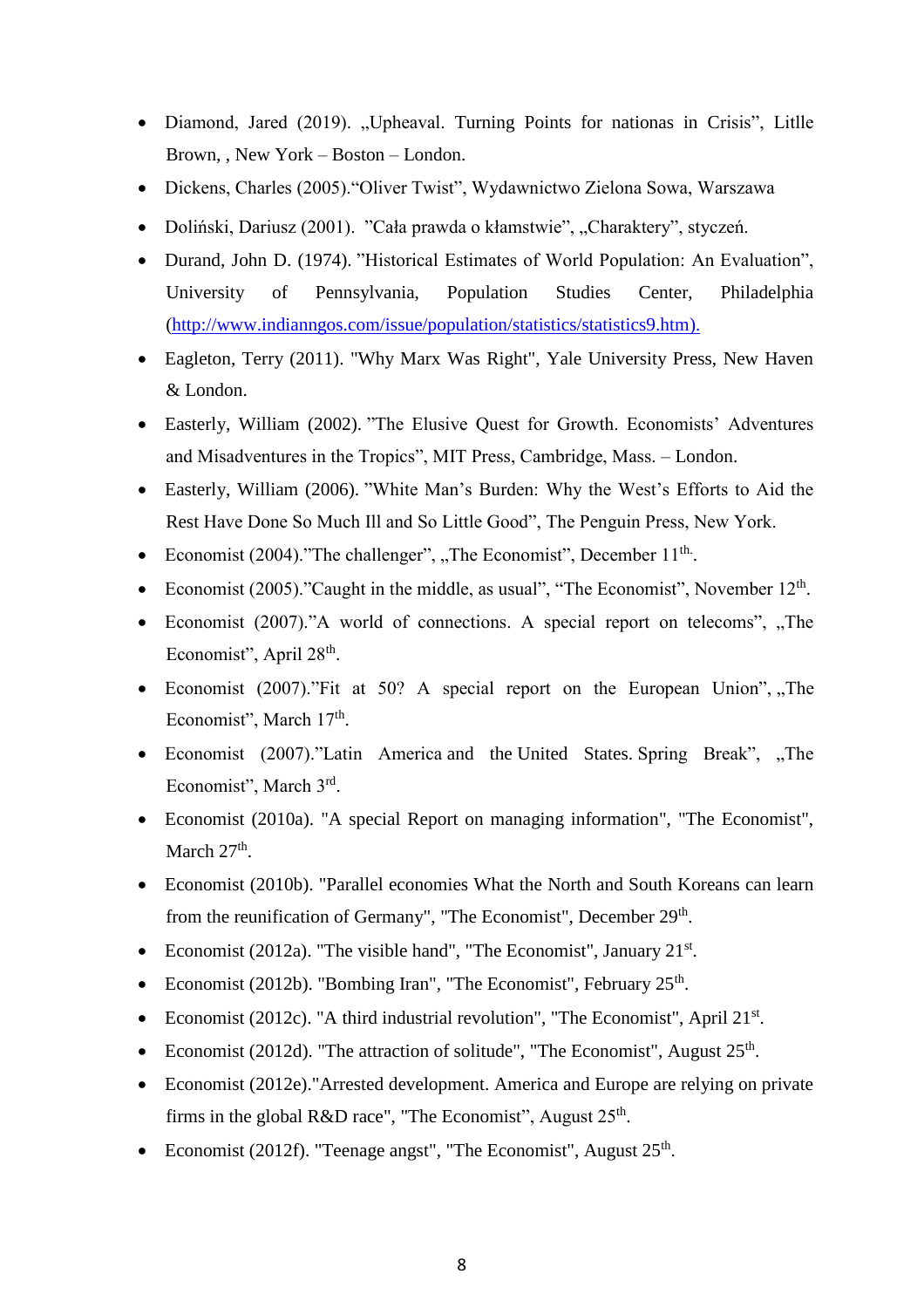- Economist (2012g). "For richer, for poorer. Special Report World Economy", "The Economist", October 13<sup>th</sup>.
- Economist (2016a). "A less dismal science", July  $16<sup>th</sup>$ [\(http://worldif.economist.com/article/12134/less-dismal-science\)](http://worldif.economist.com/article/12134/less-dismal-science))
- Economist (2016b). "The new nationalism", "The Economist", November  $19<sup>th</sup>$ .
- Economist (2017). "The super-rich are different: they pay less tax", June 1<sup>st</sup>.
- Economy, Elizabeth C. (2018). "The Third World Revolution: Xi Jinping and the New Chinese State", Oxford University Press.
- Edgerton, David (2006). "The Shock of the Old: Technology and Global History Since 1900", Profile Books, London.
- Eisinger, Jessie (2017)."The Chickenshit Club: Why the Justice Department Fails to Prosecute Executives", Simon & Schuster, New York.
- Ekman, Paul (1985). "Telling Lies: Clues to Deceit in the Marketplace, Marriage and Politics", Norton, New York.
- Emerging Europe (2017), "Poland to switch from emerging to developed market", October 16 [\(http://emerging-europe.com/regions/poland/poland-switch-emerging](http://emerging-europe.com/regions/poland/poland-switch-emerging-developed-market-september-2018/)[developed-market-september-2018/\)](http://emerging-europe.com/regions/poland/poland-switch-emerging-developed-market-september-2018/)
- Estrin, Saul, Kolodko Grzegorz W. i Uvalic Milica (red.) (2007)."Transition and Beyond" , Palgrave Macmillan, New York.
- Ewing, Jack (2017). "Faster, Higher, Farther: The Volkswagen Scandal", W. W. Norton, New York
- Falciani, Hervé (2015). "Séisme sur la planète finance: Au coeur du scandale HSBC", **(**"Earthquake on Planet Finance"), La Découverte, Paris
- Faulkner, William (1951). "Requiem for a Nun", Vintage Books, Westminster, Maryland (wyd. pol. "Requiem dla zakonnicy", Państwowy Instytut Wydawniczy, Warszawa 1980).
- Fiedor, Bogusław i Karol Kociszewski (red.) (2010 ). "Ekonomia rozwoju", Wydawnictwo Uniwersytetu Ekonomicznego we Wrocławiu, Wrocław.
- Fisher, Irving (1973). "I Discovered the Phillips Curve: 'A Statistical Relation between Unemployment and Price Changes'", "Journal of Political Economy", Vol. 81, No. 2, p. 496–502.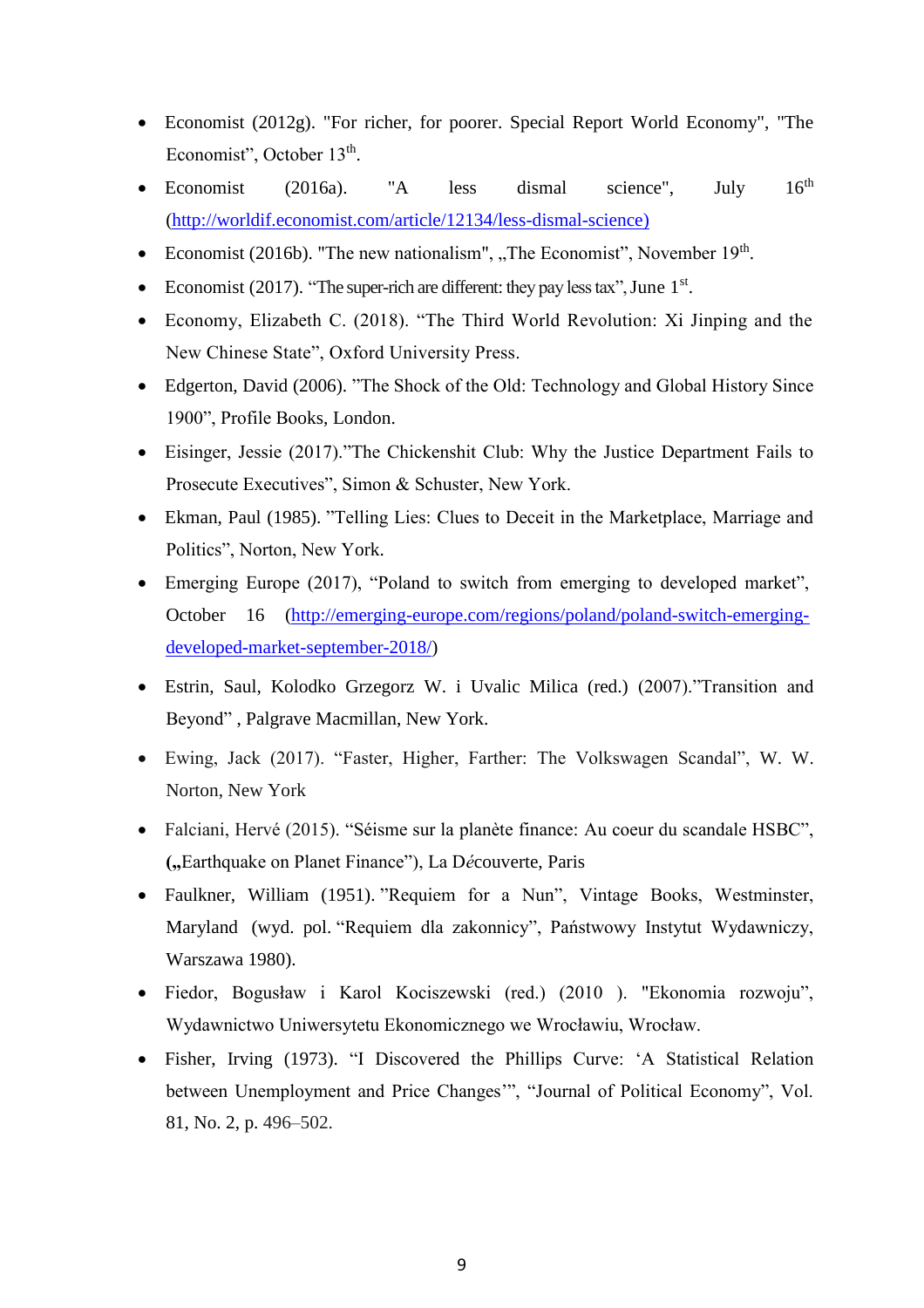- Flejterski, Stanisław i Piotr T. Wahl (2003). "Ekonomia globalna. Synteza", Difin, Warszawa.
- Fortune Global 500 (kolejne lata). "CNN Money" [\(http://fortune.com/global500\)](http://fortune.com/global500)
- Foster, John Bellamy i Robert W. McCheseny (2012). "Kryzys bez końca. Jak kapitał monopolistyczno-finansowy wywołuje stagnację i wstrząsy od Stanów Zjednoczonych po Chiny", Instytut Wydawniczy Książka i Prasa, Warszawa.
- Foster, John Bellamy i Robert W. McCheseny (2014). "The Endless Crisis. How Monopoly-Finance Capital Produces Stagnation and Upheaval from the USA to China", Monthly Review Press, New York.
- Foster, John Bellamy, Robert McChesney (2014). "Kryzys bez końca", Książka i Prasa, Warszawa 2014.
- Frank, Robert H. (2007). "Falling Behind: How Rising Inequality Harms the Middle Class", University of California Press, Berkeley.
- Frase, Peter (1018). "Cztery przyszłości. Wizje świata po kapitalizmie", Wydawnictwo Naukowe PWN.
- Freedman, David. H. (2010). "Wrong: Why Experts Keep Failing Us And How to Know When Not to Trust Them", Little, Brown and Company, New York-Boston-London.
- Freedom House (2010). "Freedom in the World 2010: Global Erosion of Freedom", Freedom House, Washington, DC.
- Frieden, Jeffry (2006). "Will Global Capitalism Fall Again?", "Bruegel Essay and Lecture Series", czerwiec.
- Friedman, Thomas L. (2006). "Świat jest płaski. Krótka historia XXI wieku", Wydawnictwo Rebis, Warszawa.
- Frydman, Roman, Grzegorz W. Kolodko i Stanislaw Wellisz (1991). "Stabilization Policies in Poland: A Progress Report", w: Emil-Maria Claassen (red.), "Exchange Rate Policies in Developing and Post-Socialist Countries", An International Center for Economic Growth Publication, ICS Press, San Francisco, s. 89-115.
- Fukuyama, Francis (1989). "The End of History", "The National Interest", Summer [\(http://www.wesjones.com/eoh.htm\)](http://www.wesjones.com/eoh.htm).
- Fukuyama, Francis (1998)., "Koniec historii", Rytm, Warszawa.
- Fukuyama, Francis (2004). "Koniec człowieka. Konsekwencje rewolucji biotechnologicznej", Wydawnictwo Znak, Kraków.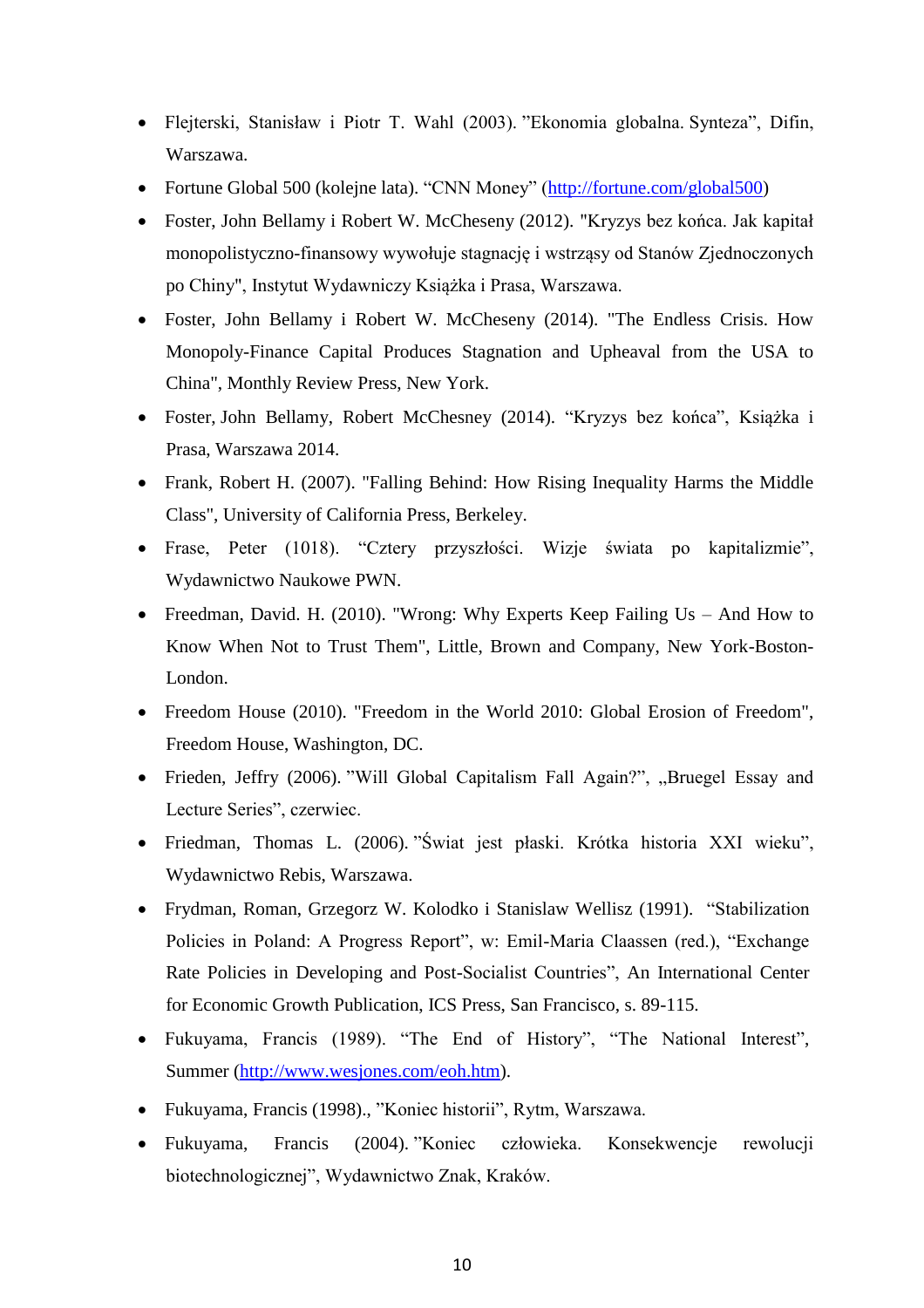- Fukuyama, Francis (2004). "State-Building. Governance and World Order in the 21st Century", Cornell University Press, Ithaca, NY.
- Fukuyama, Francis (2006). "America at the Crossroads. Democracy, Power and the Neoconservative Legacy", Yale University Press, New Haven and London.
- Fukuyama, Francis (2011). "The Origins of Political Order. From Prehuman Times to the French Revolution", Farrar, Straus and Giroux, New York.
- Fukuyama, Francis (2011). "Political Order and Political Decay: From the Industrial Revolution to the Globalization of Democracy", Farrar, Straus and Giroux, New York.
- Galbraith, James K. (2008). "The Predator State", Free Press, New York.
- Galbraith, James K. (2014). "The End of Normal: The Great Crisis and the Future of Growth", Simon and Schuster, New York.
- Galbraith, James K. (2016). "Inequality: What Everyone Needs to Know", Oxford University Press, Oxfrod-New York.
- Galbraith, James K. (2016). "Welcome to the Poisoned Chalice: The Destruction of Greece and the Future of Europe", Yale University Press, New Haven and London.
- Galbraith, James K. (2016). "Witamy w zatrutym kielichu. Grecki kryzys a przyszłość Europy", Wydawnictwo Naukowe PWN, Warszawa.
- Galbraith, James K. (2018). "Backwater Economics and New Pragmatism: Institutions and Evolution in the Search for a Sustainable Economics", "TIGER Working Papers Series", No. 138, Kozminski University, Warsaw [\(http://www.tiger.edu.pl/TWP%20No.%20138%20--%20Galbraith.pdf\)](http://www.tiger.edu.pl/TWP%20No.%20138%20--%20Galbraith.pdf).
- Galbraith, John Kenneth (1958)."The Affluent Society", Houghton Mifflin, Boston.
- Gasparski, Wojciech (red.) (2012). "Biznes, etyka, odpowiedzialność", Wydawnictwo Naukowe PWN, Warszawa.
- Getz, Isaac i Alan G. Robinson (2003). "Innovate or Die: Is that a Fact? ", "Creativity and Innovation Management", vol. 12, wrzesień, s. 130-136.
- Ghemawat, Pankaj (2011). "World 3.0: Global Prosperity and How to Achieve It", Harvard Business Review Press, Cambridge, Mass.
- Głąbiński, Stanisław (2006)."Wiek XXI. Jaki będzie i co nam przyniesie", Wydawnictwo Placet, Warszawa.
- Główczyk Jan, (2003). "Szalbierczy urok transformacji", Fundacja Innowacja, Wyższa Szkoła Społeczno-Ekonomiczna, Warszawa.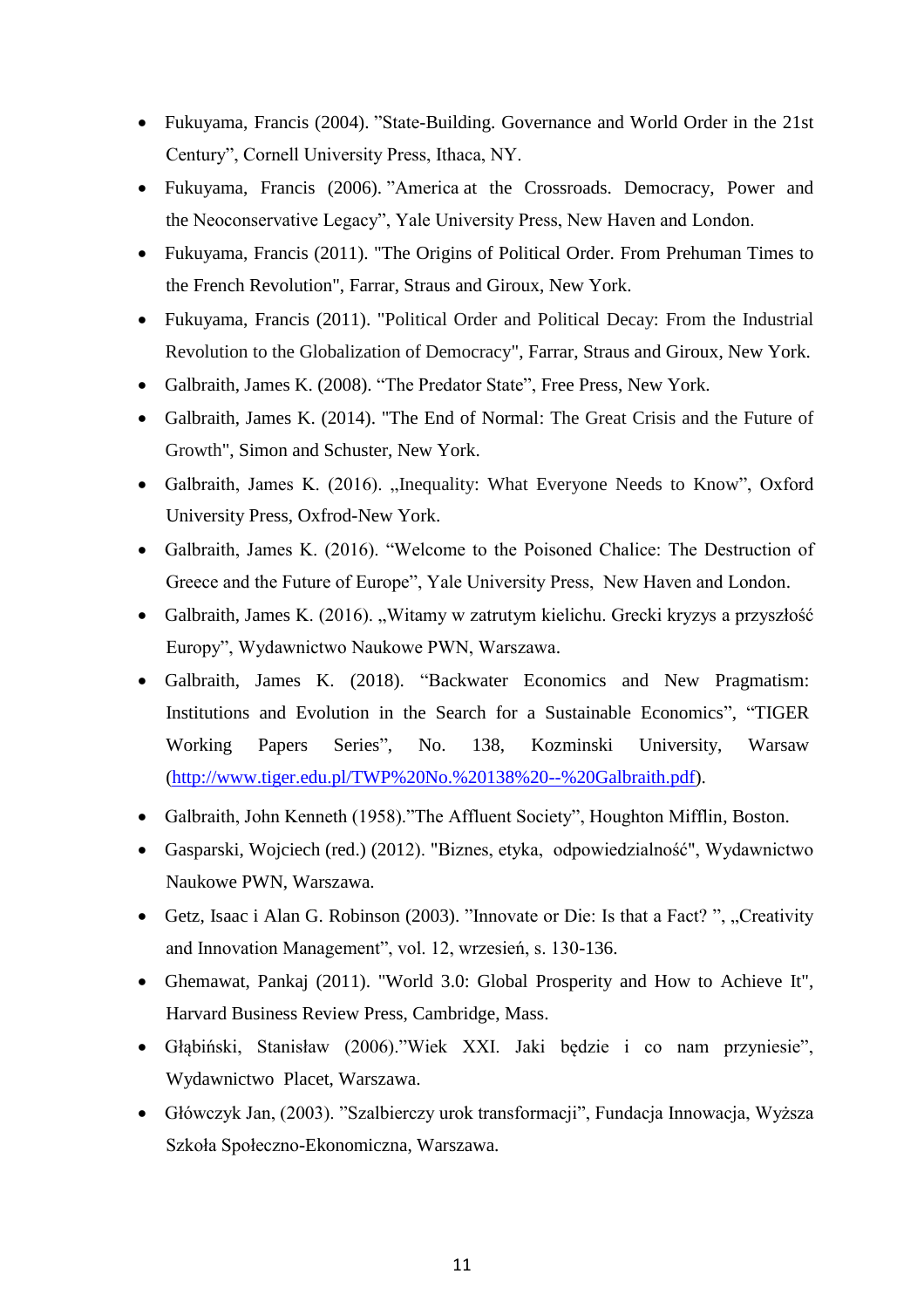- Goban-Klas, Tomasz (2004). "Media i komunikowanie masowe. Teorie i analizy prasy, radia, telewizji i Internetu", Wydawnictwo Naukowe PWN, Warszawa.
- Goldin, Ian, Geoffrey Cameron, and Meera Balarajan (2011). "Exceptional People: How Migration Shaped Our World and Will Define Our Future", Princeton University Press, Princeton.
- Gołata, Krzysztof (1999). "Drugi plan Balcerowicza", "Wprost", nr 17  $(\text{http://www.wprost.pl/ar/?O=3843&C=57}).$
- Gombrich, E. H. (2008). "A Little History of the World", Yale University Press, New Haven and London.
- Gomułka, Stanisław (1990). "Stabilizacja i wzrost: Polska 1989-2000", w: Grzegorz W. Kołodko (red.), "Polityka finansowa – nierównowaga – stabilizacja (II)", Ministerstwo Finansów i Instytut Finansów, Warszawa, s. 303-321.
- Gopnik, Adam (2010). "Market Man. What did Adam Smith really believe?", "The New Yorker", October 18.
- Gordon, Robert (2016). **"**The Rise and Fall of American Growth: The US Standard of Living since the Civil War**"**, Princeton *University Press, Princeton and Oxford.*
- Gorman, Jack i Sara Gorman (2017*).* "Denying to the Grave: Why We Ignore the Facts That Will Save Us", Oxford University Press, New York.
- Gorynia, Marian (2017). "Nowy pragmatyzm Jak jest z nim naprawdę?", "Rzeczpospolita", 22 lutego, s. A9
- Graham, Carol (2009). "Happiness Around the World: The Paradox of Happy Peasants and Miserable Millionaires", Oxford University Press, Oxford.
- Grinberg, Rusłan (2017). "W poiskach rawnowjesija", Magistr, Moskwa.
- Gwiazdowski, Robert (2006). "Stiglitz: fałszywy prorok", "Forbes", grudzień.
- Haberler, Gottfried (1974). "Economic Growth and Stability: An Analysis of Economic Change and Policies", Nash Publishing, Los Angeles.
- Haberler, Gottfried (1985). "The Problem of Stagflation: Reflection on the Microfoundation of Macroeconomic Theory and Policy", American Enterprise Institute for Public Policy Research, Washington, D.C.
- Haberler, Gottfried (1977). "Stagflation: An Analysis of Its Causes and Cures", American Enterprise Institute for Public Policy Research, No. 329, Washington, DC.
- Halper, Stefan (2010). "The Beijing Consensus: How China's Authoritarian Model Will Dominate the Twenty-First Century", Basic Books, New York.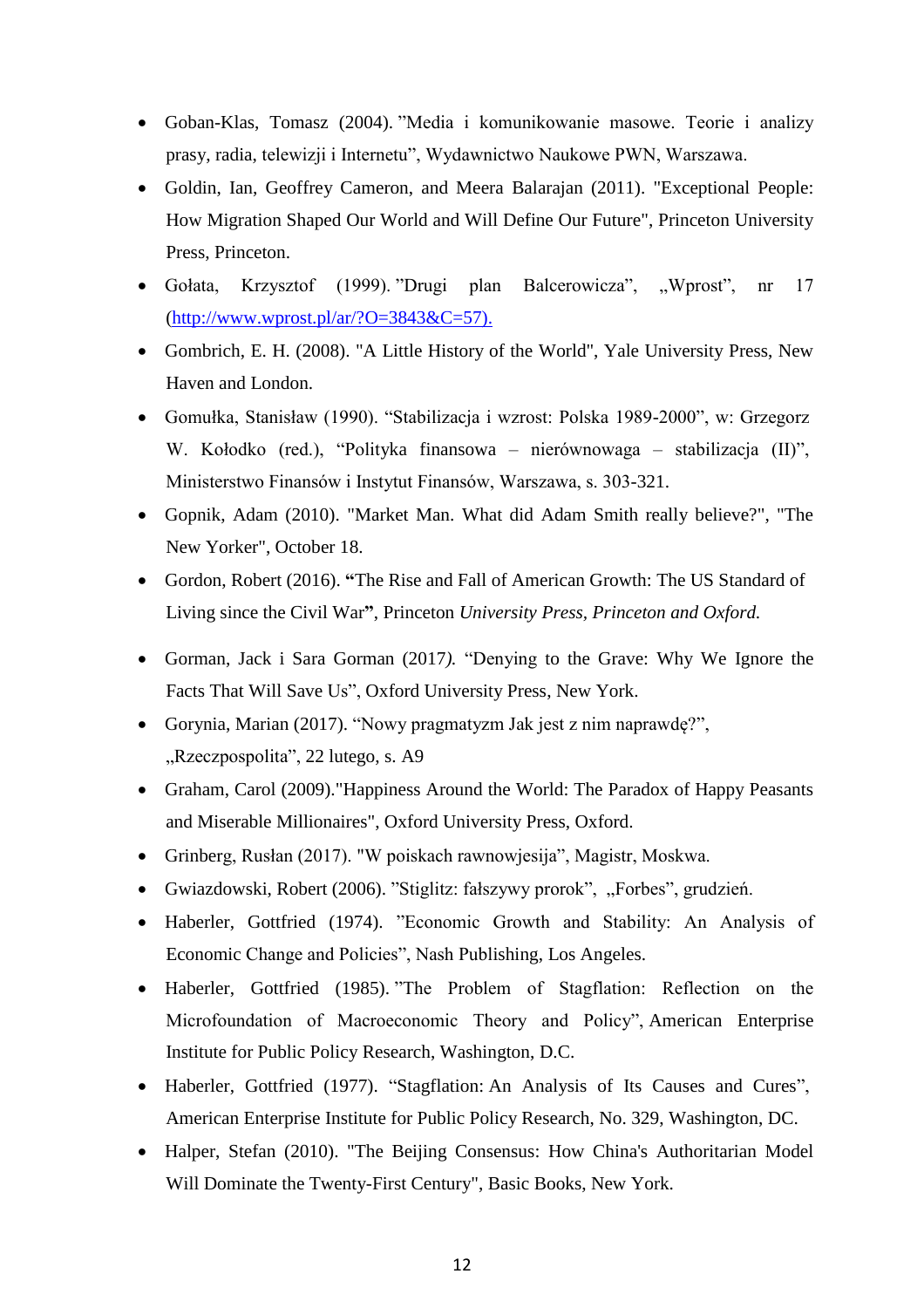- Hancock, Graham (2004). "Lords of Poverty", Camerapix Publishers International, Nairobi.
- Hann, Chris i Keith Hart (2011). "Economic Anthropology. History, Ethnography, Critique", Polity Press, Malden, MA.
- Harari, Yuval Noah (2014). "Sapiens: A Brief History of Humankind", Harvil Secker, London.
- Harari, Yuval Noah (2016). "Homo Deus: A Brief History of Tomorrow", Harvil Secker, London.
- Hardt, Lukasz (2016). **"**The Recent Critique of Theoretical Economics: A Methodologically Informed Investigation", "Journal of Economic Issues", Vol. L No. 1 (March).
- Harvey, David (2005). "A Brief History of Neoliberalism", Oxford University Press, Oxford – New York.
- Hatemi, Peter K. and Rose McDermott (2012). "The Genetics of Politics: Discovery, Challenges and Progress", "Trends in Genetics", Volume 28, Issue 9 (September).
- Hawking, Stephen i Leonard Mlodinow (2005). "A Briefer History of Time", Bantam Books, New York.
- Hawksley, Humphrey (2009). "Democracy Kills: What's So Good About the Vote?", Macmillan, London.
- Hegel, Georg Friedrich Wilhelm (1952). "Philosophy of Right*"*, Clarendon, Oxford.
- Heilbroner Robert and William Milberg (1995). "The Crisis of Vision in Modern Economic Thought", Cambridge University Press, New York.
- Helperin, Morton H., Jospeh T. Siegle i Michael M. Weinstein (2005). "The Democracy Advantage: How Democracies Promote Prosperity and Peace", Routledge, New York.
- Helpman, Elhanan (2004). "The Mystery of Economic Growth", Harvard University Press, Cambridge, Mass . – London.
- Hofman, Bert (2018). "Reflections on forty years of China's reforms", "East Asia & Pacific on the Rise", The World Bank, February 2 [\(https://blogs.worldbank.org/eastasiapacific/reflections-on-forty-years-of-china](https://blogs.worldbank.org/eastasiapacific/reflections-on-forty-years-of-china-reforms)[reforms\)](https://blogs.worldbank.org/eastasiapacific/reflections-on-forty-years-of-china-reforms).
- Hirshleifer Jack, (1987). "Economic Behaviour in Adversity", Wheatsheaf Books, Brighton.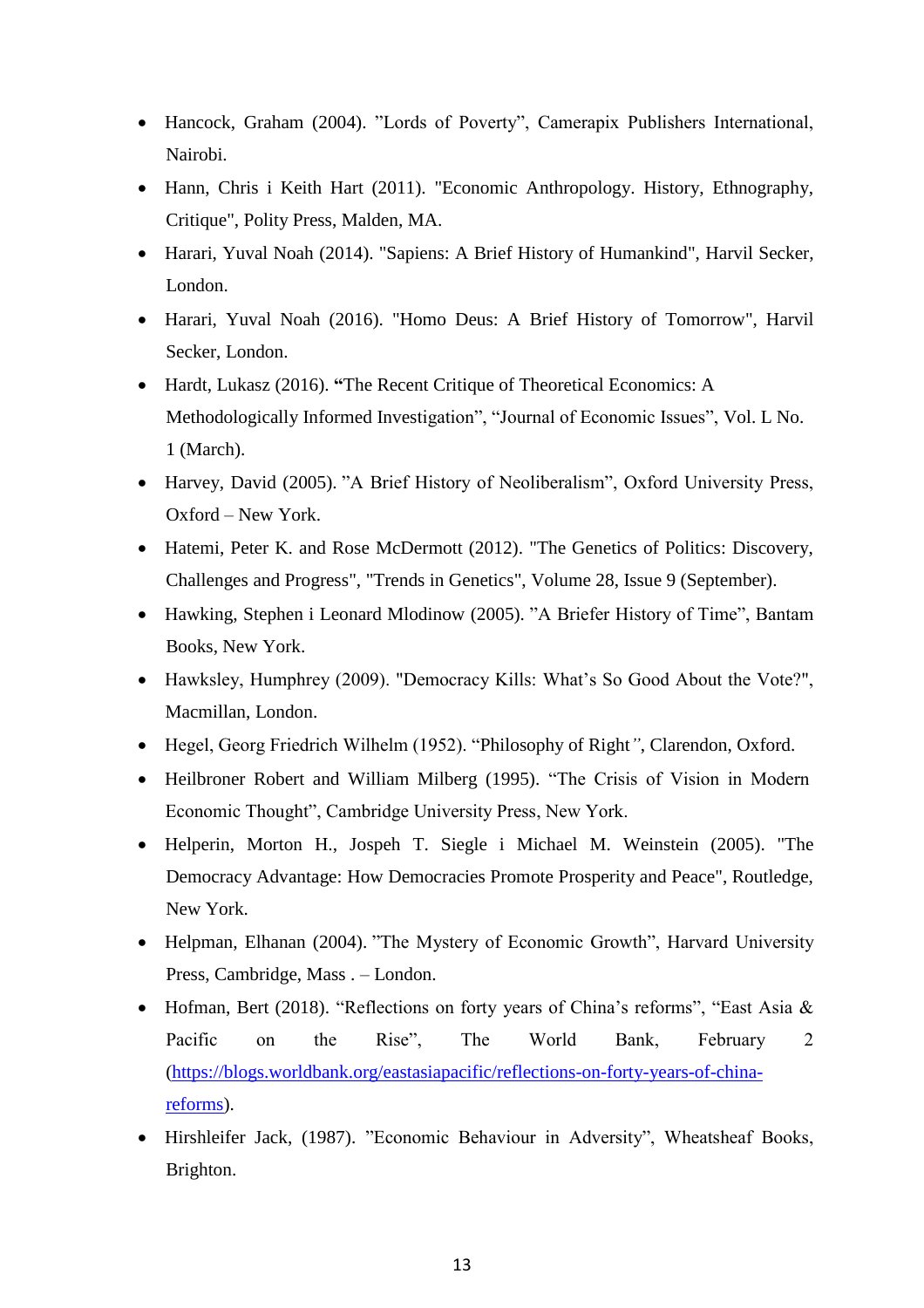- Hołub, Adam (2006). "Radykalizm polityczny zagrożenia dla globalizacji", "Transformacje", nr 1-4 (47-50), s. 367-375.
- Huang, Yukon (2017). "Cracking the China Conundrum: Why Conventional Economic Wisdom Is Wrong", Oxford University Press, New York
- Huntington, Samuel P. (2005). "Zderzenie cywilizacji", Muza, Warszawa.
- Huxley, Aldous (1952). "The Devils of Loudun", Chatto and Windus, London.
- Hwang, Eui-Gak (1993). "The Korean economies: A comparison of North and South", Clarendon Press, Oxford.
- IMF (2000). "World Economic Outlook. Asset Prices and the Business Cycle", International Monetary Fund, Washington, D.C., May.
- IMF (2007). "Financial Globalization. The Impact on Trade, Policy, Labor, and Capital Flows", International Monetary Fund, Washington, D.C., April.
- IMF (2007). "World Economic Outlook. Spillovers and Cycles in the Global Economy", International Monetary Fund, Washington, D.C., April .
- IMF (2012). "World Economic Outlook. Coping with High Debt and Sluggish Growth", International Monetary Fund, Washington, DC, October.
- IMF (2016). "The IMF and the Crisis in Greece, Ireland, and Portugal: An Evaluation by the Independent Evaluation Office", Independent Evaluation Office of the International Monetary Fund, Washington, DC, July 8<sup>th</sup>
- Isaacson, Walter (2007). "Einstein: His Life and Universe", Simon & Schuster, New York.
- Island Press (2005). "Ecosystems and Human Well-Being: Current State and Trends", Chicago [\(http://www.millenniumassessment.org/en/Condition.aspx\).](http://www.millenniumassessment.org/en/Condition.aspx))
- Island Press (2005). "Ecosystems and Human Well-Being: Scenarios", Chicago [\(http://www.millenniumassessment.org/en/Scenarios.aspx\).](http://www.millenniumassessment.org/en/Scenarios.aspx))
- Iversen, Torben and David Soskice (2019). "Democracy and Prosperit. Reinventing Capitalism through a Turbulent Century", Princeton Universoty Press, Pinceton and Oxford.
- Jabłońska-Bonca, Jolanta (2002). "Prawnik a sztuka retoryki i negocjacji, " LexisNexis, Warszawa.
- Jackson, Tim (2009). "Prosperity without Growth: Economics for a Finite Planet", Earthscan, London.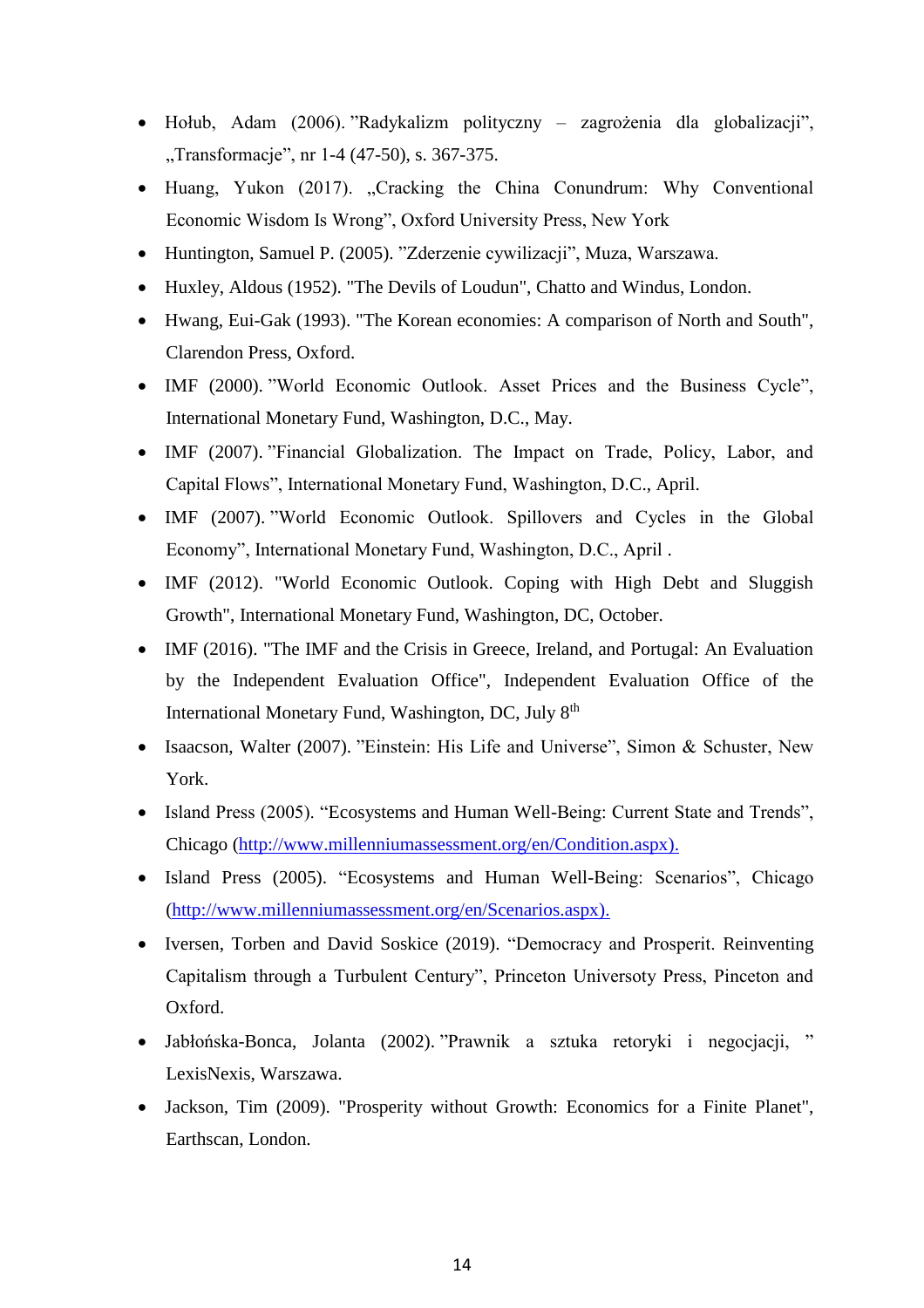- Jacques, Martin (2012a). "When China Rules The World: The End of the Western World and the Birth of a New Global Order", Penguin Books, London.
- Jacques, Martin (2012b). "A Point Of View: What kind of superpower could China be?", BBC, 19 October [\(http://www.bbc.co.uk/news/magazine-19995218\).](http://www.bbc.co.uk/news/magazine-19995218))
- Jakimowicz, Aleksander (2012). "Podstawy interwencjonizmu państwowego. Historiozofia ekonomii", Wydawnictwo Naukowe PWN.
- James, Martin (2006). "The Meaning of the 21st Century", Riverhead Books, New York.
- Janis, I. L. (1982). "Groupthink", 2nd rev. ed., Houghton Mifflin, Boston.
- Jarosz, Maria (2004). "Samobójstwo: ucieczka przegranych", Wydawnictwo PWN, Warszawa.
- Johnson, Paul (2006). "Creators", Harper Collins, New York.
- Johnson, Neil F. (2017). "Simply Complexity. A Clear Guide to Complexity Theory", Oneworld Publications, London.
- Jones, Daniel Stedman (2012). "Masters of the Universe: Hayek, Friedman, and the Birth of Neoliberal Politics", Princeton University Press, Princeton, NJ.
- Jones, Gareth Stedman (2016). "Karl Marx: Greatness and Illusion", Allen Lane, Cambridge, Mass.
- Kahneman, Daniel (2011). "Thinking, fast and slow", Farrar, Strauss and Giroux, New York.
- Kalff, Donald (2005). "An UnAmerican Business: The Rise of the New European Enterprise Model", Kogan Page, London.
- Karpiński, Andrzej, Tadeusz Kowalik, Paweł Kozłowski, Kazimierz Łaski, Stanisław Paradysz (2011). "Dwudziestolecie polskich przemian", Instytut Nauk Ekonomicznych Polskiej Akademii Nauk, Warszawa.
- Karpiński, Andrzej, Stanisław Paradysz, Paweł Soroka, Wiesław Żółtkowski (2013). "Jak powstawały i jak upadały zakłady przemysłowe w Polsce", Muza S.A., Warszawa.
- Kawalec, Stefan i Ernest Pytlarczyl (2016). "Paradoks euro. Jak wyjść z pułapki wspólnej waluty", Wydawnictwo Poltext, Warszawa.
- Keefe, Patrick Radden (2016). "The Bank Robber. The computer technician who exposed a Swiss bank's darkest secrets", "The New Yorker", May 30.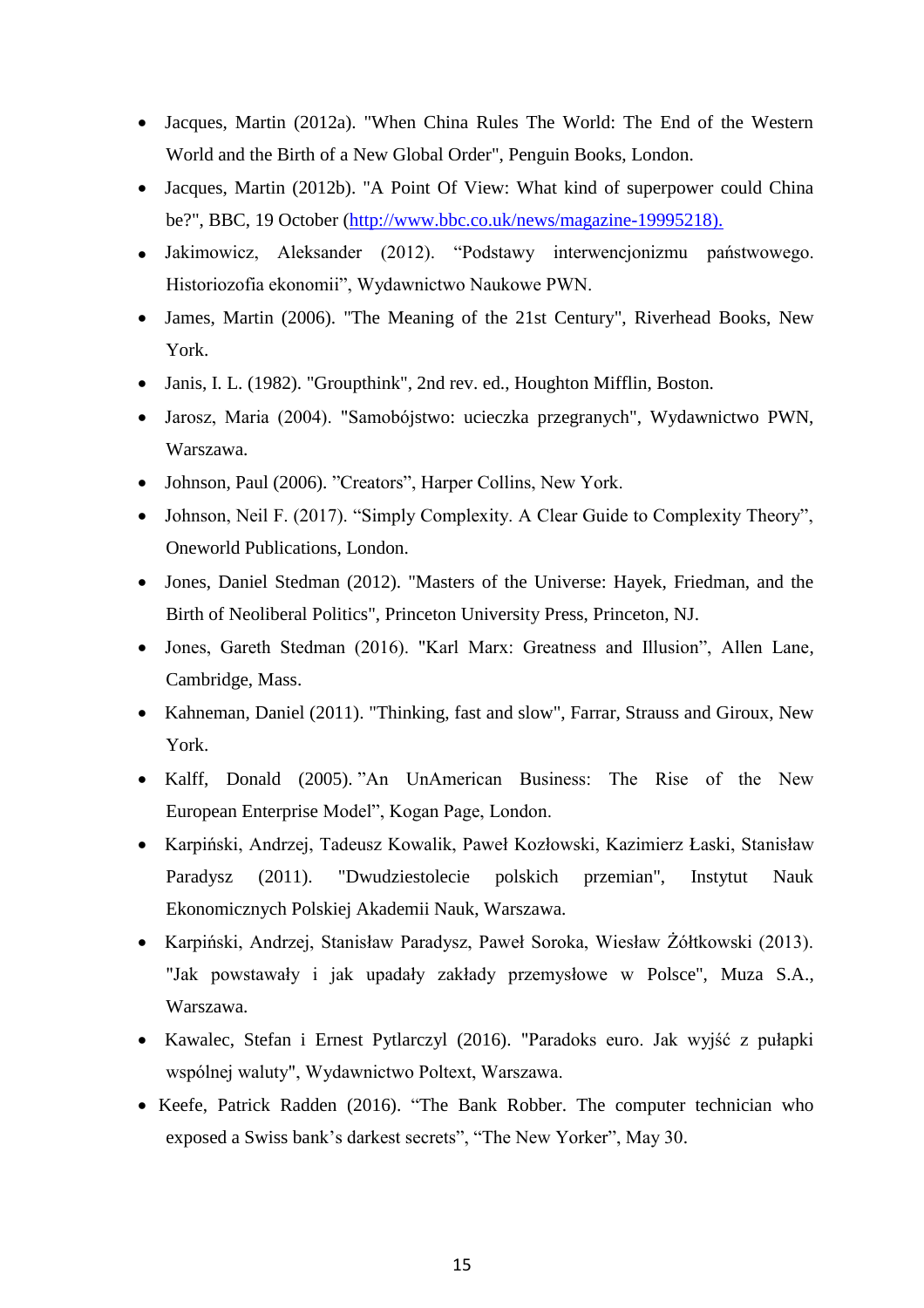- Keynes, John M. (1936). "The general theory of employment, interest and money", Macmillan, London.
- Kharas, Homi i Andrew Rogerson (2012). "Horizon 2025. Creative destruction in the aid industry", Overseas Development Institute, London (July) [\(http://www.odi.org.uk/resources/docs/7723.pdf\).](http://www.odi.org.uk/resources/docs/7723.pdf))
- Khun, Thomas S. (2009). "Struktura rewolucji naukowych", Wydawnictwo Naukowe PWN, Warszawa.
- Kieżun, Witold (2012). "Patologia transformacji", Wydawnictwo Poltext, Warszawa.
- Kindleberger, Charles P. (1978). "Manias, Panics, and Crashes. A History of Financial Crises", Basic Books, New York.
- King, Stephen D. (2010). "Losing Control: The Emerging Threats to Western Prosperity", Yale University Press, New Haven and London.
- King, Stephen D. (2013). "When the Money Runs Out. The End of Western Affluence", Yale University Press, New Haven and London.
- Kissinger, Henry (2011). "On China", Penguin Press, New York.
- Kissinger, Henry, "World Order", Penguin Press, New York 2014
- Kleer, Jerzy (2006). "Globalizacja a państwo narodowe i usługi publiczne", Polska Akademia Nauk – Komitet Prognoz "Polska 2000 Plus", Warszawa.
- Klein, Naomi (2001). "No Logo. Taking Aim at the Brand Bullies", Harper Collins, London.
- Kołodko, Grzegorz W. (1986). "Cele rozwoju a makroproporcje gospodarcze", Państwowe Wydawnictwo Naukowe, Warszawa (wyd. I, Wydawnictwo Szkoły Głównej Planowania i Statystyki, Warszawa 1984) [\(http://www.tiger.edu.pl/kolodko/ksiazki/GWK-](http://www.tiger.edu.pl/kolodko/ksiazki/GWK-Cele_rozwoju_a_makroproporcje_gosp.pdf))[Cele\\_rozwoju\\_a\\_makroproporcje\\_gosp.pdf\).](http://www.tiger.edu.pl/kolodko/ksiazki/GWK-Cele_rozwoju_a_makroproporcje_gosp.pdf))
- Kolodko, Grzegorz W. (1986). "The Repressed Inflation and Inflationary Overhang under Socialism", "Faculty Working Paper", No. 1228, Bureau of Economic and Business Research, University of Illinois, Urbana-Champaign.
- Kolodko, Grzegorz W. i Walter McMahon (1987). "Stagflation and Shortageflation: A Comparative Approach", "Kyklos", vol. 40, no. 2, s. 176-197 [\(http://tiger.edu.pl/kolodko/artykuly/Stagflation\\_and\\_Shortageflation.pdf\).](http://tiger.edu.pl/kolodko/artykuly/Stagflation_and_Shortageflation.pdf))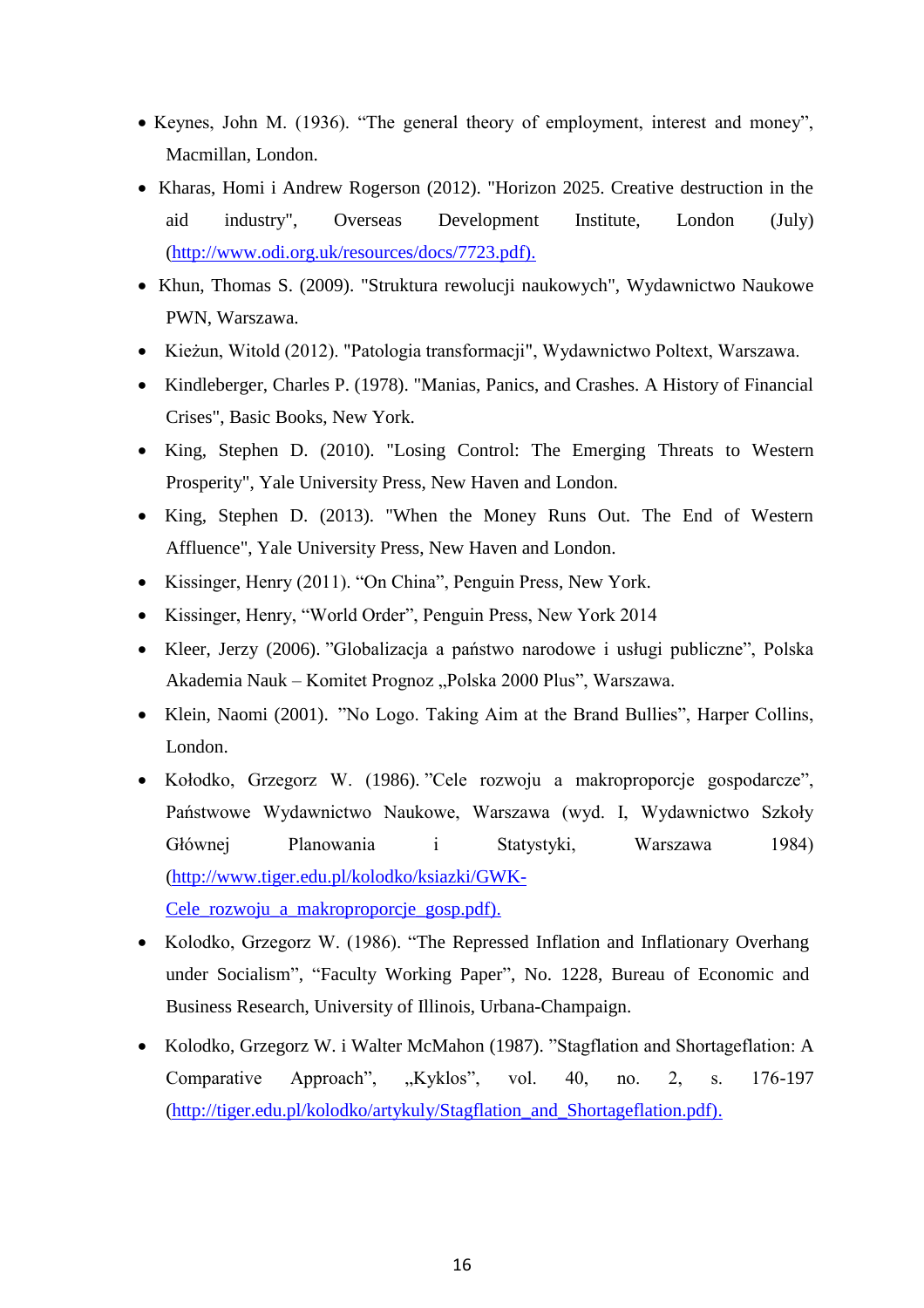- Kołodko, Grzegorz W. (1987). "Polska w świecie inflacji", Książka i Wiedza, Warszawa [\(http://www.tiger.edu.pl/kolodko/ksiazki/Kolodko-](http://www.tiger.edu.pl/kolodko/ksiazki/Kolodko-Polska_w_swiecie_inflacji.pdf))[Polska\\_w\\_swiecie\\_inflacji.pdf\)](http://www.tiger.edu.pl/kolodko/ksiazki/Kolodko-Polska_w_swiecie_inflacji.pdf))
- Kołodko, Grzegorz W. (1989). "Kryzys, dostosowanie i rozwój w gospodarce socjalistycznej. Wyzwania polityki a dylematy nauk ekonomicznych", "Wektory Gospodarki", nr 11-12, s. 19-27.
- Kołodko, Grzegorz W. (1989). "Wprowadzenie do dyskusji, w: Założenia Programu Gospodarczego na lata 1989-1992", Ministerstwo Finansów i Instytut Finansów, Warszawa, 13 lipca, s. 3-9.
- Kolodko, Grzegorz W. (1989). "Patient is ready (discussion with Jeffrey Sachs)", "The Warsaw Voice", 4 grudnia.
- Kołodko, Grzegorz W., Danuta Gotz-Kozierkiewicz i Elżbieta Skrzeszewska-Paczek (1991). "Hiperinflacja i stabilizacja w gospodarce postsocjalistycznej", Państwowe Wydawnictwo Ekonomiczne, Warszawa [\(www.tiger.edu.pl/kolodko/ksiazki/Kolodko-](http://www.tiger.edu.pl/kolodko/ksiazki/Kolodko-HiperinflacjaStabilizacjaWgospodarce.pdf))[HiperinflacjaStabilizacjaWgospodarce.pdf\).](http://www.tiger.edu.pl/kolodko/ksiazki/Kolodko-HiperinflacjaStabilizacjaWgospodarce.pdf))
- Kolodko, Grzegorz W. and Michal Rutkowski (1991), "The Problem of Transition from a Socialist to a Free Market Economy: The Case of Poland", "The Journal of Social, Political and Economic Studies", Vol. 16, No. 2, s. 159-179.
- Kołodko, Grzegorz W. (1992). "Transformacja polskiej gospodarki. Sukces czy porażka?", Polska Oficyna Wydawnicza BGW, Warszawa [\(http://www.tiger.edu.pl/kolodko/ksiazki/GWK-](http://www.tiger.edu.pl/kolodko/ksiazki/GWK-Transformacja_polskiej_gospodarki.pdf))[Transformacja\\_polskiej\\_gospodarki.pdf\).](http://www.tiger.edu.pl/kolodko/ksiazki/GWK-Transformacja_polskiej_gospodarki.pdf))
- Kołodko, Grzegorz W. i Mario D. Nuti (1997). "Polska alternatywa. Stare mity, twarde fakty, nowe strategie", Poltext, Warszawa [\(http://tiger.edu.pl/ksiazki/polska\\_alternatywa.pdf\).](http://tiger.edu.pl/ksiazki/polska_alternatywa.pdf))
- Kolodko, Grzegorz W. and Mario D. Nuti (1997). "The Polish Alternative. Old Myths, Hard Facts and New Strategies in the Successful Transformation of the Polish Economy", "Research for Action", 33, Helsinki: The United Nations University World Institute for Development Economics Research, WIDER [\(https://www.wider.unu.edu/sites/default/files/RFA33.pdf\)](https://www.wider.unu.edu/sites/default/files/RFA33.pdf)
- Kolodko, Grzegorz W. (1998). "Russia Should Put Its People First", "New York Times", 7 lipca [\(http://tiger.edu.pl/kolodko/artykuly/NYT\\_98.pdf\).](http://tiger.edu.pl/kolodko/artykuly/NYT_98.pdf))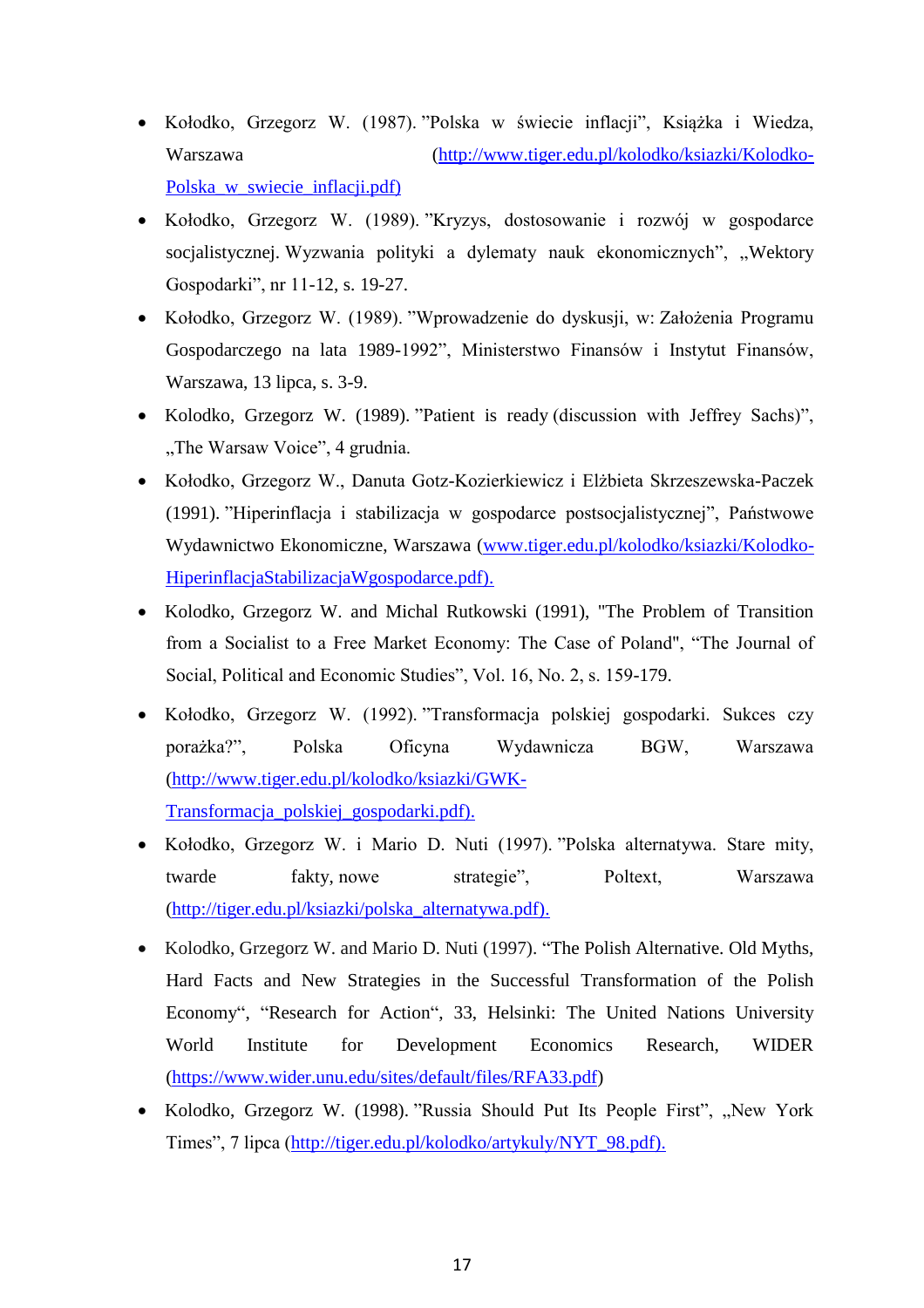- Kolodko, Grzegorz W. (1999). "Don't abandon Russia", "The Economist", 27 lutego [\(http://tiger.edu.pl/kolodko/artykuly/Economist\\_99.pdf\).](http://tiger.edu.pl/kolodko/artykuly/Economist_99.pdf))
- Kołodko, Grzegorz W. (1999). "Od szoku do terapii. Ekonomia i polityka transformacji", Poltext, Warszawa [\(http://tiger.edu.pl/ksiazki/ekonomiapolitykatrans.pdf\).](http://tiger.edu.pl/ksiazki/ekonomiapolitykatrans.pdf))
- Kolodko Grzegorz W. (1999). "Ten Years of Postsocialist Transition: the Lessons for Policy Reforms", "Policy Research Working Paper", No. 2095, April [\(http://www.tiger.edu.pl/kolodko/working/world/WorldBank\\_1999.pdf\).](http://www.tiger.edu.pl/kolodko/working/world/WorldBank_1999.pdf))
- Kolodko, Grzegorz W. (2000). "From Shock to Therapy: The Political Economy of Postsocialist Transformation", Oxford University Press, Oxford and New York.
- Kołodko, Grzegorz W. (2001)."Globalizacja a perspektywy rozwoju krajów posocjalistycznych", Towarzystwo Naukowe Organizacji i Kierownictwa, Toruń

[\(http://www.tiger.edu.pl/kolodko/ksiazki/Globalizacja\\_a\\_perspektywy\\_rozwoju.pdf\).](http://www.tiger.edu.pl/kolodko/ksiazki/Globalizacja_a_perspektywy_rozwoju.pdf))

- Kolodko, Grzegorz W. (2000b). "Post-Communist Transition: The Thorny Road", University of Rochester Press, Rochester, NY, USA, and Woodbridge, Suffolk, UK.
- Kołodko, Grzegorz W. (2001). "Moja globalizacja, czyli dookoła świata i z powrotem", Towarzystwo Naukowe Organizacji i Kierownictwa, Toruń [\(http://www.tiger.edu.pl/kolodko/ksiazki/Moja\\_Globalizacja.pdf\).](http://www.tiger.edu.pl/kolodko/ksiazki/Moja_Globalizacja.pdf))
- Kołodko, Grzegorz W. (red.) (2001). "Nowa gospodarka" i jej implikacje dla długookresowego wzrostu w krajach posocjalistycznych", Wydawnictwo Wyższej Szkoły Przedsiębiorczości i Zarządzania im. Leona Koźmińskiego, Warszawa [\(http://tiger.edu.pl/kolodko/ksiazki/Kolodko-Nowa\\_gospodarka.pdf\).](http://tiger.edu.pl/kolodko/ksiazki/Kolodko-Nowa_gospodarka.pdf))
- Kolodko, Grzegorz W. (2001). "Post-Communist Transition and Post-Washington Consensus. The Lessons for Policy Reforms, w: Transition. The First Decade" (red. Mario I. Blejer i Marko Skreb), The MIT Press, Cambridge, Mass. – London, s. 45- 83.
- Kolodko, Grzegorz W. (2002). "Globalization and Catching-up In Transition Economies", University of Rochester Press, Rochester, NY and Woodbridge, Suffolk, UK.
- Kołodko, Grzegorz W. (red.) (2002). "Rozwój polskiej gospodarki. Perspektywy i uwarunkowania" , Wydawnictwo Wyższej Szkoły Przedsiębiorczości i Zarządzania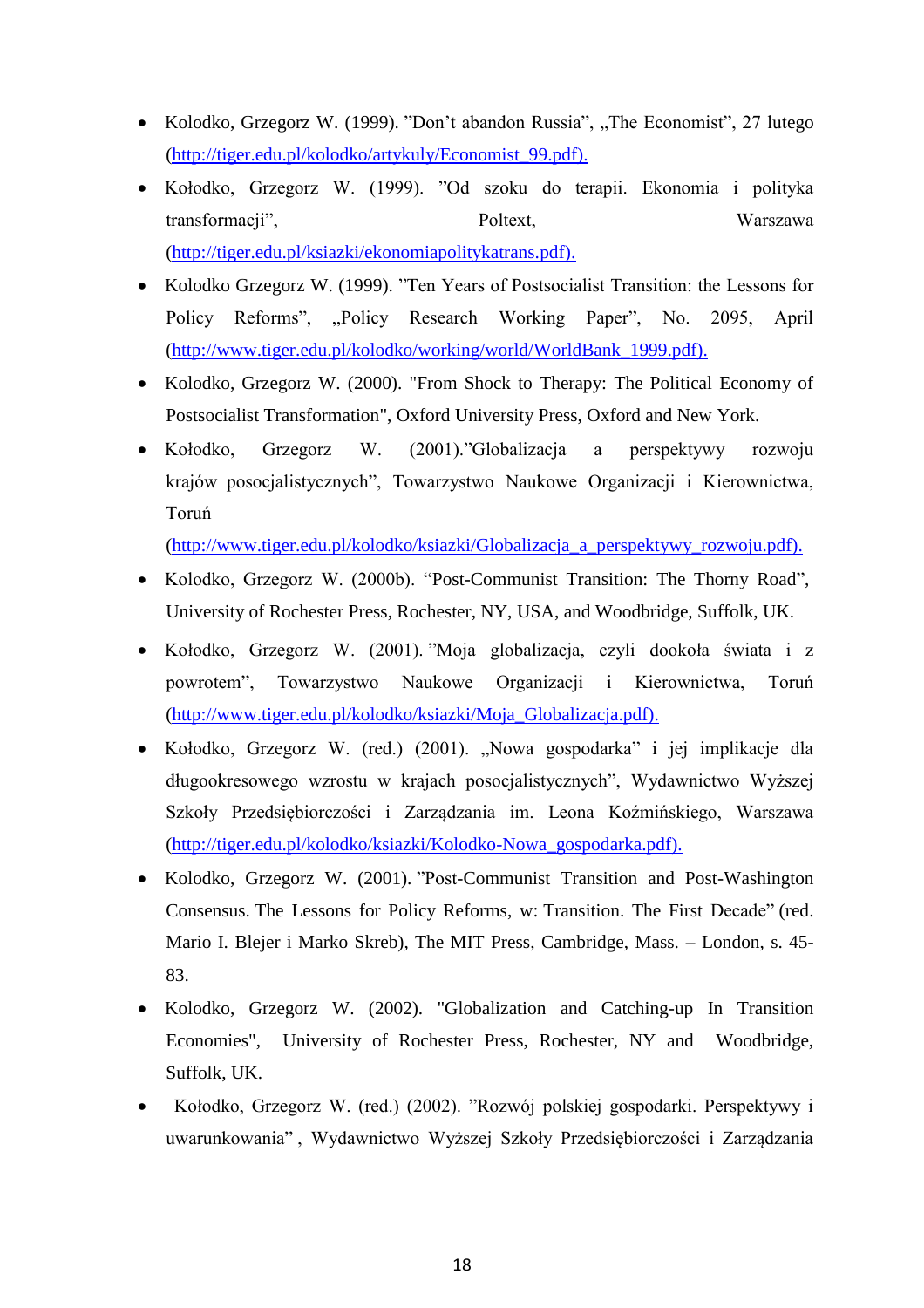im. Leona Koźmińskiego, Warszawa [\(http://tiger.edu.pl/kolodko/ksiazki/Kolodko-](http://tiger.edu.pl/kolodko/ksiazki/Kolodko-Rozwoj_polskiej_gospodarki.pdf))[Rozwoj\\_polskiej\\_gospodarki.pdf\).](http://tiger.edu.pl/kolodko/ksiazki/Kolodko-Rozwoj_polskiej_gospodarki.pdf))

- Kołodko, Grzegorz W. i Piątkowski Marcin (red.) (2002). "Nowa gospodarka" i stare problemy", Wydawnictwo Wyższej Szkoły Przedsiębiorczości i Zarządzania im. Leona Koźmińskiego, Warszawa [\(http://tiger.edu.pl/kolodko/ksiazki/Nowa\\_gospodarka\\_stare\\_problemy.pdf\).](http://tiger.edu.pl/kolodko/ksiazki/Nowa_gospodarka_stare_problemy.pdf))
- Kolodko, Grzegorz W. (red) (2003)."Emerging Market Economies. Globalization and Development" , Ashgate, Aldershot, England – Burlington, VT.
- Kolodko, Grzegorz W. (2004). "Institutions, Policies and Growth", "Rivista di Politica Economica", Maggio-Giugno (May-June), s. 45-79.
- Kołodko, Grzegorz W. (red.) (2004). "Strategia szybkiego wzrostu gospodarczego w Polsce", Wydawnictwo Wyższej Szkoły Przedsiębiorczości i Zarządzania im. Leona Koźmińskiego, Warszawa [\(http://tiger.edu.pl/kolodko/ksiazki/Kolodko-](http://tiger.edu.pl/kolodko/ksiazki/Kolodko-Strategia_szybkiego_wzrostu.pdf))[Strategia\\_szybkiego\\_wzrostu.pdf\).](http://tiger.edu.pl/kolodko/ksiazki/Kolodko-Strategia_szybkiego_wzrostu.pdf))
- Kołodko, Grzegorz W. (2005). "Blaski i cienie globalizacji", "Dziś", nr 7, s. 36-53.
- Kolodko, Grzegorz W. (red.) (2005). "Globalization and Social Stress", Nova Science Publishers, New York.
- Kolodko, Grzegorz W. (red.) (2005). "The Polish Miracle. Lessons for the Emerging Markets", Ashgate, Aldershot – Burlington, VT.
- Kolodko, Grzegorz W. (2006), "The World Economy and Great Post-Communist Change", Nova Science Publishers, New York.
- Kolodko, Grzegorz W. (2007). "Triggering the Next Iranian Revolution", "The Globalist", Part I, March 14 [\(http://www.theglobalist.com/storyId.aspx?StoryId=6041\)](http://www.theglobalist.com/storyId.aspx?StoryId=6041)) Part II, March 15 [\(http://www.theglobalist.com/printStoryId.aspx?StoryId=6041\).](http://www.theglobalist.com/printStoryId.aspx?StoryId=6041))
- Kolodko, Grzegorz W. (2007). "Institutions, Policies and Economic Development, w: Advancing Development: Core Themes in Global Economics" (red.George Mavrotas i Anthony Shorrocks), Palgrave Macmillan, New York, s. 531-554.
- Kołodko, Grzegorz W. 2007. "Polska z globalizacją w tle. Instytucjonalne i polityczne aspekty rozwoju gospodarczego", Towarzystwo Naukowe Organizacji i Kierownictwa, Toruń a March 2003 a March 2004 a Toruń a Toruń a Toruń a Toruń a Toruń a Toruń a Toruń a Toruń

[\(http://www.tiger.edu.pl/aktualnosci/Polska\\_z\\_globalizacja\\_w\\_tle.pdf\).](http://www.tiger.edu.pl/aktualnosci/Polska_z_globalizacja_w_tle.pdf))

Kołodko, Grzegorz W. (2008). "Wędrujący świat", Prószyński i S-ka, Warszawa.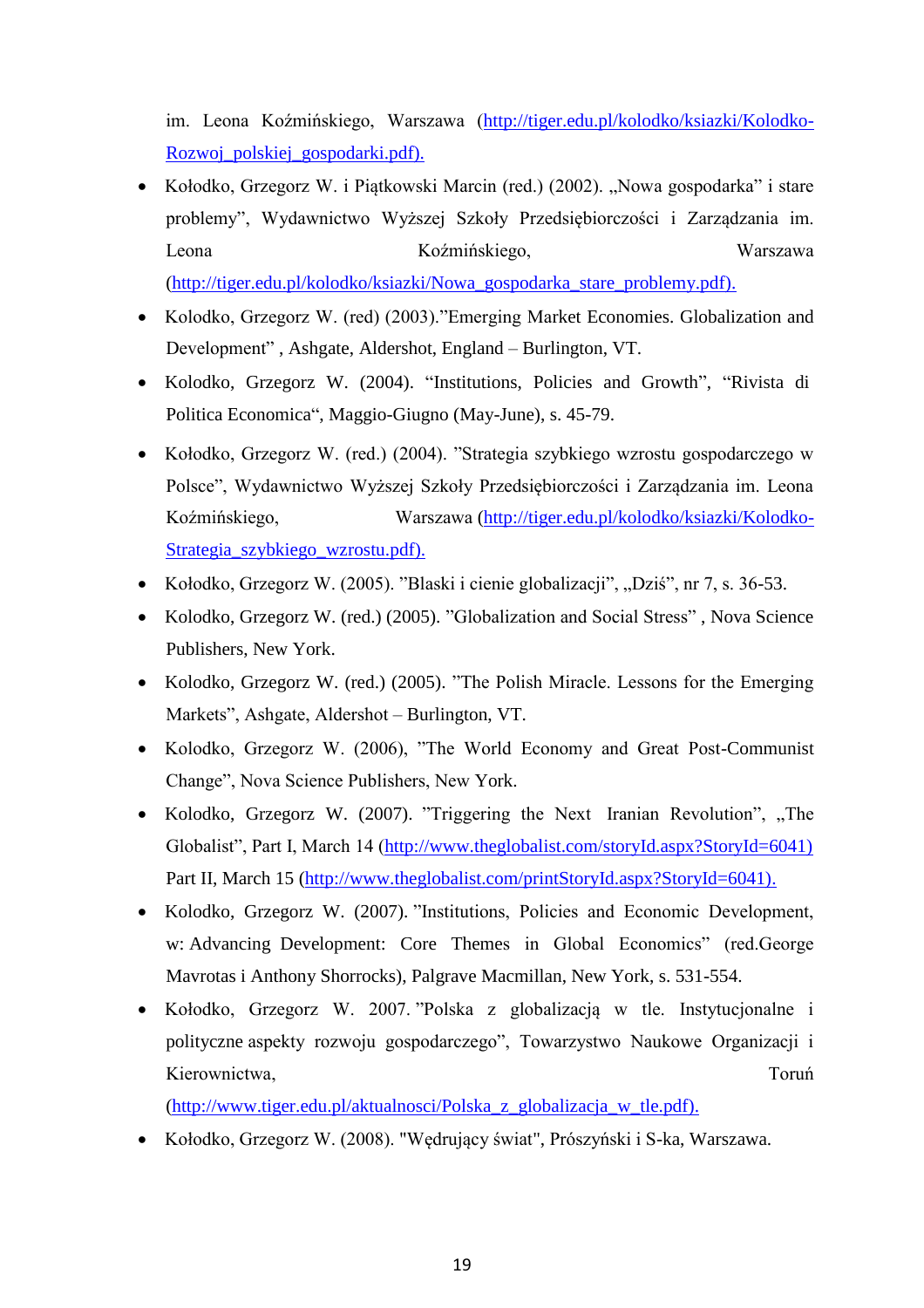- Kolodko, Grzegorz W. (2011). "Truth, Errors and Lies: Politics and Economics in a Volatile World", Columbia University Press, New York.
- Kolodko, Grzegorz W. (2011). "New Pragmatism Versus Failing Neoliberalism", Roubini's EconoMonitor", April 26th [\(http://www.economonitor.com/blog/2011/04/new-pragmatism-versus-failing](http://www.economonitor.com/blog/2011/04/new-pragmatism-versus-failing-neoliberalism/))[neoliberalism/\)](http://www.economonitor.com/blog/2011/04/new-pragmatism-versus-failing-neoliberalism/))
- Kolodko, Grzegorz W. (2012). "Neither Washington, Nor Beijing Consensus, But the New Pragmatism", Roubini's EconoMonitor", January 24th [\(http://www.economonitor.com/blog/2012/01/neither-washington-nor-beijing](http://www.economonitor.com/blog/2012/01/neither-washington-nor-beijing-consensus-but-the-new-pragmatism/))[consensus-but-the-new-pragmatism/\)](http://www.economonitor.com/blog/2012/01/neither-washington-nor-beijing-consensus-but-the-new-pragmatism/))
- Kołodko, Grzegorz W. (2013). "Dokąd zmierza świat. Ekonomia polityczna przyszłości", Wydawnictwo Prószyński i S-ka, Warszawa.
- Kolodko, Grzegorz W. (2013). "The New Pragmatism and the Future of World Economy", "Roubini's EconoMonitor", January 25th [\(http://www.economonitor.com/blog/2013/01/the-new-pragmatism-and-the](http://www.economonitor.com/blog/2013/01/the-new-pragmatism-and-the-future-of-world-economy/))[future-of-world-economy/\)](http://www.economonitor.com/blog/2013/01/the-new-pragmatism-and-the-future-of-world-economy/))
- Kolodko, Grzegorz W. (2014a). "The New Pragmatism, or economics and policy for the future", "Acta Oeconomica", Vol. 64 (2), s. 139-160.
- Kolodko, Grzegorz W. (2014b). "Whither the World: The Political Economy of the Future", vol. I & vol. II, Palgrave-Macmillan, Houndmills, Basingstoke, Hampshire
- Kolodko, Grzegorz W. (2016). "How to Destroy a Country. The Economics and Politics of the Greek Crisis", "Rivista di Politica Economica", Vol. IV-VI, s. 37-61.
- Kołodko, Grzegorz W. (2016). "Jak zniszczyć kraj, przedmowa w: James K. Galbraith, "Witamy w zatrutym kielichu: Grecki kryzys a przyszłość Europy", PWN, Warszawa.
- Kołodko, Grzegorz W. (2017). "Ekonomia i polityka konwersji złotego na euro", "Kwartalnik Nauk o Przedsiębiorstwie", nr 1 (42), s. 16-23.
- Kołodko, Grzegorz W. (2017). "Czy Polska zbawi Europę?", "Rzeczpospolita", 3 stycznia, s. A9.
- Kołodko, Grzegorz W. (2017). "Szok, terapia i co dalej", "Rzeczpospolita", 6 lutego, s. A11.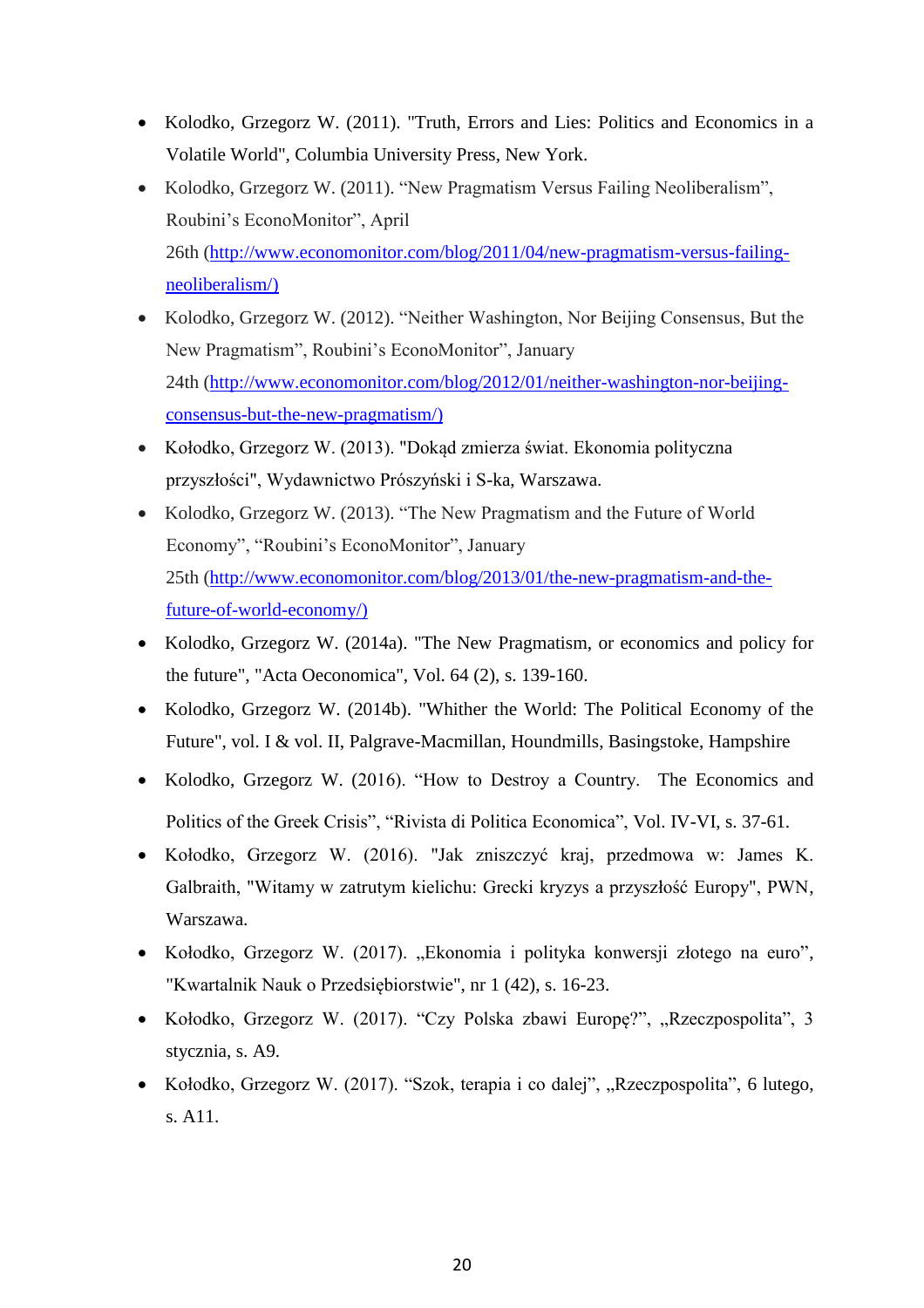- Kołodko, Grzegorz W. (2017). "Jak zniszczyć kraj. Ekonomia i polityka greckiego kryzysu (esej na marginesie książki Jamesa K. Galbraitha: *Welcome to the Poisoned Chalice. The Destruction of Greece and the Future of Europe*)", "Ekonomista", nr. 2, s. 203-223.
- Kołodko, Grzegorz W. (2017). "Ucieczka do przodu", "Rzeczpospolita", 4 maja, s. A10.
- Kołodko, Grzegorz W. (2017). "Strategiczny błąd", "Rzeczpospolita", 10 maja, s. A6.
- Kołodko, Grzegorz W. (2017). "Czy Chiny zbawią świat", "Rzeczpospolita", 16 maja, s. B4.
- Kołodko, Grzegorz W. (2017). "Coraz niższy szczyt", "Rzeczpospolita", 30 maja, s. A11.
- Kolodko, Grzegorz W. (2017). "Economics and Politics of the Currency Convergence: the Case of Poland", "Communist and Post-Communist Studies", Vol. 50, No. 3, s. 183-194
- Kolodko, Grzegorz W. (2017). "Will China Save the World?", "Roubini EconoMonitor", May 24 [\(http://www.economonitor.com/blog/2017/05/will-china](http://www.economonitor.com/blog/2017/05/will-china-save-the-world/))[save-the-world/\).](http://www.economonitor.com/blog/2017/05/will-china-save-the-world/))
- Kołodko, Grzegorz W. i Andrzej K. Koźmiński. (2017). "Nowy pragmatyzm kontra nowy nacjonalizm", Wydawnictwo Prószyński i S-ka, Warszawa.
- Kornai, *János* (1971). "Anti-Equilibrium. On Economic System Theory and the Task of Research", North Holland, Amsterdam.
- Kornai János (1980). "Economics of Shortage", North-Holland, Amsterdam.
- Kornai János (1985). "Niedobór w gospodarce", Państwowe Wydawnictwo Ekonomiczne, Warszawa.
- Kornai, *János* (1986). "The Soft Budget Constraints", "Kyklos", Vol. 39, No. 1, s. 3- 30.
- Kornai, *János* (1990). "The Road to a Free Economy. Shifting from a Socialist System. The Example of Hungary", W. W. Norton and Company, London – New York.
- Kornai, *János* (1992). "The Socialist System: The Political Economy of Communism", Princeton University Press, Princeton, New Jersey.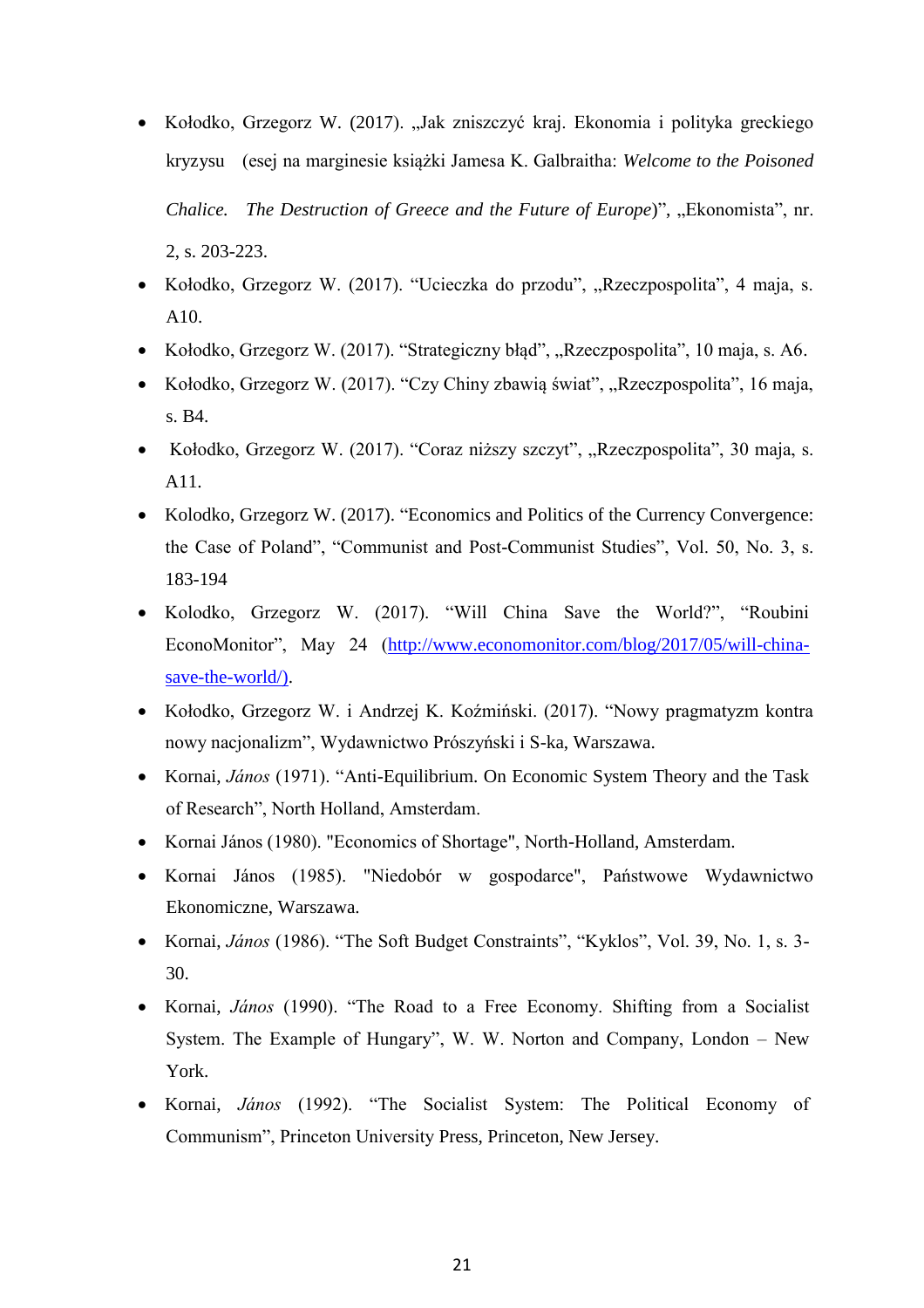- Kornai, János (2001). "The Role of the State in a Post-Socialist Economy", "Distinguished Lectures Series", No. 6, Leon Kozminski Academy of Entrepreneurship and Management (WSPiZ), Warsaw [\(www.tiger.edu.pl/publikacje/dist/kornai.pdf\).](http://www.tiger.edu.pl/publikacje/dist/kornai.pdf))
- Kornai, János (2006). "By Force of Thought. Irregular Memoirs of an Intellectual Journey", MIT Press, Cambridge, Mass. – London.
- Kornai *János* (2008). "From Socialism to Capitalism", Central European University Press, Budapest – New York.
- Kornai, János i *Yingyi* Qian *(2009). "*Market and Socialism: In the Light of the Experiences of China and Vietnam", Palgrave Macmillan, Houndmills, Basingstoke, Hampshire – New York.
- Kornai, Janos (2014). "Dynamism, Rivalry, and the Surplus Economy: Two Essays on the Nature of Capitalism", Oxford University Press, New York.
- Korolev, I. (red.) (2003). "World Economy: Global Tendencies for 100 years", Moscow, Economist.
- Kosikowski, Cezary (2011). "Naprawa finansów publicznych w Polsce (przyczyny, metodologia, kierunki i propozycje", Temida 2, Białystok.
- Kowalik, Tadeusz (2005). "Systemy gospodarcze. Efekty i defekty reform i zmian ustrojowych", Fundacja Innowacja, Warszawa.
- Kowalik, Tadeusz (2013). "O lepszy ład społeczno-gospodarczy", Polskie Towarzystwo Ekonomiczne i Instytut Nauk Ekonomicznych Polskiej Akademii Nauk, Warszawa.
- Kozłowski, Janusz Krzysztof (2005). "Wielka historia świata, t. 1: Świat przed "rewolucją" neolityczną", Fogra, Kraków.
- Kozłowski, Paweł (2003). "Perspektywy globalizacji", "Studia Europejskie", nr 1, s. 9-14.
- Koźmiński, Andrzej K. (2005). "Zarządzanie w warunkach niepewności", Wydawnictwo Naukowe PWN, Warszawa.
- Koźmiński, Andrzej K. (2013). "Ograniczone przywództwo. Studium empiryczne", Poltext, Warszawa.
- Koźmiński, Andrzej K. (2016). "Wyobraźnia ekonomiczna", Poltext, Warszawa
- Koźmiński, Andrzej K. (2017). "Nowy pragmatyzm kontra nowy nacjonalizm", "Rzeczpospolita", 2 lutego, s. B9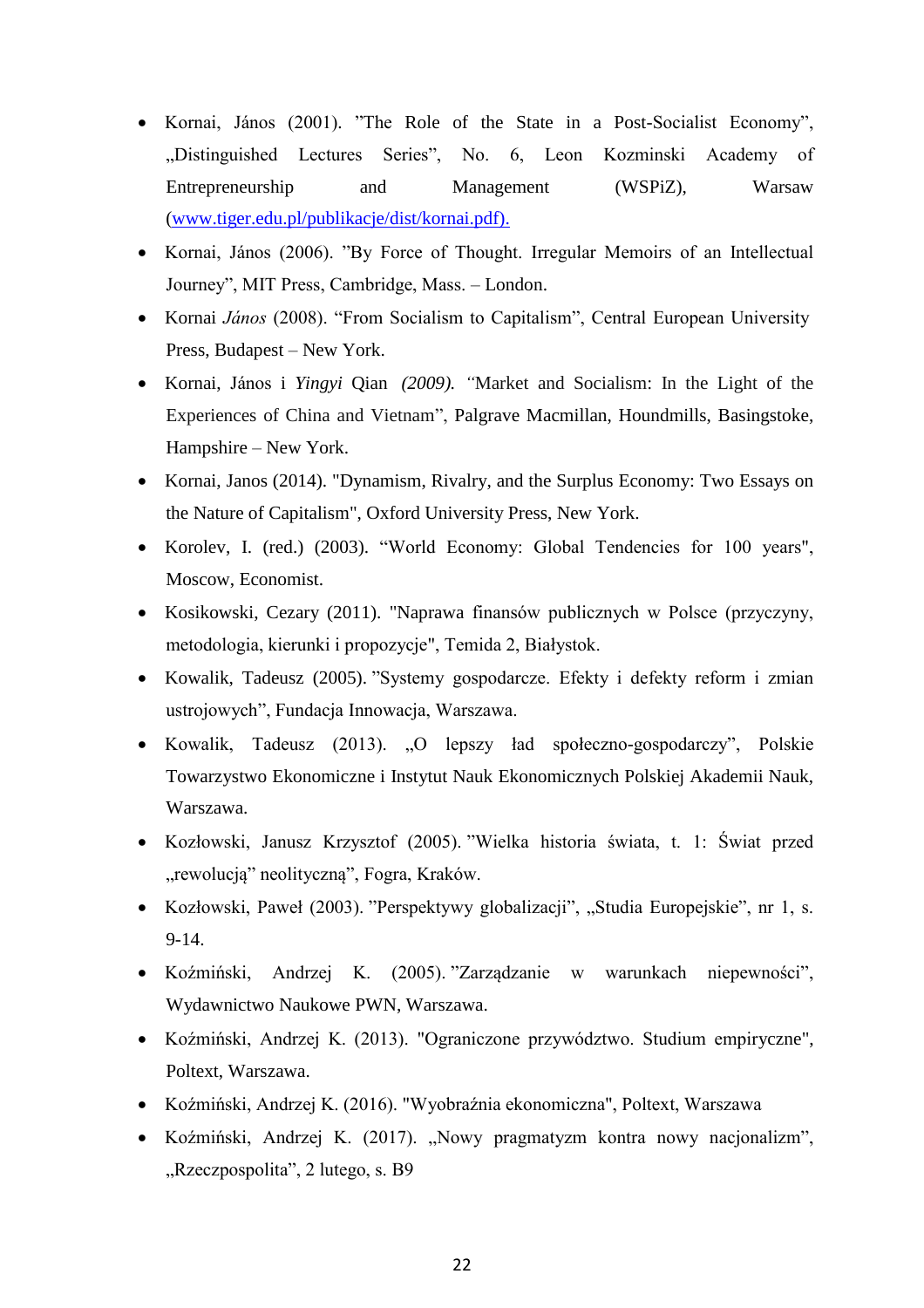- Krawczyk, Michał (red.) (2012). "Ekonomia eksperymentalna", Wolters Kluwer Polska, Warszawa
- Król, Marcin (2012). "Europa w obliczu końca", Wydawnictwo Czerwone i Czarne, Warszawa.
- Krugman, Paul (2009). "The Conscience of a Liberal", W. W. Norton & Company, New York-London.
- Krugman, Paul (2013). "End This Depression Now!", W. W. Norton & Company, New York-London.
- Kulowa, Małgorzata (2004). "Czesław Bobrowski mistrz ekonomii stosowanej", Wydawnictwo Uniwersytetu Warszawskiego, Warszawa.
- Kumor, Paweł i Jan Jacek Sztaudynger (2007). "Optymalne zróżnicowanie płac w Polsce – analiza ekonometryczna", "Ekonomista", nr 1.
- Kupchan, Charles A. (2012). "No One's World. The West, the Rising Rest, and the Coming Global Turn", Oxford University Press, New York
- Kuran, Timur (2011). "The Long Divergence: How Islamic Law Held Back the Middle East", Princeton University Press, Princeton.
- Kuziemko, Ilyana i Eric Werker (2006). "How Much Is a Seat on the Security Council Worth? Foreign Aid and Bribery at the United Nations", "Journal of Political Economy", vol. 114, no. 3, s. 413-451.
- Kuzińska, Hanna (2006). "Jakie stawki podatkowe? ", "Olympus Czasopismo Naukowe", nr 2, s. 13-23.
- Landes, David S. (2005). "Bogactwo i nędza narodów", Muza, Warszawa.
- Lankov, Andrei (2013). "The Real North Korea. Life and Politics in the Failed Stalinist Utopia", Oxford University Press, New York.
- Lapierre, Dominique (1990)."Miasto Radości", Epoka, Warszawa.
- Laski, Kazimierz (1990)."The Stabilization Plan for Poland", "Wirtschaftspolitische Blätter", no. 5, s. 444-458.
- Lardy, Nicholas R. (2014). "Markets Over Mao: The Rise of Private Business in China", Peterson Institute of International Economies, Washington, DC.
- Lavigne, Marie (1995). "The Economics of Transition. From Socialist Economy to Market Economy", Macmillan Press, Chatham, Kent.
- Layard, Richard (2005)."Happiness. Lessons from a New Science", Penguin Books, London.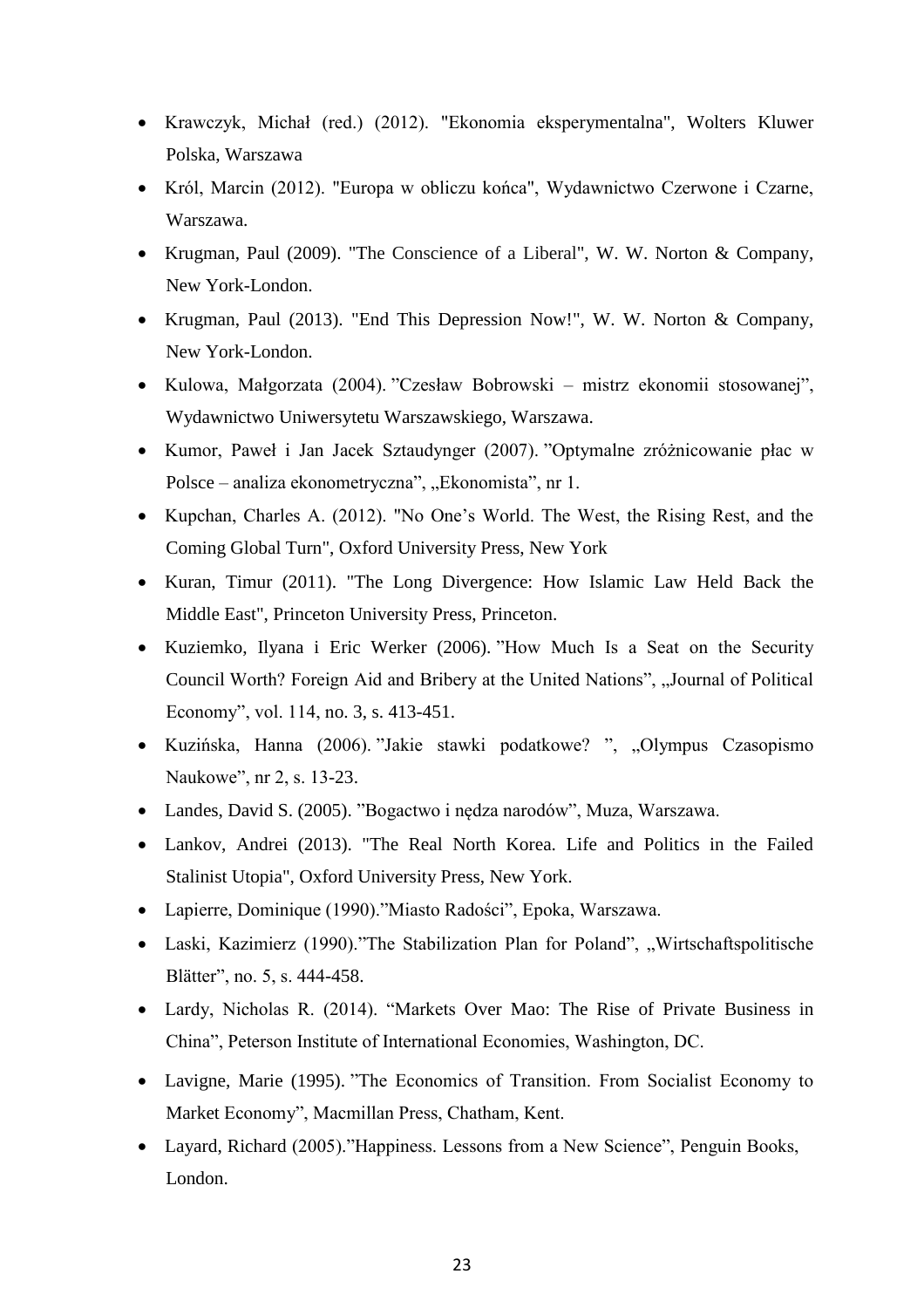- Le Carré, John (2002)."Wierny ogrodnik", Amber, Warszawa.
- Le Carré, John (2007). "Pieśń misji", Amber, Warszawa.
- Legrain, Philippe (2010). "Aftershock: Reshaping the World Economy After the Crisis", Little Brown, London.
- Leibovich, Mark (2013). "This Town: Two Parties and a Funeral Plus, Plenty of Valet Parking! - in America's Gilded Capital", *Blue Rider Press, New York.*
- Lenin, W. I. (1970). "Imperializm jako najwyższe stadium kapitalizmu", Książka i Wiedza, Warszawa [\(www.marxists.org/polski/lenin/1916/imperializm/index.htm\).](http://www.marxists.org/polski/lenin/1916/imperializm/index.htm))
- Lewis, Bernard (2002). "What Went Wrong? The Clash Between Islam and Modernity in the Middle East", Oxford University Press, New York.
- Liberska, Barbara (2002). "Współczesne procesy globalizacji gospodarki światowej, w: Globalizacja. Mechanizmy i wyzwania" (red. Barbara Liberska), Polskie Wydawnictwo Ekonomiczne, Warszawa.
- Lin, Justin Yifu (2004). "Lessons of China's Transition from a Planned to a Market Economy, "Distinguished Lectures Series", No. 16, Leon Kozminski Academy of Entrepreneurship and Management, Warsaw [\(www.tiger.edu.pl/publikacje/dist/lin.pdf\).](http://www.tiger.edu.pl/publikacje/dist/lin.pdf))
- Lin, Justin Yifu (2012). "Demystifying the Chinese Economy", Cambridge University Press, Cambridge.
- Lin, Yifu Justin (2013). "Against the Consensus. Reflections on the Great Recession", Cambridge University Press, New York.
- Loewenstein, George, Daniel Read i Roy F. Baumeister (red.) (2003). "Time and Decision. Economic and Psychological Perspectives on Intertemporal Choice", Russell Sage Foundation, New York.
- Lomborg, Bjørn (2001). "The Skeptical Environmentalist: Measuring the Real State of the World", Cambridge University Press, Cambridge.
- Lott, John R. i Kevin A. Hassett (2004). "Is Newspaper Coverage of Economic Events Politically Biased?", Social Science Research Network [\(http://papers.ssrn.com/sol3/papers.cfm?abstract\\_id=588453\).](http://papers.ssrn.com/sol3/papers.cfm?abstract_id=588453))
- Lucas, Robert E. (1988). "On the Mechanics of Economic Development", "Journal of Monetary Economics", vol. 22, no. 1, s. 3-42.
- Lucas, Robert E. (2004). "The Industrial Revolution: Past and Future", "2003 Annual Report Essay", The Federal Reserve Bank of Minneapolis, Minneapolis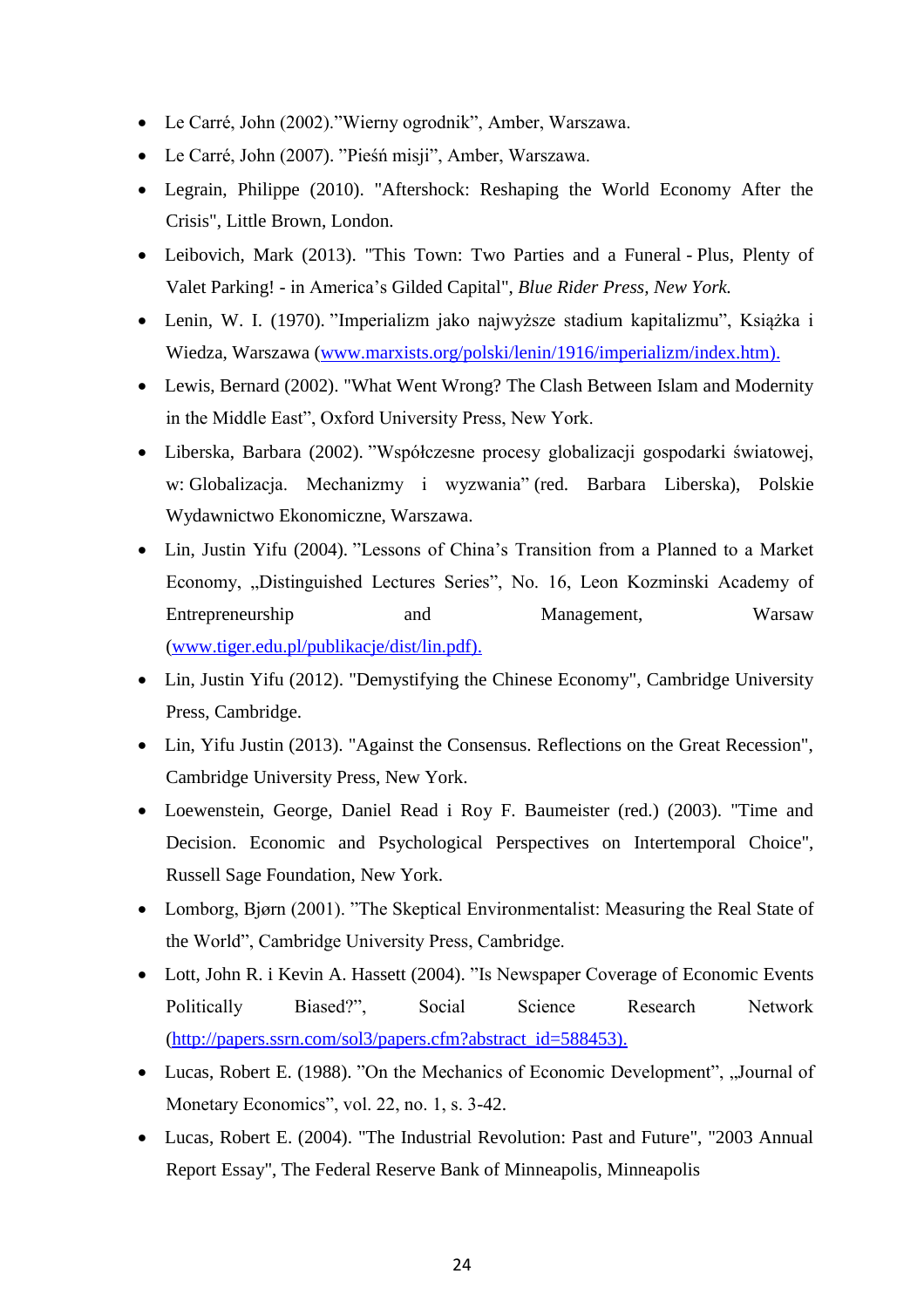- Łukaszewicz, Aleksander (2001), Grzegorz W. Kołodko (2001). "Globalizacja a perspektywy rozwoju krajów posocjalistycznych", Towarzystwo Naukowe Organizacji i Kierownictwa, Toruń 2001, s. 235", w: Recenzje i omówienia, "Ekonomista", nr 6, s. 841-843.
- Bruno Maçães (2018). "Belt and Road. A Chinese World order", Hurts, London.
- MacGregor, Neil (2010). "A history of the world in 100 objects", Allen Lane, London.
- Maddison, Angus (2001). "The World Economy: A Millennial Perspective", OECD, Paris.
- Maddison, Angus (2003). "The World Economy: Historical Statistics", OECD, Paris.
- Maddison, Angus (2008). "The West and the Rest in the World Economy: Maddisonian nad Malthusian interpretations", "World Economics", Vol. 9, No. 4, October-December [\(http://www.relooney.info/00\\_New\\_2733.pdf\).](http://www.relooney.info/00_New_2733.pdf))
- Malinowski, Grzegorz (2013). "Prowzrostowe przedziały nierówności w OECD", "Kwartalnik Nauk o Przedsiębiorstwie", nr 2 (27) – kwiecień-czerwiec, s. 26-39.
- Malinowski, Grzegorz (2016). "Nierówności i wzrost gospodarczy: sojusznicy czy wrogowie", PWN, Warszawa.
- Man, John (2004). "Genghis Khan. Life, Death and Resurrection", Bantam Books, London.
- Mao Tse-tung (1958). Drugie przemówienie na zjeździe KPCH, 17 maja (za: "Mao and Terror", World Future Fund [\(http://www.worldfuturefund.org/wffmaster/Reading/Quotes/maoterror.htm\).](http://www.worldfuturefund.org/wffmaster/Reading/Quotes/maoterror.htm))
- Markiewicz, Władysław (2016). "Sto lat przeciw głupocie. Rozmowa z przyjaciółmi Pawłem Kozłowskim i Jerzym Słabickim", Universitas, Warszawa.
- Marks, Karol i Fryderyk Engels (1962). "Manifest komunistyczny", w: Dzieła, t. 4, Książka i Wiedza, Warszawa [\(www.filozofia.uw.edu.pl/skfm/publikacje/marks](http://www.filozofia.uw.edu.pl/skfm/publikacje/marks-engels01.pdf))[engels01.pdf\).](http://www.filozofia.uw.edu.pl/skfm/publikacje/marks-engels01.pdf))
- Marks, Nic, Saamah Abdallah, Andrew Simms i Sam Thompson (2006). "The Happy Planet Index", New Economics Foundation, London.
- Matysiak, Andrzej (2015). "Podstawy teoretyczne i metodologiczne nowego pragmatyzmu", "Ekonomista", nr 2, s. 263-270
- Mavrotas George i Shorrocks Anthony (2007). "Advancing Development: Core Themes in Global Economics", Palgrave Macmillan, New York.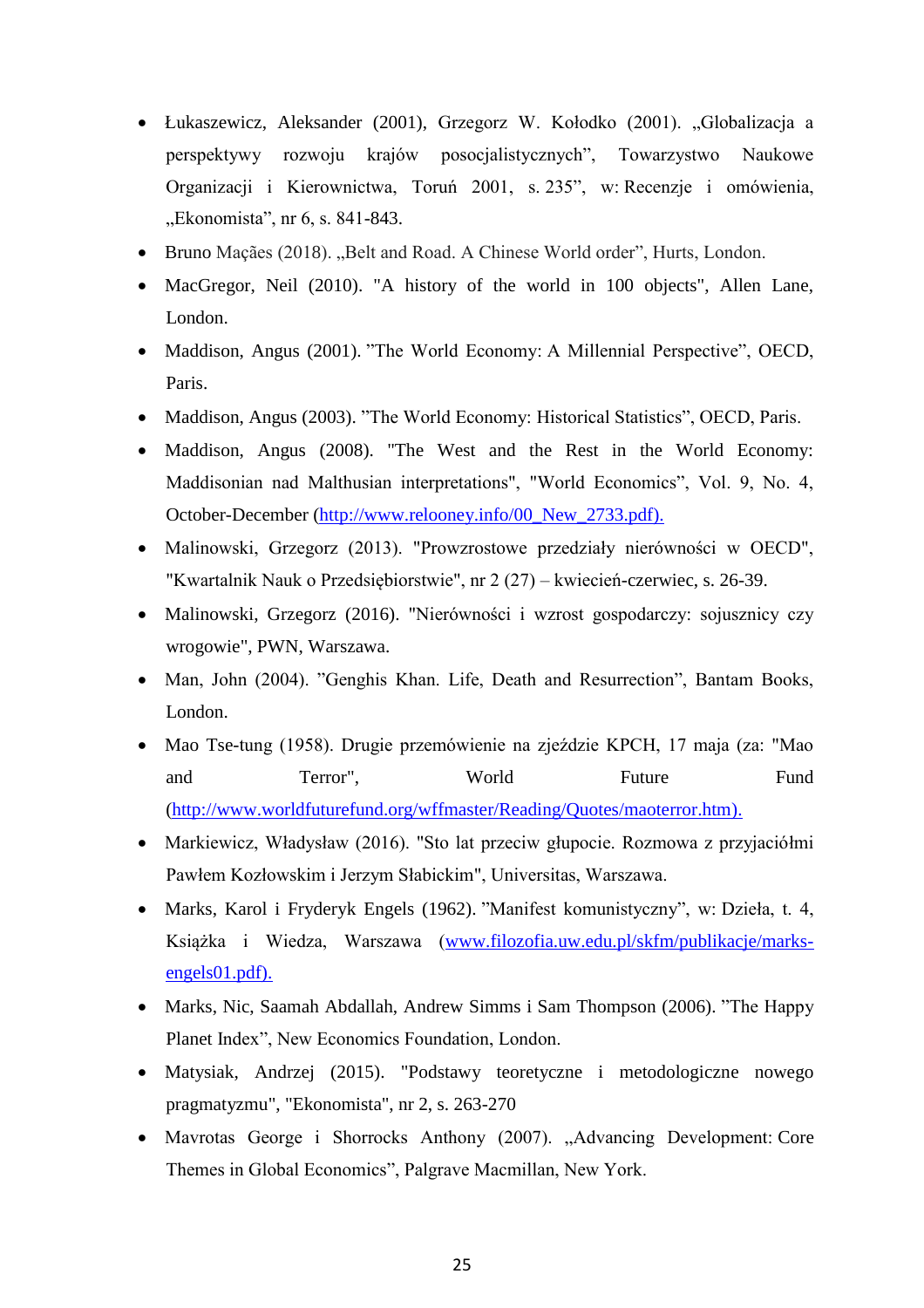- Mayor, Federico, Jerome Bindem, Jean-Yves Le Saux i Ragnar Gudmundsson (2004). "Przyszłość świata", Fundacja Studiów Edukacyjnych, Warszawa.
- Mazowiecki, Tadeusz (2013). "Rok 1989 i lata następne", Prószyński i S-ka, Warszawa.
- Mączyńska, Elżbieta (2016). "Inkluzywność jako cecha przyszłego ładu społecznogospodarczego", w: Maciej Bałtowski (red.) (2016). "Ekonomia przyszłości: wokół nowego pragmatyzmu Grzegorza W. Kołodko", Wydawnictwo Naukowe PWN, Warszawa.
- Mączyńska, Elżbieta (red.) (2019). "Ekonomia i polityka. Wokół teorii Grzegorza W. Kołodko", Wydawnictwo Naukowe PWN, Warszawa.
- McCarthy, Cormick (2007). "The Road", Vintage International, New York.
- McGregor, James (2012). "No Ancient Wisdom, No Followers: : The Challenges of Chinese Authoritarian Capitalism", Prospecta Press, Westport, CT.
- McLean, Bethany i Joe Nocera (2010). "All The Devils Are Here: The Hidden History of the Financial Crisis", Portfolio, New York.
- Meadows Donella H., Jorgen Randers i Dennis Meadows (2004). "The Limits to Growth: The 30-year Update", Earthscan, London – Sterling, Va.
- Mercier, Hugo i Dan Sperber (2017). "The Enigma of Reason: A New Theory of Human Understanding", Harvard University Press, Cambridge, Mass.
- Milanovic, Branko (2011). "The Haves and the Have-Nots: A Brief and Idiosyncratic History of Global Inequality", Basic Books, New York.
- Milanovic, Branko (2016). "Global Inequality for the Age of Globalization", The Belknap Press of Harvard University Press, Cambridge, Massachusetts-London, England.
- Minxin, Pei (2016). "China's Crony Capitalism: The Dynamics of Regime Decay", Harvard University Press, Cambridge, Massachusetts-London, England.
- Mishra, Pankaj (2012). "From the Ruins of Empire: The Revolt Against the West and the Remaking of Asia", Farrar, Straus and Giroux, New York.
- Miszewski, Maciej (2012). "Polska transformacja gospodarcza i jej uwarunkowania", Wydawnictwo Uniwersytetu Ekonomicznego w Katowicach, Katowice.
- Modzelewski, Karol (2014). "Zajeździmy kobyłę historii. Wyznania poobijanego jeźdźca", Iskry, Warszawa.
- Montaigne, Michel de (1975). "Próby", Państwowy Instytut Wydawniczy, Warszawa.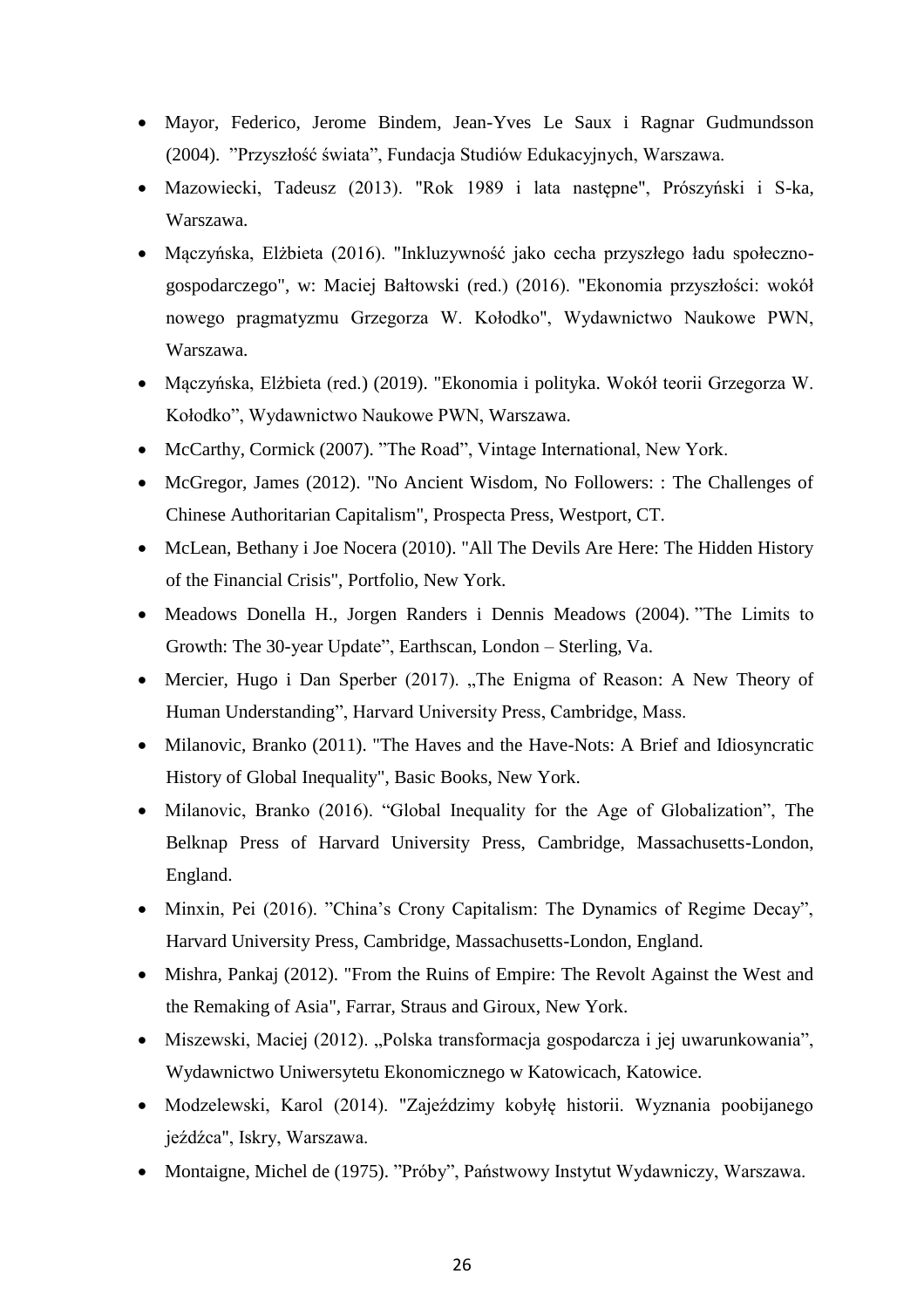- Moody, Andrew (2017). "Prescient author now rules the roost", "China Daily", November 17, s. 20
- Morawski, Witold (red.) (2012). "Powiązania zewnętrzne. Modernizacja Polski", Wolters Kluwer Polska, Warszawa.
- More, (Morus) Thomas (1993). "Utopia", Daimonion, Lublin.
- Morris, Ian (2010). "Why the West Rules for Now: The Patterns of History and What They Reveal about the Future", Profile Books, London.
- Mundell, Robert A. (1968). "International Economics", Macmillan, New York, zwłaszcza rozdział 12, "A Theory of Optimum Currency Areas", s. 117-186 [\(http://www.columbia.edu/~ram15/ie/ie-12.html\).](http://www.columbia.edu/~ram15/ie/ie-12.html))
- Mundell, Robert A. (2000). "The International Financial Architecture. The Euro Zone And Its Enlargement In Eastern Europe", "Distinguished Lectures Series", No. 1, Leon Kozminski Academy of Entrepreneurship and Management, Warsaw [\(http://www.tiger.edu.pl/publikacje/dist/mundell.pdf\).](http://www.tiger.edu.pl/publikacje/dist/mundell.pdf))
- Mundell, Robert A. (2003). "The International Monetary System and the Case for a World Currency", No. 12, Leon Kozminski Academy of Entrepreneurship and Management, Warsaw [\(http://www.tiger.edu.pl/publikacje/dist/mundell2.pdf\).](http://www.tiger.edu.pl/publikacje/dist/mundell2.pdf))
- Nisbett, Richard E. (2003). "The Geography of Thought. How Asians and Westerners Think Differently… and Why", Free Press, New York.
- Nkrumah, Kwame (1965). "Neo-Colonialism, The Last Stage of Imperialism", Thomas Nelson & Sons, London [\(www.marxists.org/subject/africa/nkrumah/neo](http://www.marxists.org/subject/africa/nkrumah/neo-colonialism/index.htm))[colonialism/index.htm\).](http://www.marxists.org/subject/africa/nkrumah/neo-colonialism/index.htm))
- Norberg, Johan (2003). "In Defense of Global Capitalism", Cato Institute, Washington, D.C.,.
- North, Douglass C. (2005). "Understanding the Process of Economic Change", Princeton University Press, Princeton and Oxford.
- Nuti, Domenico Mario (1986). "Hidden and Repressed Inflation in Soviet-Type Economies: Definitions, Measurements and Stabilization", "Contributions to Political Economy", Vol. 5, s. 37-82.
- Nuti, Mario D. (1990). "Crisis, Reform, and Stabilization in Central Eastern Europe: Prospects and Western Response", w: La Grande Europa, la Nuova Europa: Opportunità e Rischi, "Monte dei Paschi di Siena".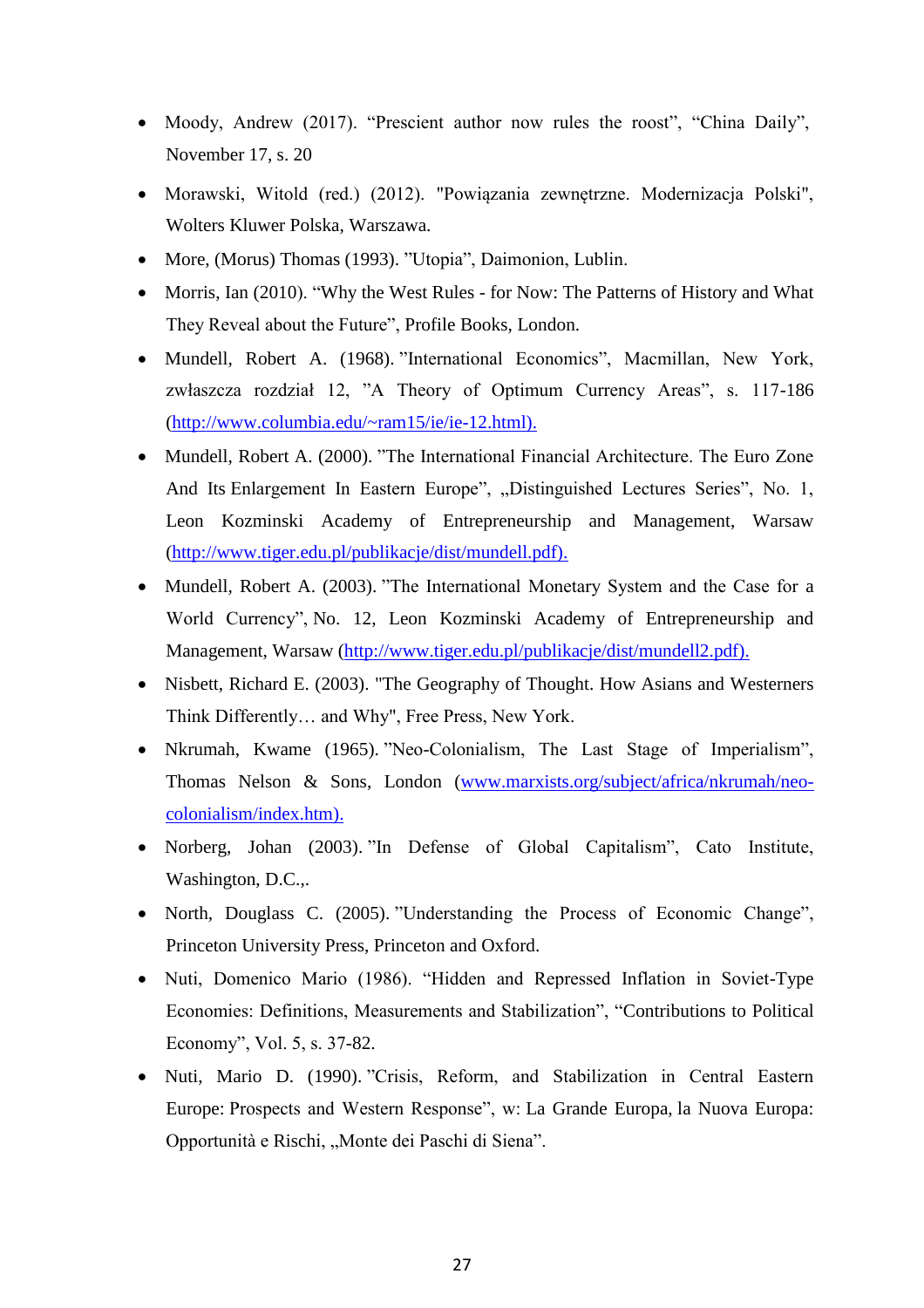- Nuti D. Mario (2011), "Types of socialism and capitalism", teaching materials, La Sapienza University, Rome (mimeo).
- Nuti, D. Mario (2018a). "Kornai: Shortage versus Surplus Economies", "Acta Oeconomica", Vol. 68 (1), s. 85–98.
- Nuti, D. Mario (2018b). "The Rise and Fall of Socialism", DOC-RI, Berlin (forthcoming)
- OECD (2005). "OECD Economic Surveys: China", Vol. 13 (September), Organization for Economic Co-operation and Development, Paris [\(http://homepage.ntu.edu.tw/~lbh/ref/OECD/42.pdf\).](http://homepage.ntu.edu.tw/~lbh/ref/OECD/42.pdf))
- O'Neill, Jim (2012). "The Growth Map. Economic Opportunity in the BRICs and Beyond", Portfolio / Penguin, London.
- Obama, Barack (2007). "Dreams from My Father: A Story of Race and Inheritance", Crown Publishers, New York.
- OECD (2011). "How's Life" Measuring Well-Being", OECD Better Life Initiative, OECD, Paris.
- Oreskes, Naomi, i Erik M. Conway (2010). "Merchants of Doubt: How a Handful of Scientists Obscured the Truth on Issues from Tobacco Smoke to Global Warming", Bloomsbury, London.
- Orłowski, Witold M. (2007). "Wiek chaosu. Alternatywne dzieje XX wieku", Open Wydawnictwo Naukowe i Literackie, Warszawa.
- Orłowski, Witold M. (2011). "Świat do przeróbki. Spekulanci, bankruci, giganci i ich rywale", Agora SA, Warszawa.
- Orłowski, Witold M. (2015). "Czy Polska dogoni Niemcy", PWN, Warszawa.
- Ormerod, Paul (1997). "The Death of Economics", John Wiley & Sons, Inc., New York.
- Ostrovsky, Arkady (2015). "The Invention of Russia: The Journey from Gorbachev's Freedom to Putin's War", Atlantic.
- Pach, Janina, Katarzyna Kowalska i Paulina Szyja (2016). "Ekonomia umiaru realna perspektywa? Nowy paradygmat Grzegorza W. Kołodko", PWN, Warszawa.
- Pajestka, Józef (1983). "Prolegomena globalnej racjonalności człowieka", Państwowe Wydawnictwo Ekonomiczne, Warszawa.
- Pamuk, Orhan (2006). "Śnieg", Wydawnictwo Literackie, Kraków.
- Panek, Emil (2000). "Ekonomia matematyczna", Akademia Ekonomiczna w Poznaniu, Poznań.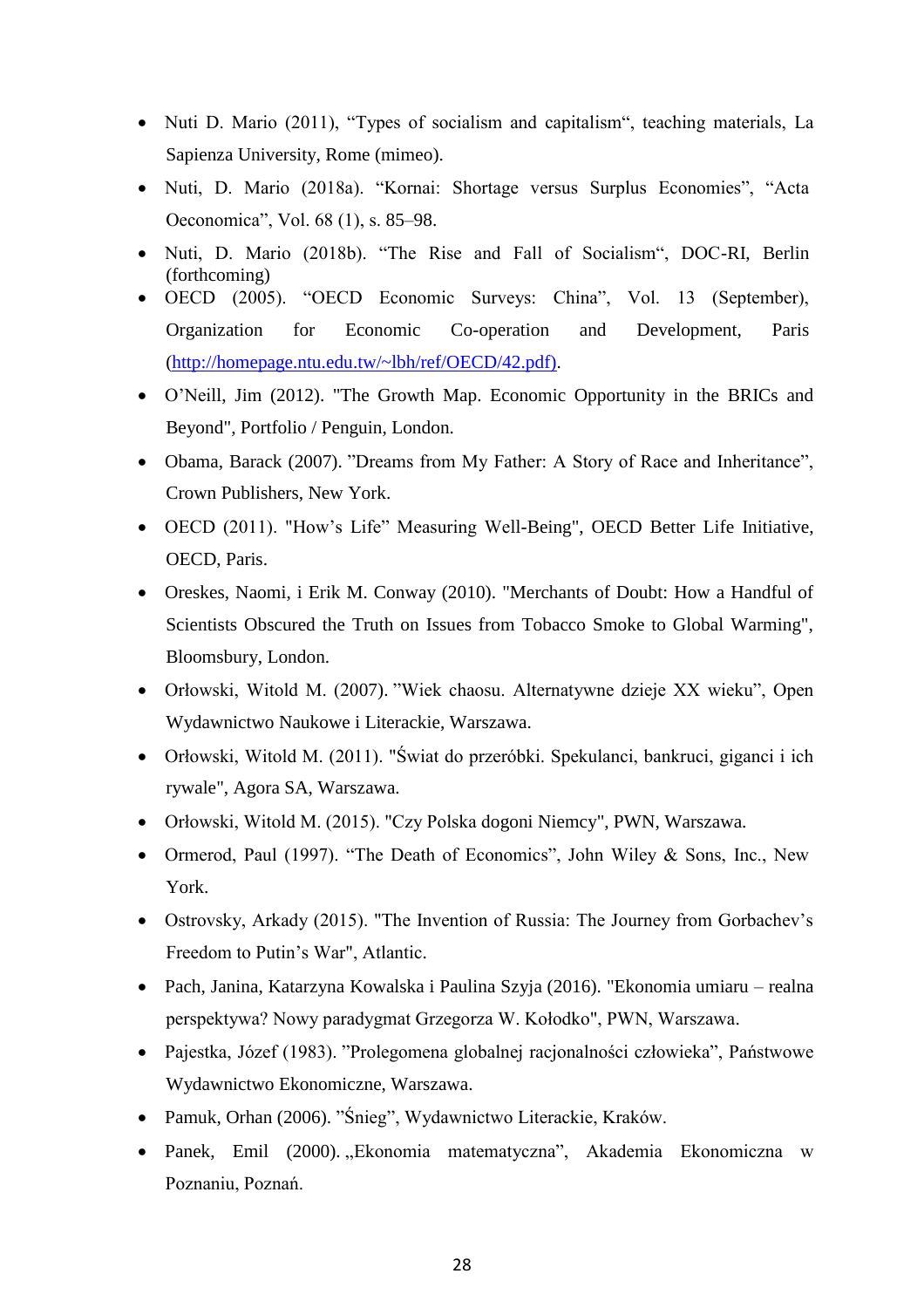- Parekh, Bhikhu (2013). "Is Islam a Threat to Europe's Multicultural Democracies?", w: [Krzysztof](http://books.openedition.org/author?name=michalski+krzysztof) Michalski (red.), "Religion in the New Europe", Central European University Press, Budapest, s. 111-121
- Perkins, John (2004). "Confessions of an Economic Hit Man", Berret-Koehler Publishers, San Francisco.
- Phelps, Edmund S. (1972). "Inflation Policy and Unemployment Theory", W. W. Norton, New York.
- Phelps, Edmund S. (2013). "Mass Flourishing: How Grassroots Innovation Created Jobs, Challenge, and Change", Princeton University Press, New York.
- Phillips, Alban W. (1958). "The relationship between unemployment and the rate of change of money wages in the United Kingdom 1861-1957", "Economica", vol. 25 (100), s. 283-299.
- Phillipson, Nicholas (2010). "Adam Smith: An Enlightened Life", Yale University Press, New Haven.
- Piasecki, Ryszard (2003). "Rozwój gospodarczy a globalizacja", Polskie Wydawnictwo Ekonomiczne, Warszawa.
- Piątkowski, Marcin (red.) (2003). "Nowa gospodarka" a transformacja", Wydawnictwo Wyższej Szkoły Przedsiębiorczości i Zarządzania im. Leona Koźmińskiego, Warszawa.
- Picht, Georg (1981). "Odwaga utopii", Państwowy Instytut Wydawniczy, Warszawa.
- Pielke, Roger A. (2007). "Gdy naukowcy upolityczniają naukę", "Państwo i Rynek", nr 1.
- Pietrewicz, Jerzy Witold (2011). "Ochrona środowiska w warunkach globalizacji", Oficyna Wydawnicza Szkoła Główna Handlowa w Warszawie, Warszawa.
- Piketty, Thomas (2014). "Capital in the Twenty-First Century", The Belknap Press of Harvard University Press, Cambridge, Massachusetts – London, England.
- Platon, (1999). " Rzeczpospolita", Politeia, Warszawa.
- Podkaminer, Leon (2017). "Czy globalizacja jest dobra, a nowy nacjonalizm zły", "Rzeczpospolita", 15 lutego, s. B12.
- Pohorille, Maksymilian (1975). "Spożycie zbiorowe i świadczenia społeczne", Państwowe Wydawnictwo Ekonomiczne, Warszawa.
- Pohorille, Maksymilian (1978). "Preferencje konsumentów a postulowany wzorzec spożycia", Państwowe Wydawnictwo Naukowe, Warszawa.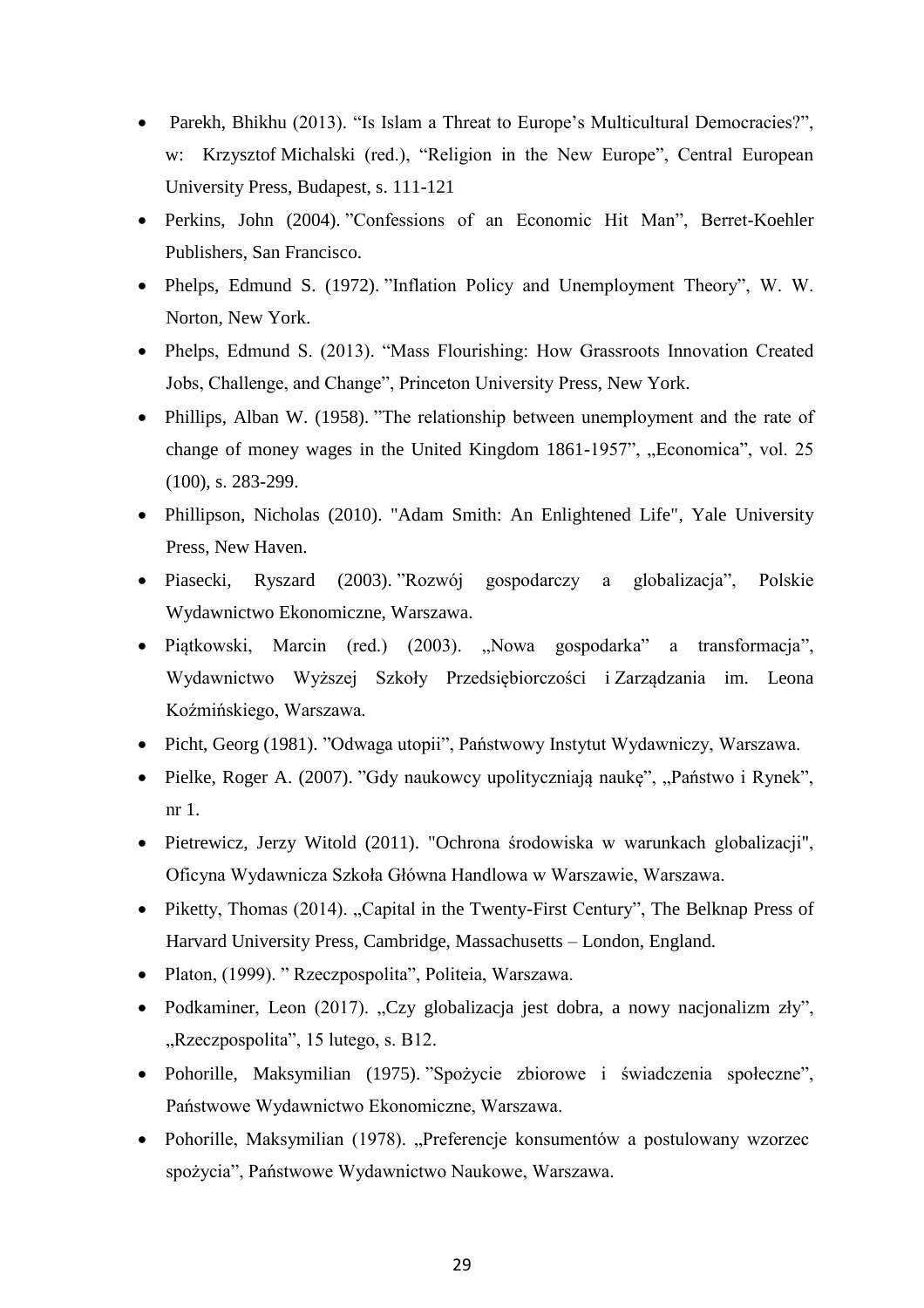- Popov, Vladimir (2006). "Shock Therapy Versus Gradualism Reconsidered: Lessons From Transition Economies After 15 Years Of Reforms", "TIGER Working Paper Series", No. 82, Leon Kozminski Academy of Entrepreneurship and Management, Warsaw [\(http://www.tiger.edu.pl/publikacje/TWPNo82.pdf\).](http://www.tiger.edu.pl/publikacje/TWPNo82.pdf))
- Popov, Vladimir (2011). "Strategija Ekonomiczeskogo Razwitija", Wysszja Szkoła Ekonomiki, Moskwa.
- Posner, Richard A. (2009). "A Failure of Capitalism: The Crisis of '08 and the Descent into Depression", Harvard University Press, Cambridge, Massachusetts, and London, England.
- Postuła, Marta (2007). "W tyglu naszych finansów. Transformacja i reformy finansów publicznych w Polsce w dwudziestoleciu 1989-2008", Wydawnictwo Wyższej Szkoły Przedsiębiorczości i Zarządzania im. Leona Koźmińskiego, Warszawa.
- Poznanski, Kazimierz (1996). "Poland's Protracted Transition. Institutional Change and Economic Growth", Cambridge University Press, Cambridge.
- Prescott, Edward C. (2006). "Nobel Lecture: The Transformation of Macroeconomic Policy and Research", "Journal of Political Economy", vol. 114, issue 2, s. 203-235.
- Prestowitz, Clyde (2010). "The Betrayal of American Prosperity: Free Market Delusions, America's Decline, and How We Must Compete in the Post-Dollar Era", Free Press, New York.
- Putnam, Palmer C. (1954). "Energy in the Future", Macmillan, London.
- Rajan, Raghuram (2010). "Fault Lines: How Hidden Fractures Still Threaten the World Economy", Princeton University, Princeton and Oxford.
- Randers, Jorgen (2012). "2052: A Global Forecast for the Next Forty Years", Chelsea Green Publishing, White River Junction, Vermont.
- Reymont, Władysław (1899). "Ziemia obiecana", Gebethner i Wolff, Warszawa.
- Reynolds, Andrew (2004). "Introduction", w: Victor Erofeyev, Life with an idiot, Penguin Books, London.
- Riabczuk, Mykoła (2007). "Ukraina: zderzenie cywilizacji", "Gazeta Wyborcza", 11 kwietnia [\(http://serwisy.gazeta.pl/swiat/1,34181,4047316.html\).](http://serwisy.gazeta.pl/swiat/1,34181,4047316.html))
- Richta, Radovan (1971). Cywilizacja na rozdrożu", Książka i Wiedza, Warszawa.
- Ridley, Matt (2010). "The Rational Optimist: How Prosperity Evolves", Harper-Collins, New York.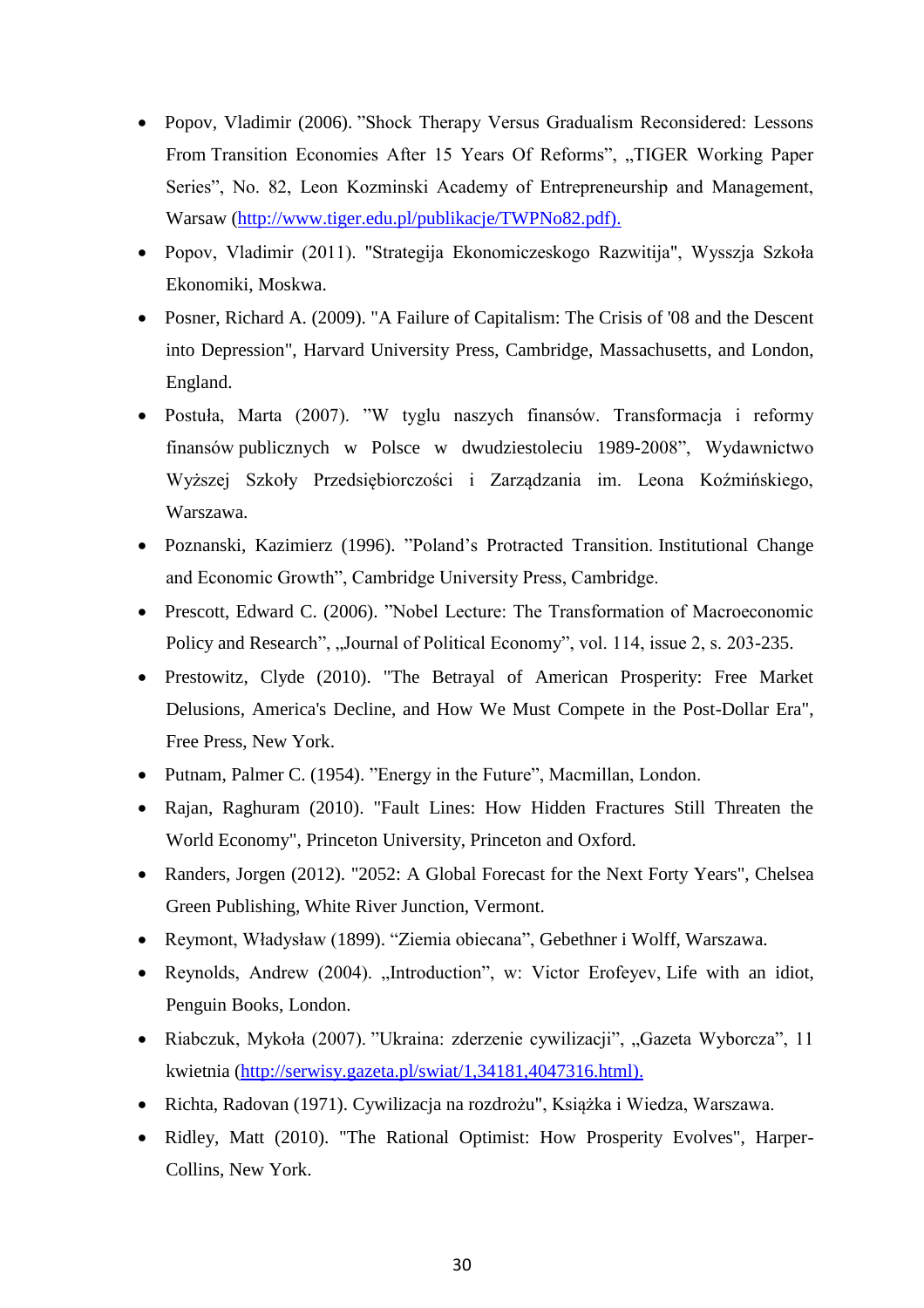- Ringen, Stein (2016). "The Perfect Dictatorship: China in the 21st Century", Hong Kong University Press, Hong Kong.
- Rodrik, Dani (2005). "Rethinking Growth Strategies", w: WIDER Perspectives on Global Development, Palgrave Macmillan in association with the United Nations University – World Institute for Development Economics Research, Houndmills, Hampshire – New York, NY, s. 201-223.
- Rodrik, Dani (2007). "Let A Thousand Growth Models Bloom", [\(http://www.project](http://www.project-syndicate.org/commentary/rodrik6))[syndicate.org/commentary/rodrik6\).](http://www.project-syndicate.org/commentary/rodrik6))
- Rodrik, Dani (2011). "The Globalization Paradox: Democracy and the Future of the World Economy"**,** W. W. Norton, New York and London.
- Rodrik, Dani (2015). "Economics Rules: The Rights and Wrongs of the Dismal", W. W. Norton & Company, New York
- Rodrik, Dani (2015). "Economics Rules: Why Economics Works, When It Fails, and How To Tell The Difference", Oxford University Press, Oxford
- Romer, Paul (1986)."Increasing Returns and Long-Run Growth", "Journal of Political Economy", vol. 94, no. 5, s. 1002-1037.
- Rosling, Hans, Ola Rosling, Anna Rosling Ronnlund (2018), "Factfulness: Ten Reasons We're Wrong About the World – and Why Things Are Better than You Think", Flatiron Book, New York.
- Rothkopf, David (2008). "Superclass. The Global Power Elite and the World They Are Making", Farrar, Straus and Giroux, New York.
- Rothkopf, David (2010). "Superklasa. Kto rządzi światem?", Prószyński i S-ka, Warszawa.
- Rothschild, Emma (2001). "Economic Sentiments: Adam Smith, Condorcet and the Enlightenment", Harvard University Press, Cambridge, Mass., 2001.
- Roubini, Nouriel and Stephen Mihm (2010). "Crisis Economics. A Crash Course in the Future of Finance", The Penguin Press, New York.
- Roubini, Nouriel i Stephen Mihm, "Ekonomia kryzysu", Oficyna WoltersKluwer, Warszawa 2011.
- Rushdie, Salman (1992). "Szatańskie wersety", Rebis, Poznań.
- Rzeczpospolita (1989). "Zarys programu gospodarczego rządu", "Rzeczpospolita", 22 października.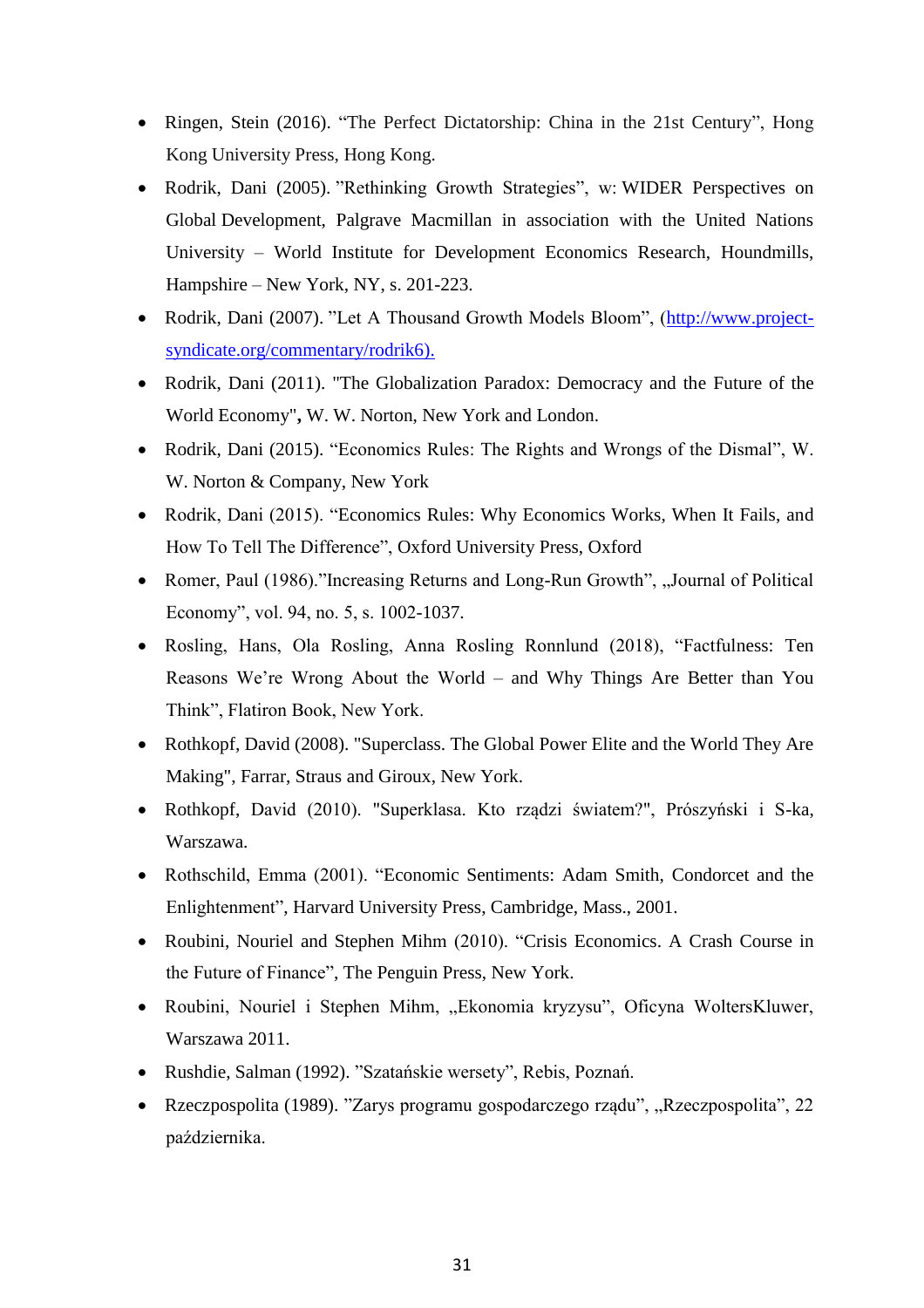- Sachs, Jeffrey D. (2006). "Koniec z nędzą. Zadanie dla naszego pokolenia", Wydawnictwo Naukowe PWN, Warszawa.
- Sadowski, Zdzisław (2011). "Przez ciekawe czasy. Rozmowy z Pawłem Kozłowskim o życiu, ludziach i zdarzeniach", Polskie Towarzystwo Ekonomiczne – Instytut Nauk Ekonomicznych Polskiej Akademii Nauk, Warszawa.
- Sagan, Carl (1978). "The Dragons of Eden: Speculations on the Evolution of Human Intelligence", Ballantine Books, New York.
- Saleci, Renata (2010). "Choice", Profile, London.
- Saunders, Doug (2012). "The Myth of the Muslim Tide: Do Immigrants Threaten the West? ", Vintage Books, New York.
- Sater, David (1998). "The Rise of the Russian Criminal State", "Prism" (Jamestown Foundation, Washington, D.C.), wrzesień.
- Schelling, Thomas C. (1984). "Choice and Consequence. Perspectives of an Errant Economist", Harvard University Press, Cambridge, Massachusetts and London.
- Schulz, Kathryn (2010). "Being Wrong: Adventures in the Margin of Error", Ecco Harper-Collins, New York.
- Schumpeter, Joseph A. (2009). "Capitalism, Socialism and Democracy", Wydawnictwo Naukowe PWN, Warszawa.
- Seabrook, John (2007). "Swing for Apocalypse", "The New Yorker", 27 sierpnia.
- Sedlacek, Tomas (2012). "Ekonomia dobra i zła. W poszukiwaniu istoty ekonomii od Gilgameszaa do Wall Street", Wydawnictwo Studio Emka, Warszawa.
- Sen, Amartya (2000). "Development as Freedom", Alfred A. Knopf, New York.
- Seroczyńska, Małgorzata (2004). "Eutanazja i wspomagane samobójstwo na świecie. Studium prawnoporównawcze", Univeristas, Warszawa.
- Shambaugh, David (2016). "China's Future", Polity Press, Cambridge, UK-Malden, MD.
- Sharma, Ruchir (2012). "Breakout Nations. In Pursuit of the Next Economic Miracles", W. W. Norton & Company, New York.
- Shaxson, Nicholas (2012). "Treasure Islands: Uncovering the Damage of Offshore Banking and Tax Havens", St. Martin Press, New York.
- Shermer, Michael (1993). "The Chaos of History: On a Chaotic Model that Represents the Role of Contingency and Necessity in Historical Sequences, "Nonlinear Science", vol. 2, no. 4, s. 1-13.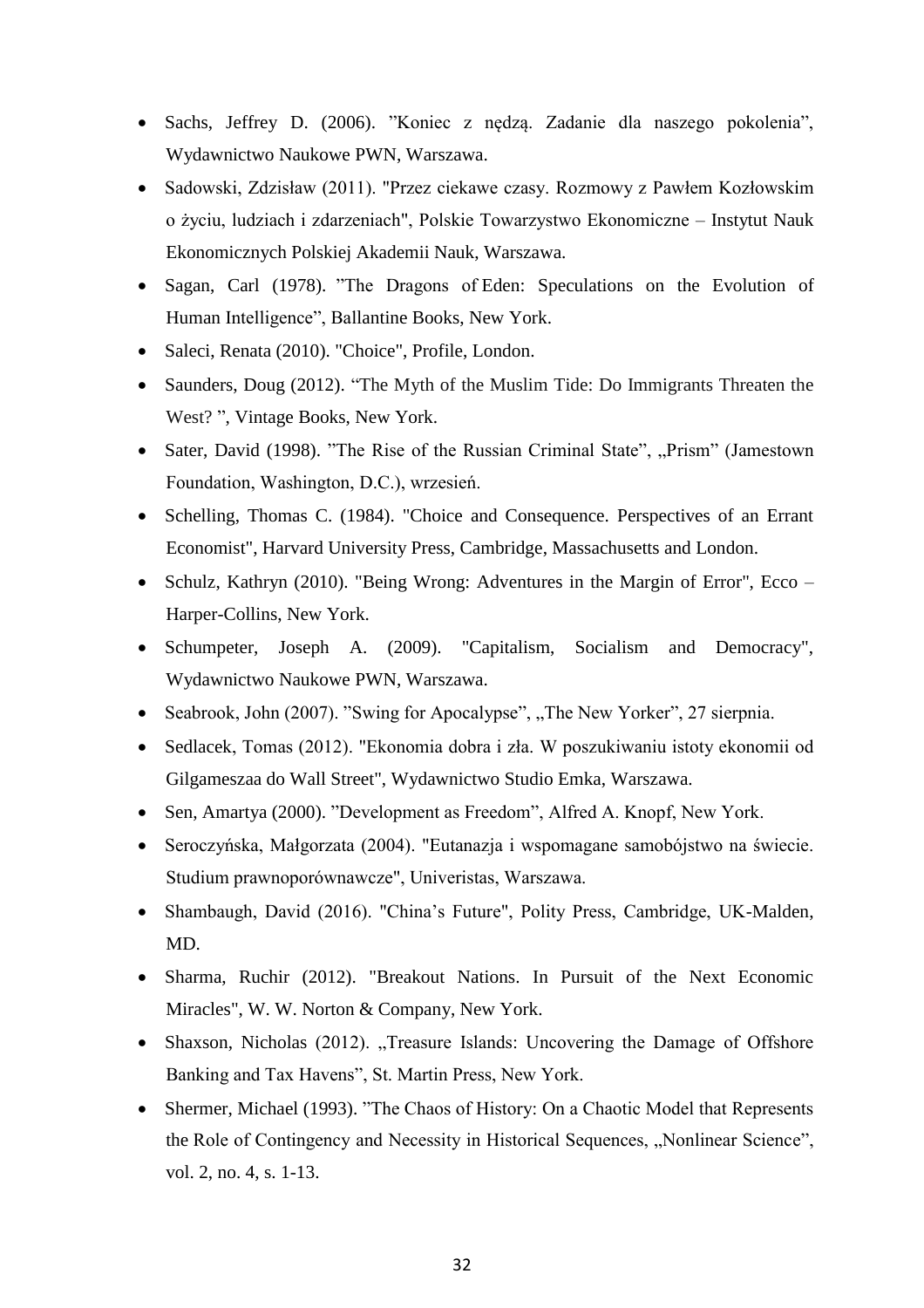- Shermer, Michael (1997). "Why People Believe Weird Things: Pseudoscience, Superstitions, and Other Confusions of Our Time", W. H. Freeman, New York.
- Simon, Hermann (2009)."Hidden Champions of the Twenty-First Century: The Success Strategies of Unknown World Market Leaders", Springer, Dordrecht-Heilderbereg-London-New York.
- Skidelsky, Robert (2009). "Keynes: The Return of the Master", Perseus Books, New York.
- Sloman, Steven i Philip Fernbach (2017). "The Knowledge Illusion. Why We Never Think Alone", Riverhead Books, New York.
- Smith, Adam (1954). "Badania nad naturą i przyczynami bogactwa narodów", Państwowe Wydawnictwo Naukowe, Warszawa (wyd. II, Wydawnictwo Naukowe PWN, Warszawa 2007).
- Smith, Adam (1989). "Teoria uczuć moralnych", Państwowe Wydawnictwo Naukowe, Warszawa.
- Smith, Adam (2007). "Badania nad naturą i przyczynami bogactwa narodów", Państwowe Wydawnictwo Naukowe PWN, Warszawa.
- Smith, Vernon L. (2000). "Bargaining and Market Behavior: Essays in Experimental Economics", Cambridge University Press, Cambridge, UK.
- Snyder,Timothy (2018). "The Road to Unfreedom: Russia, Europe, America", Tim Dugan Book, New York
- Sobczak, Tomasz (2012). "Ekonomiści czytani, ale nie słuchani", Wydawnictwo Key Text, Warszawa.
- Sopoćko, Andrzej (2015). "Mit pieniądza. Świat realny wobec iluzji polityki pieniężnej", PWN, Warszawa
- Spence, Michael (2011). "The Next Convergence: The Future of Economic Growth in a Multispeed World", Farrar, Straus and Giroux, New York.
- Staniszkis, Jadwiga (2003). "Władza globalizacji", Wydawnictwo Naukowe Scholar, Warszawa.
- Steger, Manfred B. (2002). "Globalism. The New Market Ideology", Rowman & Littlefield Publishers, Lanham – Boulder – New York – Oxford.
- Stiglitz, Joesph E. i Linda J. Bilmes (2008). "The Three Trillion Dollar War: The True Cost of the Iraq Conflict", W. W. Norton & Company, New York.
- Stiglitz, Joseph E. (2004). " Globalizacja", Wydawnictwo Naukowe PWN, Warszawa.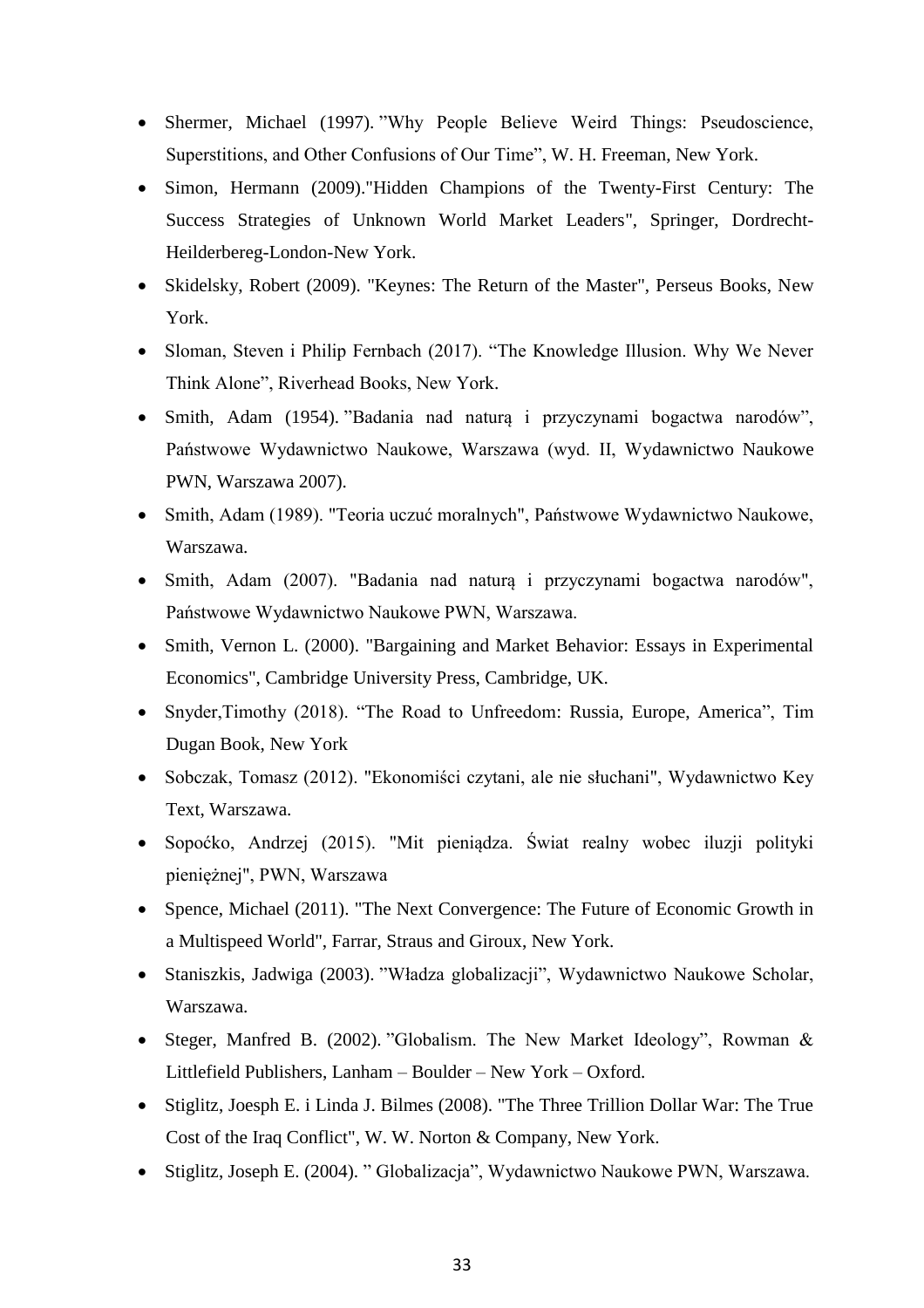- Stiglitz, Joseph E. (2007). "Making Globalization Work", W. W. Norton & Company, New York – London.
- Stiglitz, Joseph E. (2010). "Freefall: America, Free Markets, and the Sinking of the World Economy", W. W. Norton & Company, New York.
- Stiglitz, Joseph E. (2016). "Rewriting the Rules of the American Economy: An Agenda for Growth and Shared Prosperity", W. W. Norton & Company, New York – London.
- Stiglitz, Jospeh E. (2019). "People, Power, and Profits: Progressive Capitsalism for an Age of Discontent", W.W. Norton, New York – London.
- Stipp, David (2010). "The Youth Pill: Scientists at the Brink of an Anti-Ageing Revolution", Current, New York.
- Subramanian, Arvind i Martin Kessler (2012). "The Renminbi Bloc Is Here: Asia Down, Rest of the World to Go?", "Working Paper", 12-19, Peterson Institute for International Economics, Washington, DC, October [\(http://www.iie.com/publications/interstitial.cfm?ResearchID=2241\).](http://www.iie.com/publications/interstitial.cfm?ResearchID=2241))
- Suchodolski, Bogdan (1981). "Wstęp", w: Georg Picht, Odwaga utopii, Państwowy Instytut Wydawniczy, Warszawa.
- Sumner, Andrew (2012). "Where the World's Poor Live? A New Update", IDS Working Paper, Volume 2012, No 303, Institute of Development Studies, Brighton (June) [\(http://www.ids.ac.uk/files/dmfile/Wp393.pdf\).](http://www.ids.ac.uk/files/dmfile/Wp393.pdf))
- Suskind, Ron (2011). "Confidence Men. Wall Street, Washington, and the Education of a President", Harper, New York.
- Sutcliffe, Bob (2007). "Postscript to the article "World Inequality and Globalization" ("Oxford Review of Economic Policy", Spring 2004), April [\(http://siteresources.worldbank.org/INTDECINEQ/Resources/PSBSutcliffe.pdf\).](http://siteresources.worldbank.org/INTDECINEQ/Resources/PSBSutcliffe.pdf))
- Szewczak, Janusz (2011). "Zielona wyspa czy ruchome piaski. Prawda o polskiej gospodarce", Zysk i S-ka Wydawnictwo, Poznań.
- Sztompka, Piotr (2007). "Zaufanie. Fundament społeczeństwa", Wydawnictwo Znak, Kraków.
- Sztompka, Piotr (2016). "Kapitał społeczny", Wydawnictwo Znak, Kraków.
- Sztompka, Piotr (2019). "O pojęciu kultury raz jeszcze", "Studia Socjologiczne", nr 1 (232), s. 7-23.
- Szumowski, Władysław (2005). "Filozofia medycyny", Daimonion.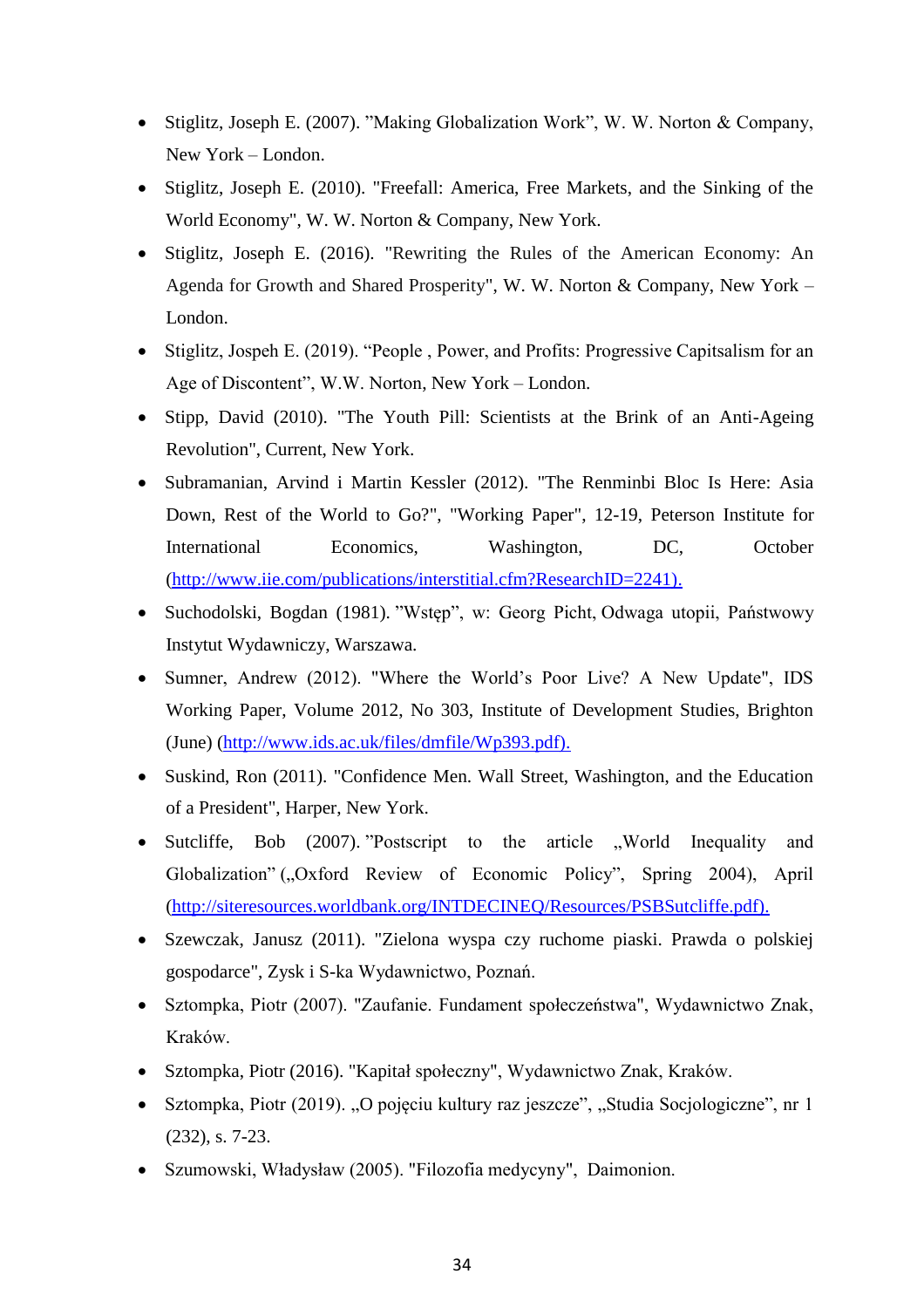- Szymański, Władysław (2004). "Interesy i sprzeczności globalizacji. Wprowadzenie do ekonomii ery globalizacji", Difin, Warszawa.
- Szymański, Władysław (2007). "Czy globalizacja musi być irracjonalna?", Szkoła Główna Handlowa w Warszawie – Oficyna Wydawnicza, Warszawa.
- Szymański, Władysław (2011). "Niepewność i niestabilność gospodarcza. Gwałtowny wzrost i co dalej?", Difin, Warszawa.
- Szymański, Władysław (2019). "Era autodestrukcji. Świat, kapitalizm, demokracja wobec zagrożeń", Difin", Warszawa.
- Szymborska, Wisława (2002). "Chwila", Znak, Kraków.
- Talbott, Strobe (2009). "The Great Experiment. The Story of Ancient Empires, Modern States, and The Quest for a Global Nation", Simon & Schuster, New York - London - Toronto - Sydney 2008.
- Taleb, Nassim Nicholas (2004). "Fooled by Randomness. The Hidden Role of Chance in Life and in the Markets", Thomson – Texere, New York.
- Tanzi, Vito (2011). "Government versus Markets. The Changing Economic Role of the State", Cambridge University Press, New York.
- Tanzi, Vito (2013). "Dollars, Euros, and Debts. How We Got into the Fiscal Crisis and How We Get Out of It", Palgrave Macmillan, New York.
- Tanzi, Vito i Ludger Schuknecht (1995). "The Growth of Government and the Reform of the State in Industrial Countries", "IMF Working Papers", 95/130, Washington, DC
- Targowski, Andrzej (1971). "Informatyka klucz do dobrobytu", Państwowy Instytut Wydawniczy, Warszawa.
- Thaler, Richard H., Cass R. Sunstein (2009). "Nudge: Improving Decissions About Health, Wealth, and Happiness", Penguin Books, London.
- The New Press (2000). "Global Capitalism" (red. Will Hutton i Anthony Giddens), The New Press, New York.
- Therborn, Goran (2013). "The Killing Fields of Inequality", Polity Press, Cambridge, UK.
- Therborn, Goran (2015). "Nierówność, która zabija. Jak globalny wzrost nierówności niszczy życie milionów i jak z tym walczyć", PWN, Warszawa.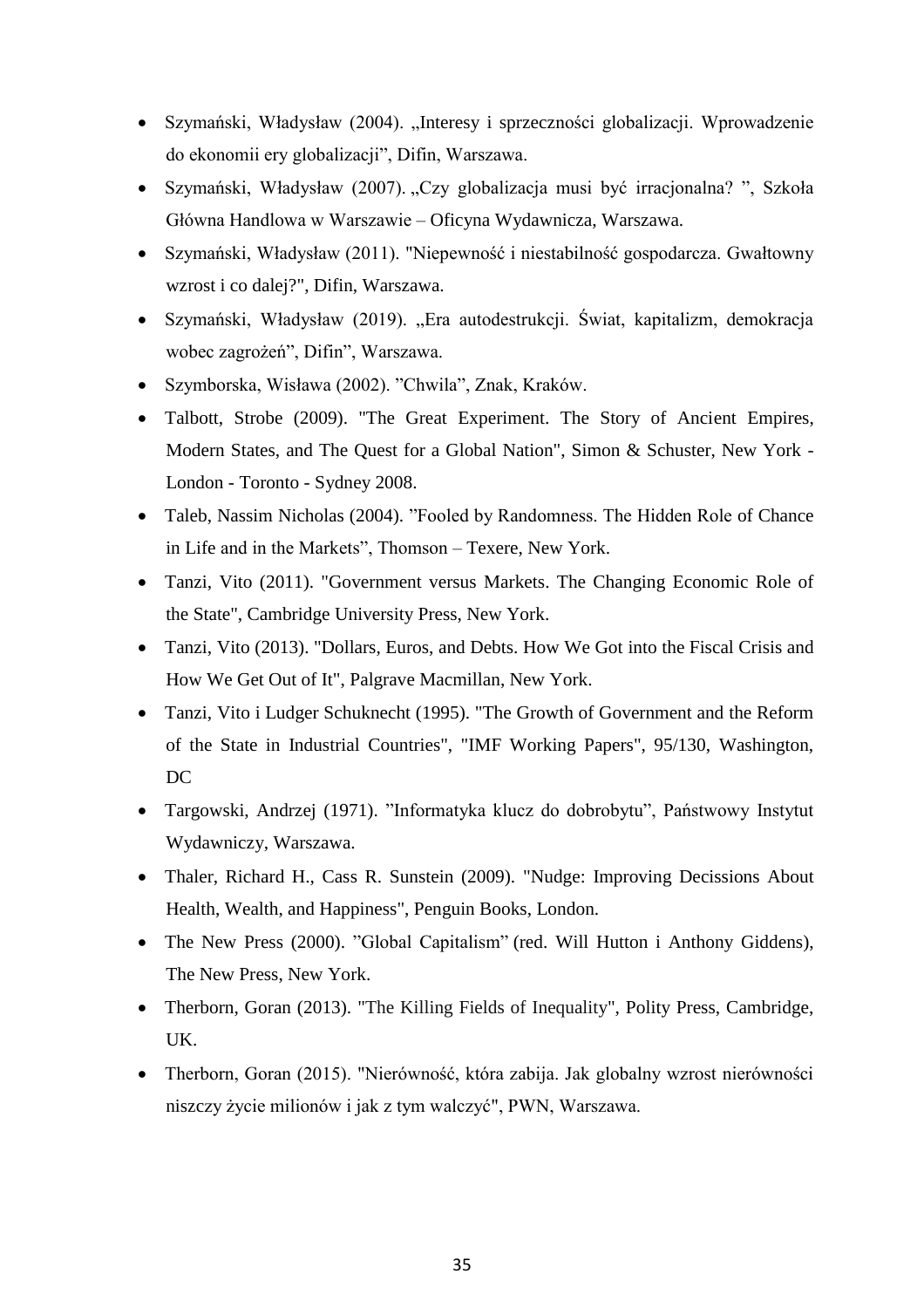- Thornhill, Randy i Corey L. Fincher (2007). "What is the relevance of attachment and life history to political values?", "Evolution and Human Behavior", vol. 28, issue 4, s. 215-222.
- Thurman, Chris (1998). "Kłamstwa, w które wierzymy", Wydawnictwo "Akuracik", Warszawa.
- Thurow, Lester (1999). "Przyszłość kapitalizmu", Wydawnictwo Dolnośląskie, Wrocław.
- Tinbergen, Jan (1956). *"Economic Policy: Principles and Design",* North Holland Publishing Company, Amsterdam.
- Tirole, Jean (2017). "Economics of the Common Good", Princeton University Press, Princeton, New Jersey
- Tomkiewicz, Jacek (2005). "Polityka fiskalna a proces formowania się kapitału w gospodarkach posocjalistycznych", w: Finanse publiczne a wzrost gospodarczy (red. Jacek Tomkiewicz), Wydawnictwo Wyższej Szkoły Przedsiębiorczości i Zarządzania im. Leona Koźmińskiego, Warszawa, s. 113-144.
- Tomkiewicz, Jacek (2017). "Czy jesteśmy skazani na nowy nacjonalizm?", "Rzeczpospolita", 17 lutego, s. B9.
- Tomkiewicz, Jacek (2017). "Dynamika i struktura dochodów w warunkach globalizacji", Wydawnictwo Naukowe PWN, Warszawa
- Torben, Iversen and David Soskice (2019). "Democracy and Prosperity: Reinventing Capitalism through a Turbulent Century", Princeton University Press, Princeton, NJ
- Turner, Adair (2012). "Securitisation, Shadow Banking, and the Value of Financial Innovation", "The Rostov Lecture on International Affairs", School of Advanced International Studies (SAIS), John Hopkins University, Washington, DC, 19th April [\(http://www.fsa.gov.uk/static/pubs/speeches/0419-at.pdf\).](http://www.fsa.gov.uk/static/pubs/speeches/0419-at.pdf))
- Twarowska, Sylwia (2016). "Nowy Pragmatyzm jako fundament polityki rozwoju społeczno-gospodarczego", "Kwartalnik Nauk o Przedsiębiorstwie", nr 2 (39), s. 39- 45.
- Twarowska, Sylwia (2017). "Pragmatyzm wygra a nacjonalizmem", "Rzeczpospolita", 7 kwietnia, s. B9.
- UN (2007). "Development Goals Report 2007. Statistical Annex", United Nations, New York. Zob. też stosowne dane dostępne pod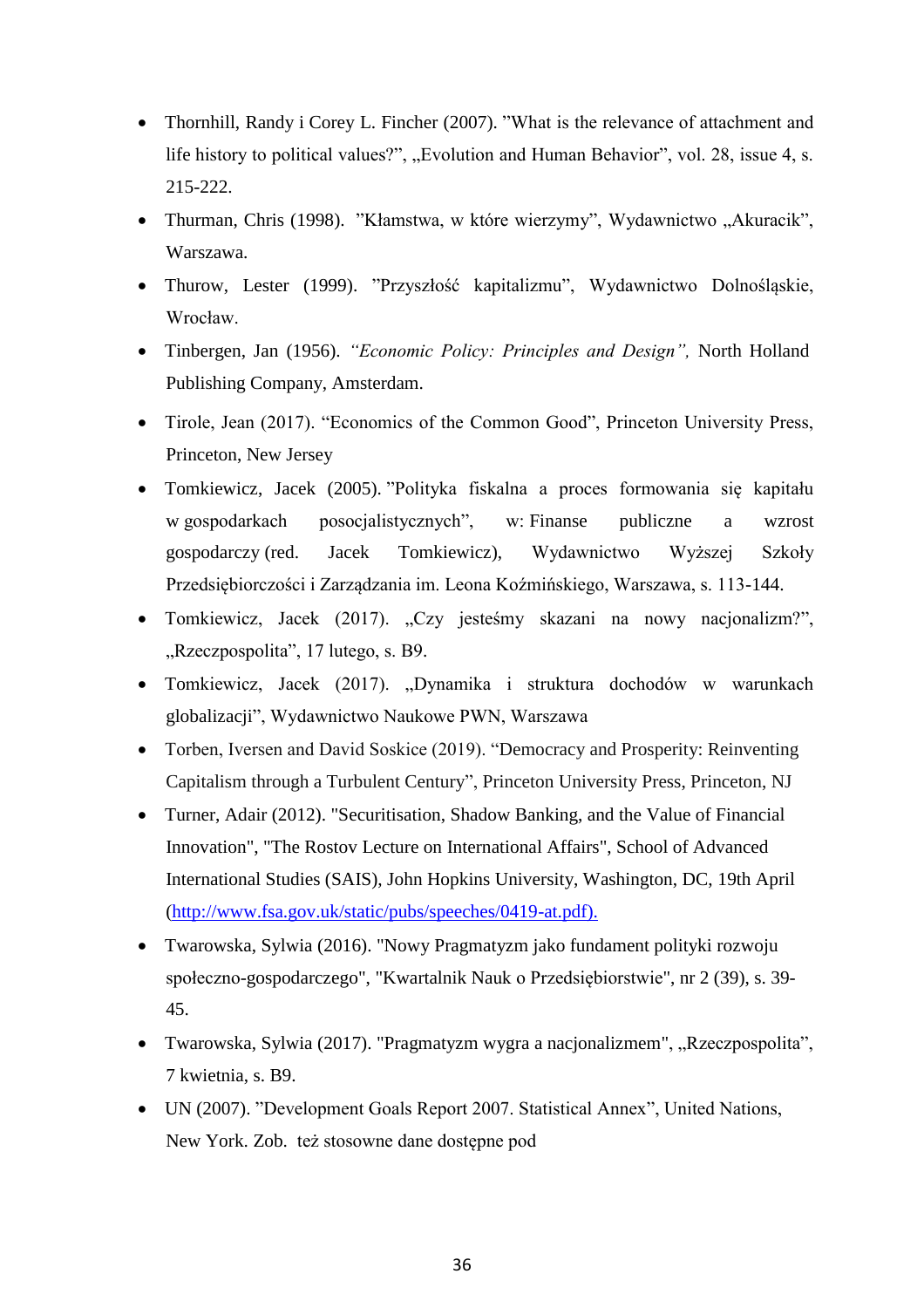linkiem [http://mdgs.un.org/unsd/mdg/Resources/Static/Data/UNSD%20MDG%20Rep](http://mdgs.un.org/unsd/mdg/Resources/Static/Data/UNSD%20MDG%20Report%202006%20Statistical%20Annex%20r15.pdf)) [ort%202006%20Statistical%20Annex%20r15.pdf\).](http://mdgs.un.org/unsd/mdg/Resources/Static/Data/UNSD%20MDG%20Report%202006%20Statistical%20Annex%20r15.pdf))

- UN (2003)."Indicators for Monitoring the Millennium Development Goals. Definitions, Rationale, Concepts, and Sources", United Nations, New York [\(http://mdgs.un.org/unsd/mdg/Resources/Attach/Indicators/HandbookEnglish.pdf\).](http://mdgs.un.org/unsd/mdg/Resources/Attach/Indicators/HandbookEnglish.pdf))
- UN (2004). "World Population to 2300", United Nations, New York [\(http://www.un.org/esa/population/publications/longrange2/WorldPop2300final.pdf\).](http://www.un.org/esa/population/publications/longrange2/WorldPop2300final.pdf))
- UN (2010) "World Population Prospects: The 2010 Revision ", United Nations, New York.
- UN (2011). "The Millennium Development Goals Report 2011", United Nations, New York.
- UN (2012a). "Ageing in the 21st Century: A Celebration and a Challenge", United Nations Population Fund and HelpAge International, New York [\(http://www.unfpa.org/public/op/edit/home/publications/pid/11584\).](http://www.unfpa.org/public/op/edit/home/publications/pid/11584))
- UN (2012b). "Inclusive Wealth Report 2012. Measuring progress toward sustainability", UNU IHDP and UNEP, Cambridge University Press, New York [\(www.ihdp.unu.edu/article/iwr\).](http://www.ihdp.unu.edu/article/iwr))
- UNDP (2011). "Human Development Report 2011: Sustainability and Equity A Better Future for All", United Nations Development Programme (UNDP), New York.
- US Congress (2007). "Crude Oil: Uncertainty about Future Oil Supply Makes It Important to Develop a Strategy for Addressing a Peak and Decline in Oil Production", US Government Accountability Office, US Congress (GAO-07-283), luty. [http://www.gao.gov/new.items/d07283.pdf\).](http://www.gao.gov/new.items/d07283.pdf))
- Varoufakis, Yanis (2015). "The Global Minotaur: America, Europe and the Future of the Global Economy", Zed Books, London.
- Varoufakis, Yanis (2015). "Globalny Minotaur. Ameryka, Europa I przyszłość światowej gospodarki", PWN, Warszawa.
- Vito, Tanzi, Ke-young Chu i Sanjeev Gupta (red.) (1999). "Economic Policy and Equity", International Monetary Fund, Washington, D.C.
- Vogel, Ezra (2013). "Deng Xiaoping and the Transformation of China", The Belknap Press for Harvard University Press, Cambridge, Massachusetts and London
- Vohra, Ranbir (1999). "China's Path to Modernization: A Historical Review from 1800 to the Present", Prentice Hall, Upper Saddle River, NJ.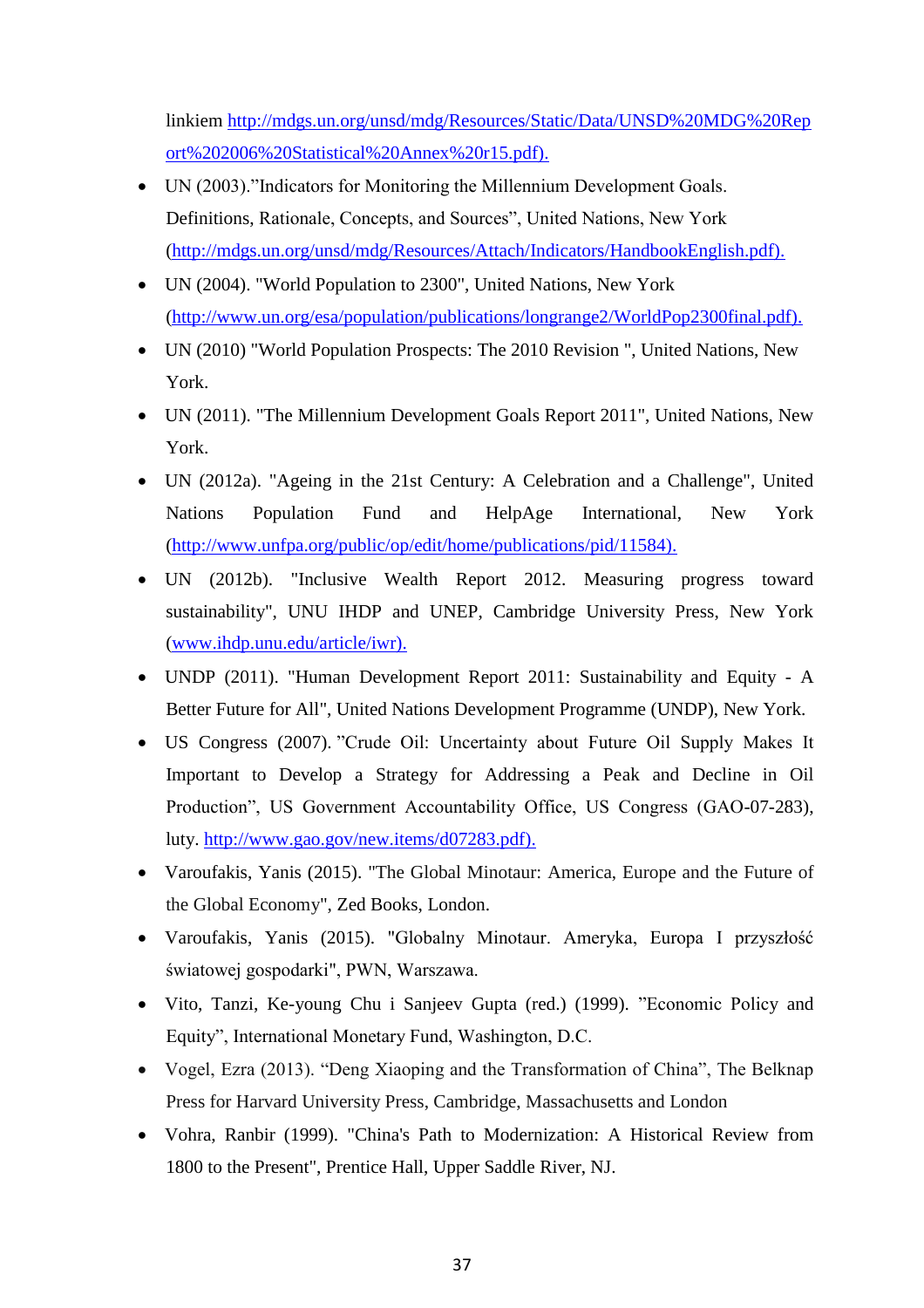- Walicki, Andrzej (1991). "From Stalinism to Post-Communist Pluralism: The Case of Poland", ["New Left Review", I/185](https://newleftreview.org/I/185) (January-February)
- Walicki, Andrzej (1995). "Marxism and the Leap to the Kingdom of Freedom: The Rise and Fall of the Communist Utopia", Stanford University Press, Stanford.
- Walicki, Andrzej (2013). "Od projektu komunistycznego do neoliberalnej utopii", Universitas – Polska Akademia Nauk, Kraków.
- Wapshott, Nicholas (2013). "Keynes kontra Hayek. Spór, który zdefiniował współczesną ekonomię", Wydawnictwo Studio Emka, Warszawa.
- [Watts,](https://www.amazon.com/s/ref=dp_byline_sr_book_1?ie=UTF8&text=Edward+J.+Watts&search-alias=books&field-author=Edward+J.+Watts&sort=relevancerank) Edward J. (2018), "Mortal Republic: How Rome Fell into Tyranny", Basic Books, New York.
- Weber, Max (1994). "Etyka protestancka a duch kapitalizmu", Wydawnictwo "Test", Lublin.
- Weber, Max (2002). "The Protestants Ethic and the Spirit of Capitalism", Penguin Books, New York and London (first published in 1905).
- Wedel, Janine R. (1998). "The Harvard Boys Do Russia", "The Nation", June  $1<sup>st</sup>$ , s. 11-16.
- Wedel, Janine R. (1998). "Collision and Collusion: The Strange Case of Western Aid to Eastern Europe 1989-1998", St. Martin's Press, New York.
- Wheen, Francis (2004). "How Mumbo Jumbo Conquered the World. A Short History of Modern Delusions", Public Affairs, New York.
- Wheen, Francis (2006). "Jak brednie podbiły świat", Muza, Warszawa.
- White, Adrian (2007). "World Map of Happiness", "Psych Talk", March.
- WHO (2007). "The world health report 2007. A safer future: global public health security in the 21st century", World Health Organization, WHO Press, Geneva [\(http://www.who.int/whr/2007/whr07\\_en.pdf\).](http://www.who.int/whr/2007/whr07_en.pdf))
- Wiatr, Jerzy J. (1999). "Socjologia wielkiej przemiany", Krajowa Agencja Promocyjna, Warszawa.
- WIDER (2005). "WIDER Perspectives on Global Development", Palgrave Macmillan in association with the United Nations University – World Institute for Development Economics Research, Houndmills, Hampshire – New York, NY.
- Wiktor, Zbigniew i Mieczysław Rakowski (2012). "Rozwój i prognozy przyszłości Chin w zmieniającym się świecie", Wydawnictwo Adam Marszałek, Toruń.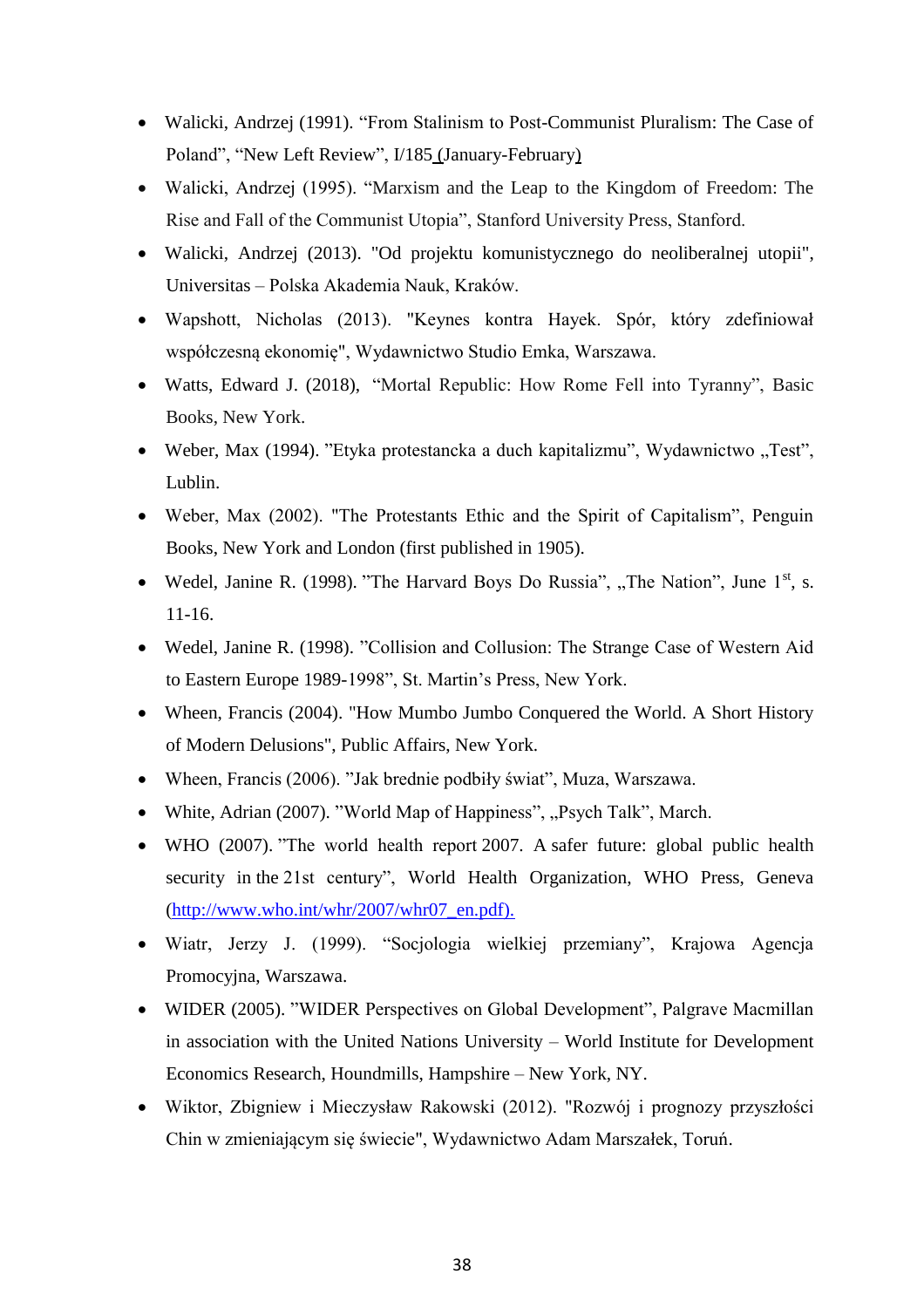- Wilkin, Jerzy (2016). "Instytucjonalne i kulturowe podstawy gospodarowania. Humanistyczna perspektywa ekonomii", Wydawnictwo Scholar, Warszawa.
- Wilkinson, Richard and Kate Picket (2009). "The Spirit Level why more equal societies almost always do better", Penguin, London.
- Wilkinson, Richard and Kate Picket (2011). "Duch równości. Tam gdzie panuje równość, wszystkim żyje się lepiej", Wydawnictwo Czarna Owca, Warszawa.
- Williamson, John (2005 ). "Differing Interpretations of the Washington Consensus", "Distinguished Lectures Series", No. 17, Leon Kozminski Academy of Entrepreneurship and Management, Warsaw [\(http://www.tiger.edu.pl/publikacje/dist/williamson.pdf\).](http://www.tiger.edu.pl/publikacje/dist/williamson.pdf))
- Witkowski, Tomasz (2002). "Psychologia kłamstwa. Motywy, strategie, narzędzia", Unus, Wałbrzych.
- Wnuk-Lipiński, Edmund (2004). "Świat międzyepoki. Globalizacja demokracja państwo narodowe", Wydawnictwo ZNAK – Instytut Studiów Politycznych PAN, Kraków.
- Wolf, Martin (2004). "Why Globalization Works", Yale University Press, New Haven and London.
- Wolf, Martin (2014). "The Shifts and the Shocks", Allen Lane, London.
- World Bank (1977). "The State in a Changing World", Published for the World Bank by Oxford University Press, Washington, D.C.
- World Bank (2002). "Globalization, Growth and Poverty: Building an Inclusive World Economy", World Bank, Washington, D.C.
- World Bank (2006)."Development and the Next Generation. World Development Report 2007", The World Bank, Washington, D.C.
- World Bank (2007). "World Development Indicators 07", The World Bank, Washington, D.C.
- Woźniak, Michał Gabriel (2004). "Wzrost gospodarczy. Podstawy teoretyczne", Wydawnictwo Akademii Ekonomicznej w Krakowie, Kraków.
- Woźniak, Michał G. (2011). "Gospodarka Polski 1990-2011". Tom 1, "Transformacja", Wydawnictwo Naukowe PWN, Warszawa.
- Woźniak, Michał G. (2012). "Gospodarka Polski 1990–2011". Tom 2, "Modernizacja", Wydawnictwo Naukowe PWN, Warszawa.